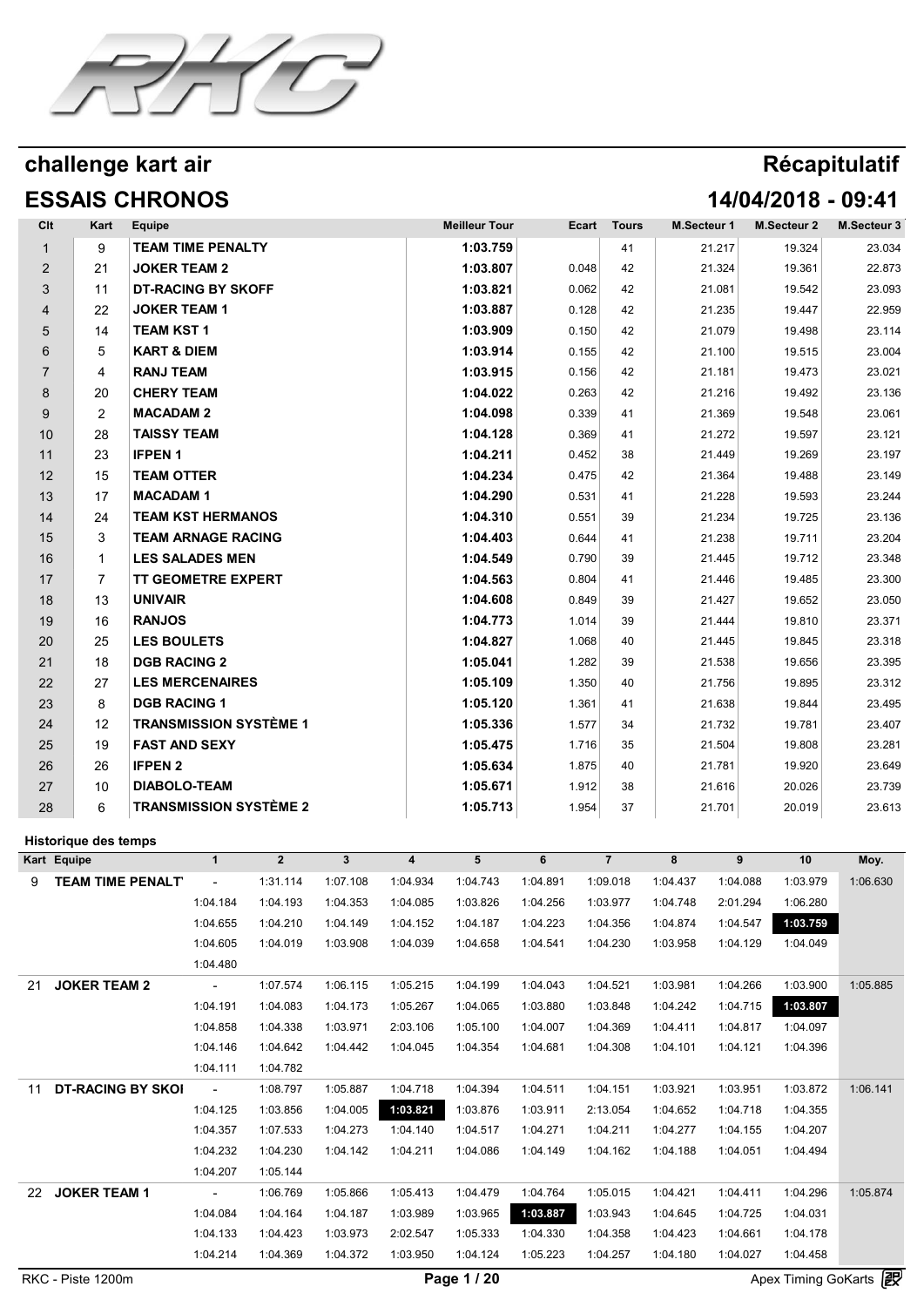

|    | challenge kart air     |                          |              |              |                  |          |          |                |          |          | <b>Récapitulatif</b> |          |
|----|------------------------|--------------------------|--------------|--------------|------------------|----------|----------|----------------|----------|----------|----------------------|----------|
|    | Kart Equipe            | $\mathbf{1}$             | $\mathbf{2}$ | $\mathbf{3}$ | $\boldsymbol{4}$ | 5        | 6        | $\overline{7}$ | 8        | 9        | 10                   | Moy.     |
|    |                        | 1:04.215                 | 1:04.035     |              |                  |          |          |                |          |          |                      |          |
| 14 | <b>TEAM KST1</b>       |                          | 1:11.459     | 1:06.844     | 1:04.906         | 1:04.585 | 1:04.353 | 1:04.245       | 1:04.286 | 1:04.986 | 1:05.785             | 1:06.540 |
|    |                        | 1:04.228                 | 1:04.279     | 1:04.286     | 1:04.912         | 1:04.166 | 1:04.531 | 1:04.020       | 1:04.637 | 1:04.738 | 1:04.773             |          |
|    |                        | 1:03.909                 | 2:20.606     | 1:05.294     | 1:04.468         | 1:04.530 | 1:04.521 | 1:04.630       | 1:04.114 | 1:04.498 | 1:04.359             |          |
|    |                        | 1:04.207                 | 1:04.154     | 1:04.531     | 1:05.649         | 1:04.081 | 1:04.101 | 1:04.078       | 1:04.180 | 1:04.180 | 1:03.955             |          |
|    |                        | 1:04.118                 | 1:03.988     |              |                  |          |          |                |          |          |                      |          |
| 5  | <b>KART &amp; DIEM</b> | $\overline{\phantom{a}}$ | 1:09.257     | 1:05.964     | 1:04.728         | 1:04.924 | 1:04.695 | 1:04.929       | 1:04.191 | 1:04.156 | 1:04.365             | 1:06.261 |
|    |                        | 1:04.251                 | 1:03.914     | 1:04.933     | 1:04.139         | 1:04.212 | 1:04.141 | 1:04.914       | 1:05.255 | 1:04.050 | 1:04.702             |          |
|    |                        | 1:04.295                 | 1:04.232     | 1:04.228     | 1:04.328         | 1:03.976 | 1:04.415 | 2:00.289       | 1:06.086 | 1:05.622 | 1:05.197             |          |
|    |                        | 1:05.393                 | 1:05.021     | 1:05.072     | 1:05.173         | 1:05.095 | 1:05.297 | 1:05.300       | 1:05.154 | 1:05.177 | 1:05.058             |          |
|    |                        | 1:05.372                 | 1:05.205     |              |                  |          |          |                |          |          |                      |          |
| 4  | <b>RANJ TEAM</b>       | $\overline{\phantom{a}}$ | 1:12.739     | 1:05.018     | 1:04.647         | 1:06.378 | 1:04.572 | 1:04.300       | 1:04.429 | 1:04.302 | 1:04.101             | 1:06.111 |
|    |                        | 1:04.555                 | 1:04.066     | 1:04.236     | 1:04.532         | 1:04.058 | 1:03.952 | 1:04.258       | 1:06.021 | 1:04.082 | 1:04.446             |          |
|    |                        | 1:04.285                 | 2:07.820     | 1:05.199     | 1:04.316         | 1:04.367 | 1:04.299 | 1:04.098       | 1:04.234 | 1:04.014 | 1:04.282             |          |
|    |                        | 1:04.084                 | 1:03.936     | 1:04.319     | 1:03.987         | 1:03.915 | 1:04.085 | 1:04.104       | 1:04.251 | 1:04.274 | 1:04.046             |          |
|    |                        | 1:03.977                 | 1:03.981     |              |                  |          |          |                |          |          |                      |          |
| 20 | <b>CHERY TEAM</b>      |                          | 1:07.130     | 1:06.868     | 1:06.704         | 1:05.405 | 1:04.515 | 1:04.866       | 1:12.370 | 1:04.823 | 1:04.614             | 1:06.727 |
|    |                        | 1:04.180                 | 1:04.359     | 1:04.202     | 1:04.909         | 1:04.233 | 1:04.251 | 1:04.234       | 1:04.446 | 1:04.709 | 1:04.698             |          |
|    |                        | 1:04.261                 | 2:19.627     | 1:05.852     | 1:04.780         | 1:04.570 | 1:05.046 | 1:04.458       | 1:04.691 | 1:04.625 | 1:04.398             |          |
|    |                        | 1:04.022                 | 1:04.425     | 1:04.284     | 1:05.061         | 1:04.185 | 1:04.048 | 1:04.138       | 1:04.083 | 1:04.226 | 1:04.193             |          |
|    |                        | 1:04.829                 | 1:04.495     |              |                  |          |          |                |          |          |                      |          |
| 2  | <b>MACADAM 2</b>       |                          | 1:12.260     | 1:06.306     | 1:05.862         | 1:05.485 | 1:05.568 | 1:05.084       | 1:04.829 | 1:05.246 | 1:05.644             | 1:07.314 |
|    |                        | 1:04.582                 | 1:04.722     | 1:04.480     | 1:04.550         | 1:04.796 | 1:04.458 | 1:05.212       | 1:04.867 | 2:26.000 | 1:07.013             |          |
|    |                        | 1:04.893                 | 1:04.935     | 1:05.175     | 1:04.689         | 1:04.805 | 1:04.684 | 1:05.034       | 1:04.466 | 1:05.362 | 1:04.845             |          |
|    |                        | 1:05.497                 | 1:04.098     | 1:04.445     | 1:04.377         | 1:05.629 | 1:05.460 | 1:05.299       | 1:05.282 | 1:04.797 | 1:04.878             |          |
|    |                        | 1:06.955                 |              |              |                  |          |          |                |          |          |                      |          |
| 28 | <b>TAISSY TEAM</b>     |                          | 1:09.205     | 1:06.812     | 1:06.587         | 1:06.214 | 1:06.103 | 1:06.462       | 1:05.923 | 1:07.051 | 1:05.449             | 1:07.731 |
|    |                        | 1:05.398                 | 1:05.882     | 1:05.969     | 1:05.793         | 1:06.113 | 1:05.329 | 1:05.655       | 1:06.216 | 1:06.132 | 1:05.483             |          |
|    |                        | 2:38.067                 | 1:05.973     | 1:05.224     | 1:04.690         | 1:04.630 | 1:05.411 | 1:04.667       | 1:04.407 | 1:04.607 | 1:04.532             |          |
|    |                        | 1:04.468                 | 1:04.261     | 1:04.301     | 1:04.335         | 1:04.398 | 1:04.594 | 1:04.389       | 1:04.312 | 1:04.464 | 1:05.609             |          |
|    |                        | 1:04.128                 |              |              |                  |          |          |                |          |          |                      |          |
|    | 23 <b>IFPEN 1</b>      | $\sim$                   | 1:07.731     | 1:06.389     | 1:05.663         | 1:04.457 | 1:04.426 | 1:04.460       | 1:04.211 | 1:04.716 | 1:04.248             | 1:13.055 |
|    |                        | 2:00.352                 | 1:07.230     | 1:06.040     | 1:05.515         | 1:05.848 | 1:13.659 | 1:07.135       | 1:05.718 | 1:05.383 | 1:04.820             |          |
|    |                        | 2:16.307                 | 1:17.194     | 1:11.862     | 1:09.693         | 1:09.014 | 1:09.479 | 1:10.029       | 1:09.280 | 1:08.562 | 2:29.482             |          |
|    |                        | 1:08.903                 | 1:11.454     | 1:09.664     | 1:06.638         | 1:05.735 | 1:07.043 | 1:08.765       | 1:05.966 |          |                      |          |
|    | 15 TEAM OTTER          | $\sim$                   | 1:11.581     | 1:06.396     | 1:05.421         | 1:05.126 | 1:05.293 | 1:04.930       | 1:05.034 | 1:04.874 | 1:04.234             | 1:06.819 |
|    |                        | 1:05.113                 | 1:04.685     | 1:04.530     | 1:05.311         | 1:04.458 | 1:04.671 | 1:04.572       | 1:04.567 | 1:04.555 | 1:04.742             |          |
|    |                        | 1:04.512                 | 2:09.242     | 1:05.762     | 1:05.326         | 1:05.320 | 1:04.682 | 1:04.968       | 1:05.399 | 1:04.650 | 1:04.806             |          |
|    |                        | 1:04.610                 | 1:10.487     | 1:05.255     | 1:04.929         | 1:05.722 | 1:04.636 | 1:04.744       | 1:04.976 | 1:04.814 | 1:04.947             |          |
|    |                        | 1:04.874                 | 1:04.834     |              |                  |          |          |                |          |          |                      |          |
|    | 17 MACADAM 1           | $\sim$ $-$               | 1:13.417     | 1:07.292     | 1:06.538         | 1:06.859 | 1:06.761 | 1:06.421       | 1:04.919 | 1:05.543 | 1:05.134             | 1:07.546 |
|    |                        | 1:06.514                 | 1:04.989     | 1:05.017     | 1:05.193         | 1:05.306 | 1:05.720 | 1:05.693       | 1:05.621 | 2:29.805 | 1:06.744             |          |
|    |                        | 1:05.639                 | 1:04.492     | 1:04.445     | 1:04.522         | 1:04.564 | 1:04.795 | 1:04.734       | 1:05.331 | 1:04.582 | 1:04.483             |          |
|    |                        | 1:04.732                 | 1:04.614     | 1:04.472     | 1:04.290         | 1:05.249 | 1:04.524 | 1:04.531       | 1:04.441 | 1:05.075 | 1:04.377             |          |
|    |                        | 1:04.466                 |              |              |                  |          |          |                |          |          |                      |          |
|    | 24 TEAM KST HERMAN     | <b>Contractor</b>        | 1:10.276     | 1:07.146     | 1:07.178         | 1:05.209 | 1:04.861 | 1:05.049       | 1:05.814 | 1:05.889 | 1:05.245             | 1:10.989 |
|    |                        | 1:05.199                 | 1:04.532     | 1:05.179     | 1:04.786         | 1:04.799 | 1:05.090 | 2:32.083       | 1:05.898 | 1:05.924 | 1:33.050             |          |
|    |                        | 1:04.827                 | 2:47.323     | 1:05.220     | 1:04.470         | 1:04.800 | 1:04.310 | 1:04.917       | 1:04.964 | 1:04.487 | 1:04.798             |          |
|    |                        | 1:04.865                 | 1:04.617     | 1:04.744     | 1:05.021         | 1:04.847 | 1:05.104 | 1:05.428       | 1:04.517 | 1:05.145 |                      |          |
|    | 3 TEAM ARNAGE RACI     | $\sim 100$               | 1:08.062     | 1:07.190     | 1:06.257         | 1:05.798 | 1:05.543 | 1:04.964       | 1:04.968 | 1:05.534 | 1:05.357             | 1:07.102 |
|    |                        | 1:05.901                 | 1:05.143     | 1:04.931     | 1:05.453         | 1:05.250 | 1:05.205 | 1:05.199       | 1:05.250 | 2:21.789 | 1:07.153             |          |
|    |                        |                          |              |              |                  |          |          |                |          |          |                      |          |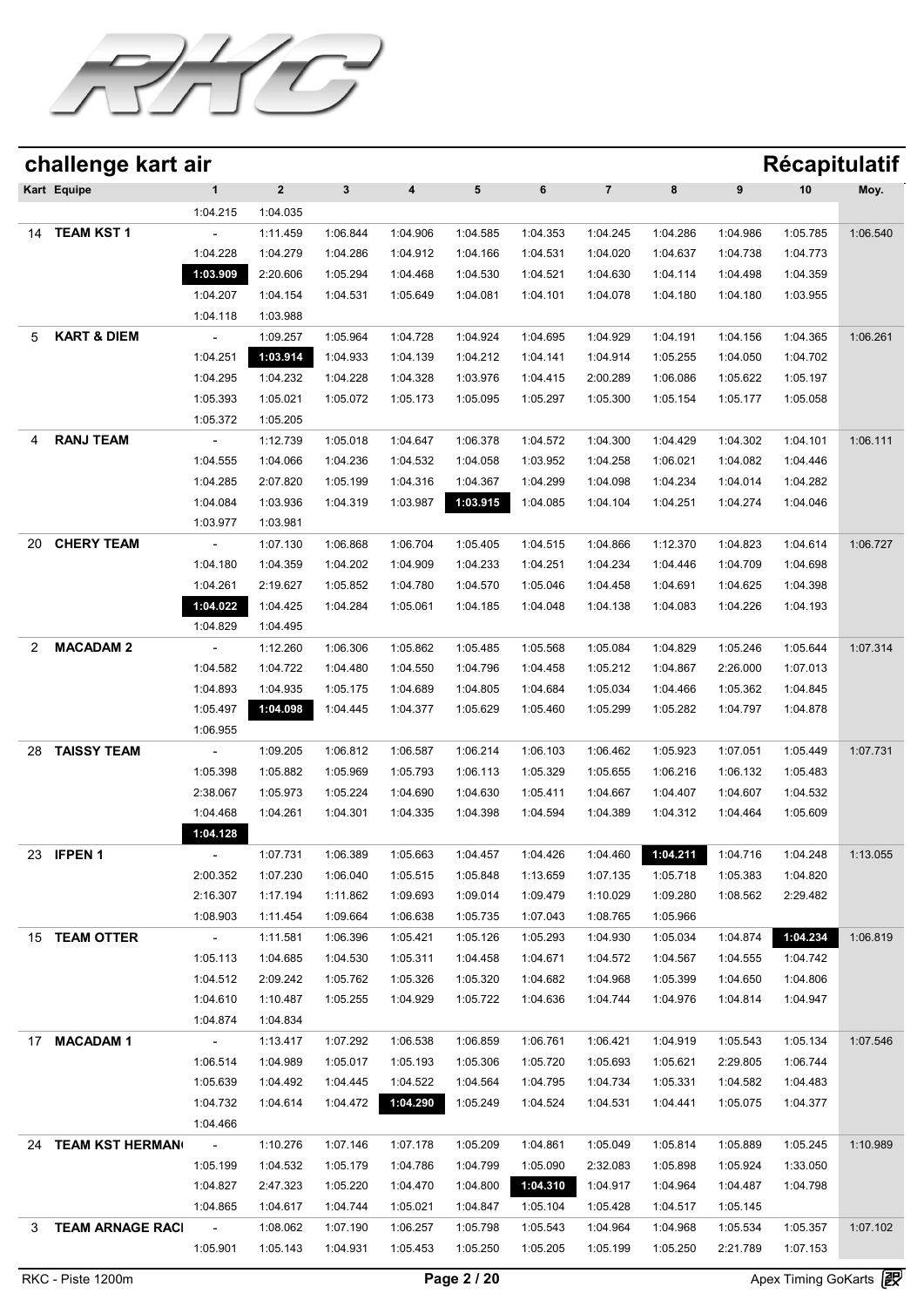

|    | challenge kart air      |                          |              |              |          |          |          |                |          |          | Récapitulatif |          |
|----|-------------------------|--------------------------|--------------|--------------|----------|----------|----------|----------------|----------|----------|---------------|----------|
|    | Kart Equipe             | $\mathbf 1$              | $\mathbf{2}$ | $\mathbf{3}$ | 4        | 5        | 6        | $\overline{7}$ | 8        | 9        | 10            | Moy.     |
|    |                         | 1:05.054                 | 1:04.732     | 1:04.673     | 1:04.720 | 1:04.454 | 1:04.738 | 1:05.525       | 1:04.425 | 1:04.915 | 1:04.599      |          |
|    |                         | 1:04.711                 | 1:04.466     | 1:04.403     | 1:05.142 | 1:04.820 | 1:04.811 | 1:04.631       | 1:04.418 | 1:04.891 | 1:04.573      |          |
|    |                         | 1:04.471                 |              |              |          |          |          |                |          |          |               |          |
| 1  | <b>LES SALADES MEN</b>  |                          | 1:11.126     | 1:08.745     | 1:07.052 | 1:07.043 | 1:06.585 | 1:06.102       | 1:05.935 | 1:05.683 | 1:05.788      | 1:11.154 |
|    |                         | 1:05.997                 | 1:05.629     | 1:05.904     | 1:05.614 | 1:07.661 | 1:05.654 | 1:05.824       | 1:05.672 | 1:05.414 | 1:05.608      |          |
|    |                         | 4:25.248                 | 1:07.199     | 1:05.387     | 1:05.412 | 1:05.443 | 1:05.314 | 1:05.274       | 1:05.097 | 1:05.440 | 1:05.151      |          |
|    |                         | 1:04.820                 | 1:07.532     | 1:04.805     | 1:05.263 | 1:04.655 | 1:04.803 | 1:04.549       | 1:04.843 | 1:04.592 |               |          |
| 7  | <b>TT GEOMETRE EXPE</b> |                          | 1:12.398     | 1:07.524     | 1:06.773 | 1:06.923 | 1:06.263 | 1:06.157       | 1:06.498 | 1:05.777 | 1:10.091      | 1:07.657 |
|    |                         | 1:05.293                 | 1:04.721     | 1:06.053     | 1:06.524 | 1:04.654 | 1:05.036 | 1:05.143       | 1:04.866 | 1:04.647 | 1:04.929      |          |
|    |                         | 2:21.833                 | 1:06.966     | 1:05.569     | 1:05.491 | 1:05.641 | 1:05.370 | 1:05.132       | 1:05.327 | 1:04.822 | 1:04.764      |          |
|    |                         | 1:05.394                 | 1:04.919     | 1:05.165     | 1:04.837 | 1:04.869 | 1:04.837 | 1:04.940       | 1:05.152 | 1:05.369 | 1:04.563      |          |
|    |                         | 1:05.084                 |              |              |          |          |          |                |          |          |               |          |
| 13 | <b>UNIVAIR</b>          |                          | 1:11.713     | 1:07.553     | 1:06.074 | 1:06.771 | 1:09.645 | 1:05.220       | 1:04.916 | 1:05.167 | 1:04.608      | 1:11.782 |
|    |                         | 1:05.317                 | 1:05.040     | 1:05.020     | 1:05.035 | 1:05.520 | 2:06.481 | 1:06.366       | 1:05.387 | 1:05.140 | 1:05.527      |          |
|    |                         | 1:05.198                 | 1:05.356     | 1:05.280     | 2:03.478 | 1:05.551 | 1:59.568 | 1:05.190       | 1:04.893 | 1:05.097 | 1:04.766      |          |
|    |                         | 2:01.229                 | 1:04.950     | 1:04.734     | 1:04.915 | 1:04.860 | 1:04.581 | 1:04.664       | 1:04.764 | 1:04.958 |               |          |
| 16 | <b>RANJOS</b>           |                          | 1:11.856     | 1:07.359     | 1:04.993 | 1:05.186 | 1:05.873 | 1:05.211       | 1:05.024 | 1:05.222 | 1:05.082      | 1:10.571 |
|    |                         | 1:05.301                 | 1:05.058     | 1:05.971     | 1:04.773 | 1:05.248 | 1:05.277 | 1:05.507       | 1:06.985 | 1:05.150 | 2:57.271      |          |
|    |                         | 1:05.580                 | 1:05.207     | 1:04.995     | 1:05.423 | 1:05.884 | 1:04.899 | 1:04.940       | 1:05.224 | 1:05.000 | 1:05.167      |          |
|    |                         | 1:05.181                 | 1:05.027     | 1:04.845     | 2:23.729 | 1:07.112 | 1:05.421 | 1:05.245       | 1:05.345 | 1:05.134 |               |          |
| 25 | <b>LES BOULETS</b>      |                          | 1:10.162     | 1:10.560     | 1:06.944 | 1:06.129 | 1:06.381 | 1:05.836       | 1:05.266 | 1:05.864 | 1:05.266      | 1:09.193 |
|    |                         | 1:05.730                 | 1:05.276     | 1:05.069     | 2:02.957 | 1:07.451 | 1:06.113 | 1:14.446       | 1:06.251 | 1:06.466 | 1:05.859      |          |
|    |                         | 1:06.599                 | 1:05.530     | 1:05.872     | 1:06.155 | 1:06.045 | 1:05.731 | 1:06.131       | 1:59.800 | 1:07.087 | 1:06.280      |          |
|    |                         | 1:05.571                 | 1:05.603     | 1:05.771     | 1:06.458 | 1:05.625 | 1:05.214 | 1:05.291       | 1:04.827 | 1:05.540 | 1:05.377      |          |
| 18 | <b>DGB RACING 2</b>     | $\overline{\phantom{a}}$ | 1:12.946     | 1:09.640     | 1:06.278 | 1:06.611 | 1:06.743 | 1:05.726       | 1:05.041 | 1:05.216 | 1:05.466      | 1:10.967 |
|    |                         | 2:15.754                 | 1:06.914     | 1:05.601     | 1:05.380 | 1:06.015 | 1:05.808 | 1:05.648       | 1:05.317 | 1:05.207 | 1:05.665      |          |
|    |                         | 1:05.899                 | 4:05.008     | 2:14.646     | 1:06.511 | 1:05.675 | 1:05.872 | 1:51.988       | 1:05.732 | 1:05.219 | 1:05.338      |          |
|    |                         | 1:05.132                 | 1:05.051     | 1:05.528     | 1:05.324 | 1:05.203 | 1:05.201 | 1:05.059       | 1:05.979 | 1:05.468 |               |          |
| 27 | <b>LES MERCENAIRES</b>  |                          | 1:11.351     | 1:09.446     | 1:08.263 | 1:06.309 | 1:17.753 | 1:07.786       | 1:06.103 | 1:06.556 | 1:07.616      | 1:09.510 |
|    |                         | 1:06.611                 | 1:06.097     | 1:05.332     | 1:05.595 | 1:06.150 | 1:06.270 | 1:05.579       | 1:06.085 | 1:05.838 | 1:05.530      |          |
|    |                         | 2:55.958                 | 1:07.604     | 1:06.556     | 1:05.736 | 1:06.324 | 1:05.784 | 1:05.887       | 1:05.727 | 1:05.918 | 1:06.147      |          |
|    |                         | 1:06.192                 | 1:05.109     | 1:05.351     | 1:05.627 | 1:06.001 | 1:05.209 | 1:05.968       | 1:07.422 | 1:05.668 | 1:06.457      |          |
| 8  | <b>DGB RACING 1</b>     | $\sim 100$               | 1:12.523     | 1:07.548     | 1:07.199 | 1:07.212 | 1:06.332 | 1:06.090       | 1:06.536 | 1:06.025 | 1:06.555      | 1:07.757 |
|    |                         | 1:07.098                 | 1:05.732     | 1:05.944     | 1:05.664 | 1:05.424 | 1:05.246 | 1:05.662       | 1:06.008 | 1:05.120 | 1:05.610      |          |
|    |                         | 1:05.644                 | 2:12.104     | 1:06.522     | 1:06.262 | 1:05.599 | 1:05.730 | 1:06.320       | 1:05.329 | 1:05.924 | 1:05.272      |          |
|    |                         | 1:05.448                 | 1:05.844     | 1:05.319     | 1:05.487 | 1:05.502 | 1:05.318 | 1:05.892       | 1:06.130 | 1:05.868 | 1:05.763      |          |
|    |                         | 1:05.479                 |              |              |          |          |          |                |          |          |               |          |
| 12 | <b>TRANSMISSION SYS</b> | $\sim 100$ km s $^{-1}$  | 1:41.625     | 1:33.778     | 2:36.606 | 1:26.135 | 1:23.959 | 1:27.256       | 1:23.493 | 1:21.976 | 2:24.097      | 1:21.625 |
|    |                         | 1:24.392                 | 1:18.807     | 1:20.644     | 1:19.629 | 1:20.685 | 1:22.793 | 2:46.435       | 1:07.906 | 1:06.380 | 1:06.196      |          |
|    |                         | 1:06.435                 | 1:05.833     | 1:05.801     | 1:05.919 | 1:05.392 | 1:05.459 | 1:05.895       | 1:05.989 | 1:06.354 | 1:05.336      |          |
|    |                         | 1:05.462                 | 1:05.866     | 1:05.349     | 1:05.770 |          |          |                |          |          |               |          |
|    | 19 FAST AND SEXY        | $\sim 10^{-10}$          | 1:09.149     | 1:05.846     | 1:12.899 | 2:08.177 | 1:07.446 | 1:06.345       | 1:08.368 | 1:05.675 | 1:05.824      | 1:17.487 |
|    |                         | 2:36.862                 | 1:06.887     | 1:07.365     | 1:06.436 | 2:23.918 | 1:07.551 | 1:05.991       | 1:05.948 | 1:06.323 | 1:07.256      |          |
|    |                         | 1:05.730                 | 1:06.127     | 2:01.849     | 1:06.654 | 1:05.548 | 1:06.350 | 1:05.273       | 1:05.644 | 1:05.475 | 1:06.600      |          |
|    |                         | 1:06.021                 | 2:07.762     | 1:06.096     | 1:05.479 | 4:05.245 |          |                |          |          |               |          |
|    | 26 <b>IFPEN 2</b>       | $\sigma_{\rm{max}}$      | 1:10.182     | 1:10.171     | 1:07.689 | 1:06.966 | 1:08.744 | 1:06.460       | 1:06.448 | 1:06.314 | 1:06.065      | 1:09.906 |
|    |                         | 1:06.162                 | 1:06.024     | 1:06.192     | 2:10.383 | 1:07.742 | 1:07.417 | 1:06.243       | 1:06.843 | 1:07.207 | 1:06.608      |          |
|    |                         | 1:06.943                 | 1:05.847     | 1:06.362     | 1:05.634 | 1:06.184 | 1:05.979 | 2:05.377       | 1:07.563 | 1:06.825 | 1:06.378      |          |
|    |                         | 1:06.324                 | 1:06.826     | 1:05.971     | 1:07.432 | 1:06.534 | 1:06.354 | 1:05.911       | 1:05.806 | 1:06.282 | 1:05.950      |          |
|    | 10 DIABOLO-TEAM         | $\sim 10^{-10}$          | 1:13.381     | 1:07.423     | 1:07.078 | 1:07.349 | 1:06.813 | 1:06.538       | 1:06.428 | 1:07.789 | 1:07.219      | 1:12.402 |
|    |                         | 1:06.505                 | 1:05.819     | 2:16.414     | 1:10.663 | 1:07.335 | 1:08.139 | 1:07.781       | 1:06.716 | 1:07.060 | 1:07.214      |          |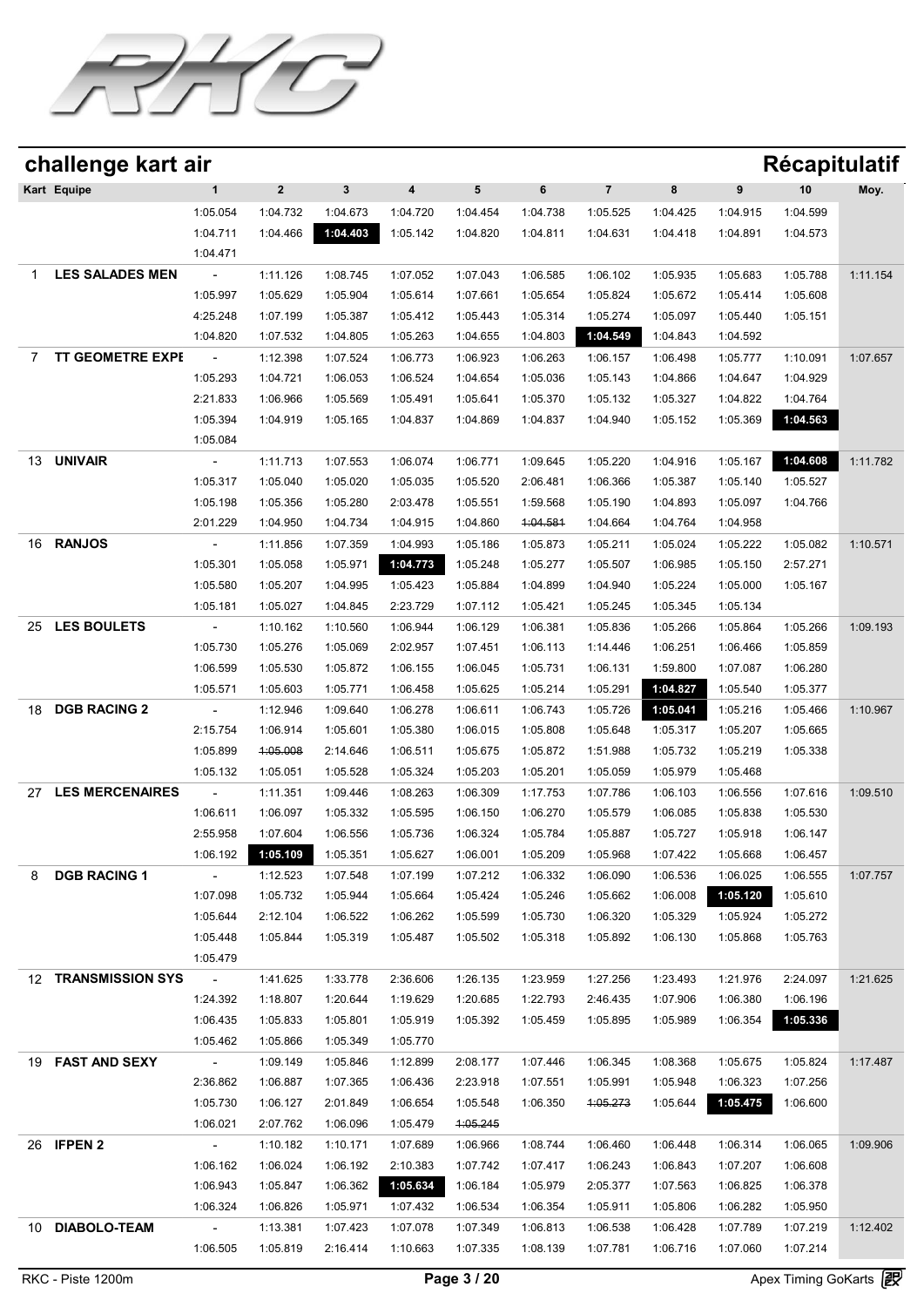

|   | challenge kart air      |                          |          |          |          |          |          |          |          |          | <b>Récapitulatif</b> |          |
|---|-------------------------|--------------------------|----------|----------|----------|----------|----------|----------|----------|----------|----------------------|----------|
|   | Kart Equipe             |                          |          | 3        |          |          | 6        |          |          |          | 10                   | Moy.     |
|   |                         | 1:09.133                 | 1:06.947 | 1:06.803 | 1:07.974 | 2:10.208 | 1:07.210 | 1:06.856 | 1:06.727 | 2:08.254 | 1:06.338             |          |
|   |                         | 1:06.094                 | 1:07.205 | 1:06.629 | 1:05.847 | 1:05.671 | 1:05.783 | 1:05.688 | 1:05.852 |          |                      |          |
| 6 | <b>TRANSMISSION SYS</b> | $\overline{\phantom{0}}$ | 1:15.717 | 1:09.950 | 1:07.827 | 1:08.171 | 1:07.038 | 1:08.450 | 1:06.516 | 1:06.109 | 1:05.773             | 1:15.116 |
|   |                         | 1:06.381                 | 1:05.838 | 1:06.642 | 1:06.031 | 2:33.061 | 1:10.665 | 1:10.253 | 1:07.379 | 1:08.179 | 1:09.335             |          |
|   |                         | 1:08.791                 | 1:07.835 | 1:07.578 | 1:06.891 | 1:08.409 | 1:08.702 | 1:07.174 | 2:24.886 | 1:10.811 | 2:43.903             |          |
|   |                         | 1:08.834                 | 1:09.331 | 1:06.655 | 1:06.144 | 1:06.124 | 1:07.102 | 1:05.713 |          |          |                      |          |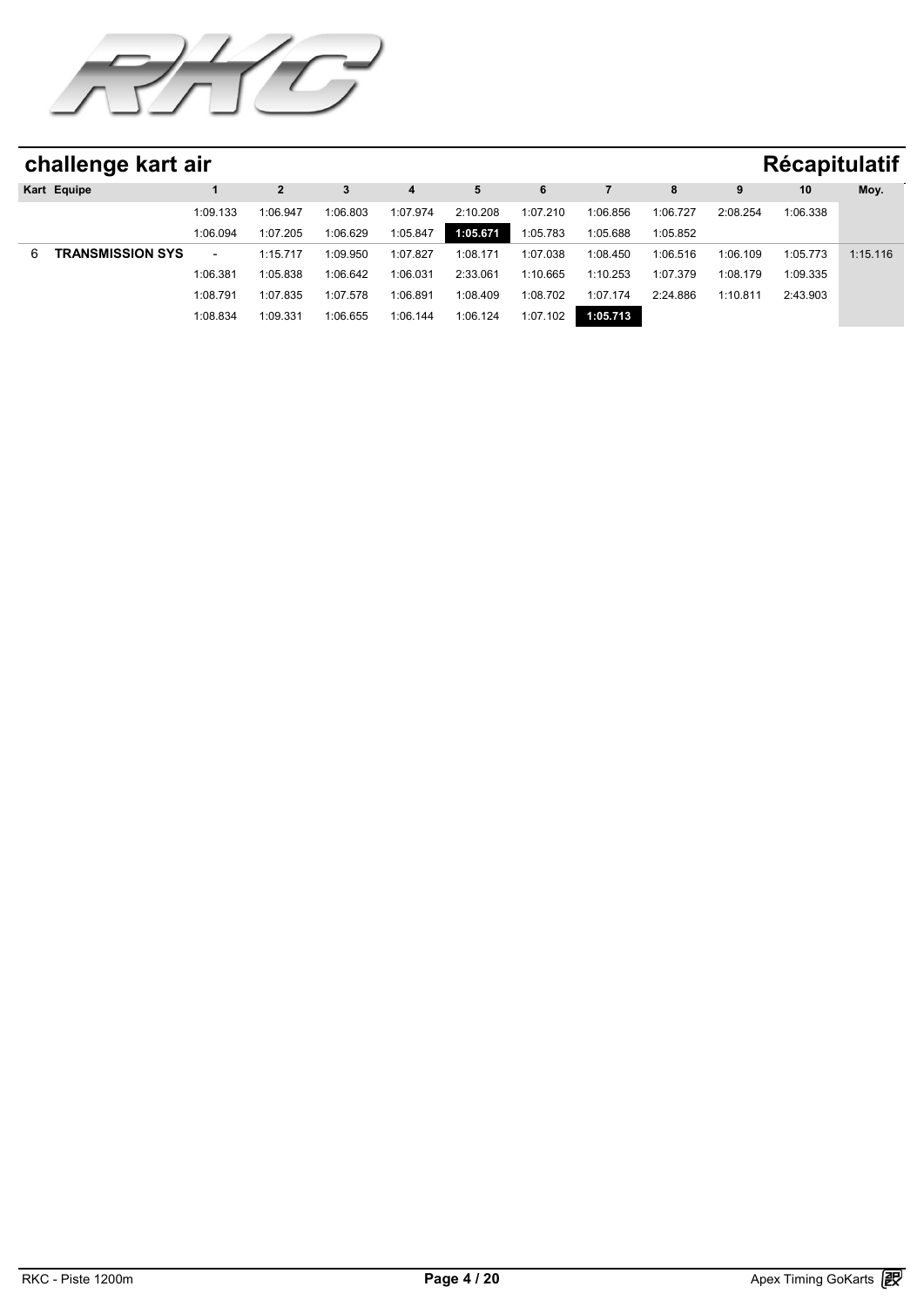

## challenge kart air

| Récapitulatif |  |
|---------------|--|
|               |  |
|               |  |

# **COURSE 1 14/04/2018 - 10:56**

| <b>Equipe</b>                 | <b>Tours</b> | Ecart   | Interv. | <b>Meilleur Tour</b> | Péna.  |
|-------------------------------|--------------|---------|---------|----------------------|--------|
| <b>JOKER TEAM 1</b>           | 77           |         |         | 1:03.917             |        |
| <b>RANJ TEAM</b>              | 77           | 5.688   | 5.688   | 1:03.846             |        |
| <b>TEAM KST 1</b>             | 77           | 13.392  | 7.704   | 1:03.896             |        |
| <b>CHERY TEAM</b>             | 77           | 16.226  | 2.834   | 1:04.155             |        |
| <b>JOKER TEAM 2</b>           | 77           | 17.936  | 1.710   | 1:03.940             |        |
| <b>DT-RACING BY SKOFF</b>     | 77           | 34.092  | 16.156  | 1:03.891             |        |
| <b>TEAM TIME PENALTY</b>      | 77           | 35.037  | 0.945   | 1:03.836             |        |
| <b>KART &amp; DIEM</b>        | 77           | 49.373  | 14.336  | 1:03.676             |        |
| <b>TEAM OTTER</b>             | 77           | 50.902  | 1.529   | 1:03.936             |        |
| <b>UNIVAIR</b>                | 76           | 1 Tour  | 1 Tour  | 1:04.110             |        |
| <b>TEAM KST HERMANOS</b>      | 76           | 1 Tour  | 19.581  | 1:04.100             |        |
| <b>RANJOS</b>                 | 76           | 1 Tour  | 1.888   | 1:04.242             |        |
| <b>MACADAM1</b>               | 76           | 1 Tour  | 0.100   | 1:04.371             |        |
| <b>TAISSY TEAM</b>            | 76           | 1 Tour  | 10.798  | 1:04.292             |        |
| <b>TEAM ARNAGE RACING</b>     | 76           | 1 Tour  | 1.359   | 1:04.364             |        |
| <b>TT GEOMETRE EXPERT</b>     | 76           | 1 Tour  | 4.500   | 1:04.558             |        |
| <b>MACADAM 2</b>              | 76           | 1 Tour  | 8.978   | 1:04.500             |        |
| <b>DGB RACING 1</b>           | 75           | 2 Tours | 1 Tour  | 1:04.805             |        |
| <b>LES BOULETS</b>            | 75           | 2 Tours | 22.739  | 1:04.718             | $1$ Tr |
| <b>IFPEN 2</b>                | 75           | 2 Tours | 26.354  | 1:05.063             |        |
| <b>LES SALADES MEN</b>        | 75           | 2 Tours | 4.111   | 1:04.691             |        |
| <b>DGB RACING 2</b>           | 75           | 2 Tours | 2.320   | 1:04.993             |        |
| <b>IFPEN1</b>                 | 74           | 3 Tours | 1 Tour  | 1:03.525             |        |
| <b>DIABOLO-TEAM</b>           | 73           | 4 Tours | 1 Tour  | 1:05.316             |        |
| <b>LES MERCENAIRES</b>        | 73           | 4 Tours | 0.732   | 1:05.109             |        |
| <b>FAST AND SEXY</b>          | 73           | 4 Tours | 6.738   | 1:05.054             |        |
| <b>TRANSMISSION SYSTÈME 2</b> | 70           | 7 Tours | 3 Tours | 1:05.154             |        |
| <b>TRANSMISSION SYSTÈME 1</b> | 70           | 7 Tours | 4.131   | 1:05.657             |        |
|                               |              |         |         |                      |        |

|                   | Historique des temps |              |                |              |                |             |          |                |          |          |                            |          |
|-------------------|----------------------|--------------|----------------|--------------|----------------|-------------|----------|----------------|----------|----------|----------------------------|----------|
| Kart Equipe       |                      | $\mathbf{1}$ | $\overline{2}$ | $\mathbf{3}$ | $\overline{4}$ | 5           | 6        | $\overline{7}$ | 8        | 9        | 10                         | Moy.     |
| 22                | <b>JOKER TEAM 1</b>  |              | 1:04.979       | 1:05.207     | 1:04.711       | 1:05.224    | 1:04.438 | 1:04.497       | 1:04.554 | 1:04.329 | 1:04.070                   | 1:10.523 |
|                   |                      | 1:03.972     | 1:04.694       | 1:03.917     | 1:04.089       | 1:04.645    | 1:04.686 | 1:04.039       | 1:04.059 | 1:04.438 | 1:04.061                   |          |
|                   |                      | 1:04.108     | 1:04.085       | 1:04.255     | 1:04.092       | 1:04.167    | 1:04.037 | 1:04.016       | 1:03.938 | 1:04.058 | 1:04.043                   |          |
|                   |                      | 1:04.110     | 1:05.066       | 1:03.996     | 1:03.971       | 1:04.085    | 1:04.256 | 1:04.111       | 1:04.230 | 1:04.134 | 1:04.164                   |          |
|                   |                      | 1:04.134     | 1:04.250       | 1:04.228     | 1:04.589       | 1:04.609    | 1:04.329 | 1:04.124       | 1:59.652 | 1:59.055 | 1:58.854                   |          |
|                   |                      | 1:08.587     | 1:09.995       | 1:12.604     | 1:13.930       | 2:09.579    | 2:11.148 | 1:19.007       | 1:20.580 | 1:19.790 | 1:19.678                   |          |
|                   |                      | 1:18.066     | 1:18.460       | 1:15.745     | 1:14.055       | 1:12.365    | 1:10.769 | 1:09.219       | 1:09.286 | 1:07.823 | 1:08.094                   |          |
|                   |                      | 1:05.841     | 1:05.787       | 1:05.326     | 1:04.504       | 1:04.445    | 1:05.339 | 1:04.431       |          |          |                            |          |
| 4                 | <b>RANJ TEAM</b>     |              | 1:05.004       | 1:04.738     | 1:05.391       | 1:04.484    | 1:04.244 | 1:04.377       | 1:04.193 | 1:04.083 | 1:04.068                   | 1:09.775 |
|                   |                      | 1:04.022     | 1:04.146       | 1:04.204     | 1:03.846       | 1:04.249    | 1:04.034 | 1:04.125       | 1:04.060 | 1:04.045 | 1:03.913                   |          |
|                   |                      | 1:04.121     | 1:04.101       | 1:04.009     | 1:03.881       | 1:04.119    | 1:04.322 | 1:03.965       | 1:04.231 | 1:04.315 | 1:04.126                   |          |
|                   |                      | 1:04.102     | 1:04.269       | 1:03.944     | 1:03.933       | 1:04.166    | 1:04.038 | 1:04.036       | 1:03.892 | 1:04.061 | 1:04.085                   |          |
|                   |                      | 1:04.259     | 1:04.030       | 1:03.912     | 1:04.703       | 1:04.195    | 1:59.412 | 1:04.844       | 1:04.879 | 1:57.401 | 1:07.384                   |          |
|                   |                      | 1:07.977     | 2:01.450       | 1:16.519     | 2:08.268       | 1:19.194    | 1:19.363 | 1:19.509       | 1:20.907 | 1:19.038 | 1:19.791                   |          |
|                   |                      | 1:18.395     | 1:16.527       | 1:15.238     | 1:13.507       | 1:11.637    | 1:10.732 | 1:09.961       | 1:07.861 | 1:07.306 | 1:06.135                   |          |
|                   |                      | 1:05.405     | 1:04.961       | 1:04.755     | 1:06.419       | 1:05.068    | 1:04.482 | 1:04.536       |          |          |                            |          |
| 14                | <b>TEAM KST 1</b>    |              | 1:05.045       | 1:04.729     | 1:04.767       | 1:05.519    | 1:04.567 | 1:04.146       | 1:04.140 | 1:04.317 | 1:04.044                   | 1:10.692 |
|                   |                      | 1:04.047     | 1:03.979       | 1:03.987     | 1:04.752       | 1:04.622    | 1:04.093 | 1:04.311       | 1:04.171 | 1:04.010 | 1:04.254                   |          |
|                   |                      | 1:04.095     | 1:03.951       | 1:04.084     | 1:04.277       | 1:04.097    | 1:04.156 | 1:04.127       | 1:03.896 | 1:04.230 | 1:04.133                   |          |
| RKC - Piste 1200m |                      |              |                |              |                | Page 5 / 20 |          |                |          |          | <b>Apex Timing GoKarts</b> | 霞        |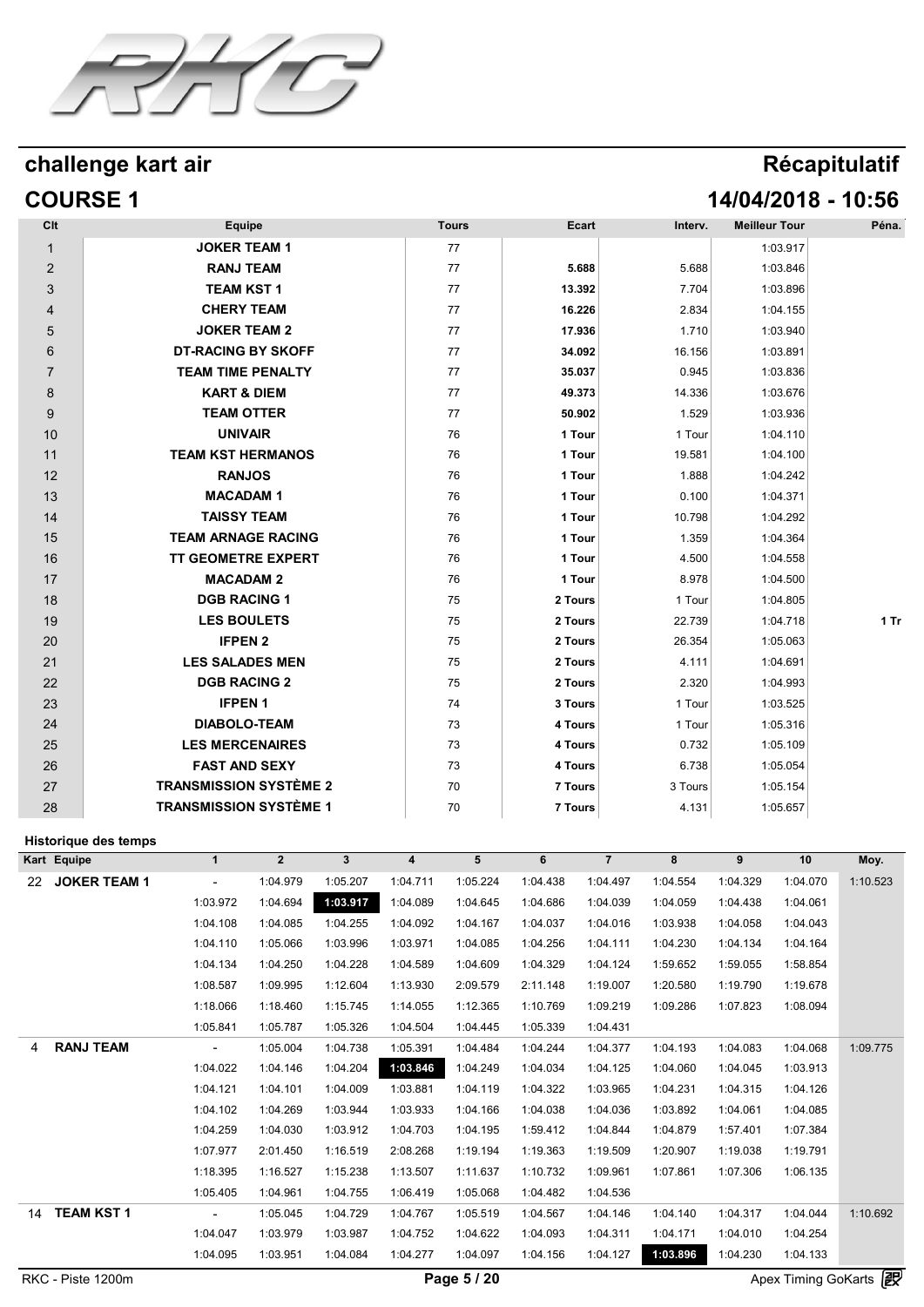

| challenge kart air             |                      |                      |                      |                      |                      |                      |                         |                      |          | Récapitulatif |          |
|--------------------------------|----------------------|----------------------|----------------------|----------------------|----------------------|----------------------|-------------------------|----------------------|----------|---------------|----------|
| Kart Equipe                    | $\mathbf{1}$         | $\mathbf{2}$         | $\mathbf{3}$         | 4                    | 5                    | 6                    | $\overline{\mathbf{7}}$ | 8                    | 9        | 10            | Moy.     |
|                                | 1:04.157             | 1:04.962             | 1:04.141             | 1:04.090             | 1:04.059             | 1:04.217             | 1:04.098                | 1:04.093             | 1:04.160 | 1:04.280      |          |
|                                | 1:04.165             | 1:04.249             | 1:04.195             | 1:58.164             | 1:59.185             | 2:03.690             | 1:04.872                | 1:04.997             | 1:05.391 | 1:06.656      |          |
|                                | 1:08.088             | 1:10.452             | 1:12.829             | 1:13.191             | 1:16.208             | 1:22.805             | 1:20.990                | 1:20.442             | 1:20.319 | 2:13.246      |          |
|                                | 1:20.446             | 1:18.631             | 2:09.084             | 1:14.485             | 1:11.319             | 1:11.075             | 1:11.516                | 1:08.750             | 1:07.009 | 1:05.817      |          |
|                                | 1:05.371             | 1:04.913             | 1:04.683             | 1:04.437             | 1:04.580             | 1:05.091             | 1:04.517                |                      |          |               |          |
| <b>CHERY TEAM</b><br>20        |                      | 1:05.271             | 1:05.349             | 1:05.264             | 1:05.214             | 1:04.936             | 1:04.287                | 1:04.351             | 1:04.327 | 1:04.349      | 1:10.690 |
|                                | 1:04.427             | 1:04.384             | 1:04.333             | 1:04.244             | 1:04.312             | 1:04.187             | 1:04.155                | 1:04.297             | 1:04.277 | 1:04.558      |          |
|                                | 1:04.319             | 1:04.216             | 1:04.498             | 1:04.630             | 1:04.502             | 1:04.474             | 1:04.651                | 1:04.456             | 1:05.049 | 1:04.604      |          |
|                                | 1:04.313             | 1:04.550             | 1:04.612             | 1:04.444             | 1:04.637             | 1:58.606             | 1:04.666                | 1:04.476             | 1:04.752 | 1:04.593      |          |
|                                | 1:05.292             | 1:05.154             | 1:04.509             | 1:04.708             | 1:04.573             | 1:04.677             | 1:04.678                | 1:04.869             | 1:05.380 | 2:00.484      |          |
|                                | 1:09.313             | 1:11.285             | 1:12.247             | 1:14.783             | 2:09.071             | 2:11.915             | 2:12.100                | 1:21.395             | 1:19.731 | 1:20.978      |          |
|                                | 1:18.181             | 1:16.695             | 1:15.434             | 1:12.524             | 1:10.918             | 1:11.069             | 1:12.210                | 1:08.347             | 1:06.998 | 1:06.253      |          |
|                                | 1:05.638             | 1:05.409             | 1:04.922             | 1:04.549             | 1:04.621             | 1:05.247             | 1:04.762                |                      |          |               |          |
| <b>JOKER TEAM 2</b><br>21      |                      | 1:05.275             | 1:04.871             | 1:04.486             | 1:16.234             | 1:04.091             | 1:04.024                | 1:03.940             | 1:04.022 | 1:04.149      | 1:10.769 |
|                                | 1:04.308             | 1:04.145             | 1:04.073             | 1:04.268             | 1:04.375             | 1:04.150             | 1:04.242                | 1:04.242             | 1:04.152 | 1:04.218      |          |
|                                | 1:04.259             | 1:04.155             | 1:04.202             | 1:04.311             | 1:04.234             | 1:04.223             | 1:04.250                | 1:04.266             | 1:04.151 | 1:04.174      |          |
|                                | 1:04.314             | 1:04.292             | 1:04.145             | 1:04.188             | 1:04.259             | 1:04.275             | 1:04.537                | 1:04.389             | 1:04.316 | 1:04.482      |          |
|                                | 1:04.469             | 1:04.359             | 1:04.595             | 1:04.554             | 1:04.521             | 1:04.396             | 1:04.440                | 1:04.835             | 1:04.893 | 1:04.942      |          |
|                                | 2:00.542             | 2:01.998             | 2:06.821             | 2:09.274             | 2:13.769             | 1:20.207             | 1:20.162                | 1:20.749             | 1:20.079 | 1:20.680      |          |
|                                | 1:19.051             | 1:16.897             | 1:14.832             | 1:13.680             | 1:12.148             | 1:11.738             | 1:12.362                | 1:09.072             | 1:06.890 | 1:06.332      |          |
|                                | 1:06.303             | 1:05.771             | 1:05.001             | 1:04.626             | 1:04.940             | 1:05.118             | 1:04.765                |                      |          |               |          |
| <b>DT-RACING BY SKOI</b><br>11 |                      | 1:04.899             | 1:05.190             | 1:04.697             | 1:05.097             | 1:04.352             | 1:04.212                | 1:04.327             | 1:04.235 | 1:04.200      | 1:10.974 |
|                                | 1:04.082             | 1:04.236             | 1:04.359             | 1:04.550             | 1:05.111             | 1:04.952             | 1:04.031                | 1:03.983             | 1:04.071 | 1:04.046      |          |
|                                | 1:04.022             | 1:04.193             | 1:04.048             | 1:04.191             | 1:04.096             | 1:04.211             | 1:03.989                | 1:03.891             | 1:04.114 | 1:03.973      |          |
|                                | 1:04.207             | 1:04.643             | 1:04.177             | 1:03.984             | 1:04.169             | 1:04.196             | 1:04.133                | 1:04.081             | 1:04.167 | 1:04.173      |          |
|                                | 1:04.130             | 1:59.946             | 1:59.073             | 1:59.010             | 1:59.935             | 1:58.880             | 1:05.140                | 1:05.588<br>1:20.472 | 1:08.018 | 1:09.714      |          |
|                                | 1:11.149<br>1:17.738 | 1:14.273             | 1:18.061             | 1:20.561             | 1:21.896             | 1:20.161             | 1:20.187                |                      | 1:20.162 | 1:19.736      |          |
|                                | 1:05.673             | 1:15.210<br>1:05.039 | 1:14.068             | 1:13.170             | 1:12.582<br>1:04.680 | 1:11.294             | 1:09.421<br>1:04.893    | 1:08.403             | 1:08.297 | 1:06.069      |          |
| <b>TEAM TIME PENALT</b><br>9   |                      | 1:05.180             | 1:04.795             | 1:04.717<br>1:04.441 | 1:04.348             | 1:04.638<br>1:04.299 | 1:04.265                | 1:04.253             | 1:04.335 | 1:04.043      | 1:10.147 |
|                                | 1:04.051             | 1:04.106             | 1:04.270<br>1:04.066 | 1:03.981             | 1:04.032             | 1:04.122             | 1:04.091                | 1:04.191             | 1:04.083 | 1:03.891      |          |
|                                | 1:04.063             | 1:03.968             | 1:04.130             | 1:03.836             | 1:04.286             | 1:04.095             | 1:04.155                | 1:03.983             | 1:04.159 | 1:04.101      |          |
|                                | 1:03.988             | 1:04.118             | 1:04.354             | 1:04.031             | 1:04.311             | 1:04.039             | 1:03.967                | 1:03.959             | 1:03.999 | 1:03.990      |          |
|                                | 1:04.486             | 1:03.940             | 1:04.013             | 1:04.527             | 1:58.450             | 1:59.664             | 2:01.705                | 2:00.101             | 1:08.118 | 1:09.848      |          |
|                                | 1:11.817             | 1:14.203             | 1:15.292             | 1:19.570             | 1:20.971             | 1:20.561             | 1:20.048                | 1:20.316             | 1:19.788 | 1:19.625      |          |
|                                | 1:17.438             | 1:15.398             | 1:14.767             | 1:13.137             | 1:13.004             | 1:11.458             | 1:09.701                | 1:08.991             | 1:08.316 | 1:06.915      |          |
|                                | 1:05.189             | 1:05.433             | 1:04.696             | 1:04.656             | 1:04.530             | 1:04.572             | 1:04.407                |                      |          |               |          |
| <b>KART &amp; DIEM</b><br>5    | $\omega_{\rm{eff}}$  | 1:05.703             | 1:04.719             | 1:05.465             | 1:04.798             | 1:04.384             | 1:04.307                | 1:03.947             | 1:04.036 | 1:03.975      | 1:10.319 |
|                                | 1:04.259             | 1:03.676             | 1:04.288             | 1:04.539             | 1:04.160             | 1:04.242             | 1:04.236                | 1:04.032             | 1:04.180 | 1:04.085      |          |
|                                | 1:03.987             | 1:03.984             | 1:04.005             | 1:04.108             | 1:04.313             | 1:04.107             | 1:04.032                | 1:04.116             | 1:04.033 | 1:04.469      |          |
|                                | 1:04.067             | 1:04.538             | 1:04.264             | 1:04.061             | 1:04.195             | 1:04.133             | 1:04.225                | 1:04.171             | 1:04.175 | 1:04.471      |          |
|                                | 1:04.284             | 1:04.101             | 1:04.598             | 1:04.324             | 1:04.311             | 2:01.671             | 1:05.939                | 1:06.353             | 1:06.049 | 1:06.373      |          |
|                                | 1:09.185             | 2:03.775             | 2:07.660             | 2:10.272             | 1:20.327             | 1:22.057             | 1:21.053                | 1:20.986             | 1:20.584 | 1:21.233      |          |
|                                | 1:18.425             | 1:17.789             | 1:15.974             | 1:14.909             | 1:13.518             | 1:13.104             | 1:10.934                | 1:08.455             | 1:09.585 | 1:08.226      |          |
|                                | 1:07.185             | 1:05.749             | 1:05.524             | 1:05.793             | 1:05.750             | 1:05.654             | 1:06.110                |                      |          |               |          |
| 15 TEAM OTTER                  | $\sim$               | 1:05.115             | 1:04.844             | 1:05.309             | 1:04.685             | 1:04.313             | 1:04.310                | 1:04.598             | 1:04.252 | 1:04.397      | 1:11.161 |
|                                | 1:05.580             | 1:05.113             | 1:04.297             | 1:04.323             | 1:04.345             | 1:04.444             | 1:04.128                | 1:04.343             | 1:04.331 | 1:05.524      |          |
|                                | 1:04.642             | 1:03.936             | 1:04.208             | 1:04.644             | 1:04.556             | 1:04.669             | 1:04.876                | 1:04.598             | 1:04.445 | 1:04.534      |          |
|                                | 1:04.161             | 1:04.481             | 1:04.806             | 1:04.445             | 1:04.734             | 1:04.796             | 1:05.291                | 1:05.322             | 1:05.245 | 1:04.651      |          |
|                                | 1:04.465             | 1:04.469             | 1:04.956             | 1:06.467             | 1:04.315             | 1:04.436             | 1:04.810                | 1:04.831             | 1:05.083 | 1:05.395      |          |
|                                | 1:05.804             | 2:00.666             | 1:12.349             | 1:12.991             | 1:16.360             | 1:18.655             | 1:20.558                | 1:22.570             | 2:14.302 | 2:14.627      |          |
|                                |                      |                      |                      |                      |                      |                      |                         |                      |          |               |          |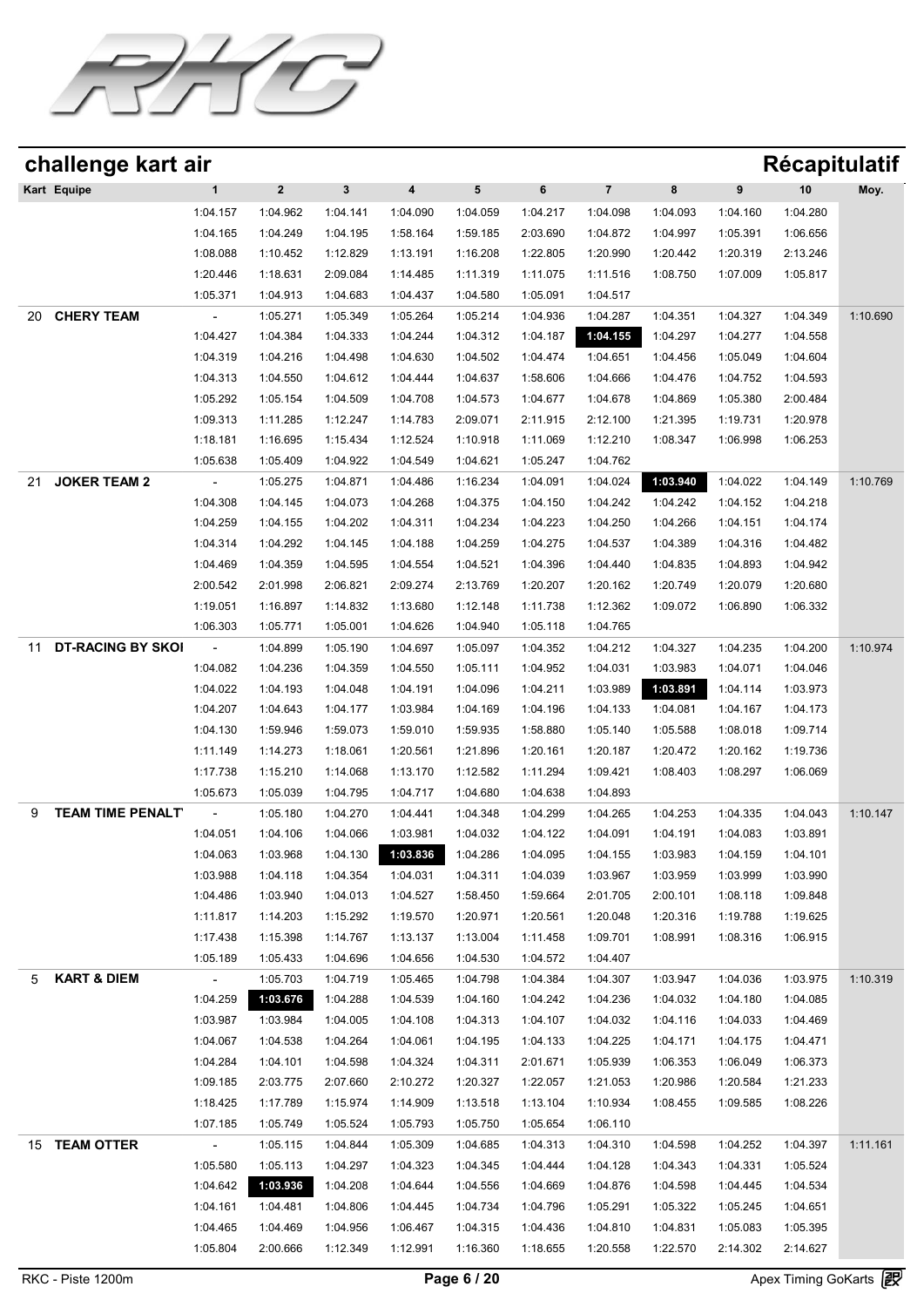

| challenge kart air           |                                  |             |          |                  |          |          |                         |          |          | Récapitulatif |          |
|------------------------------|----------------------------------|-------------|----------|------------------|----------|----------|-------------------------|----------|----------|---------------|----------|
| Kart Equipe                  | $\mathbf{1}$                     | $\mathbf 2$ | 3        | $\boldsymbol{4}$ | 5        | 6        | $\overline{\mathbf{7}}$ | 8        | 9        | 10            | Moy.     |
|                              | 2:15.058                         | 2:12.429    | 1:19.450 | 1:17.493         | 1:15.425 | 1:14.521 | 1:12.286                | 1:08.629 | 1:11.840 | 1:09.160      |          |
|                              | 1:07.874                         | 1:07.348    | 1:05.035 | 1:06.082         | 1:05.655 | 1:05.420 | 1:05.144                |          |          |               |          |
| <b>UNIVAIR</b><br>13         |                                  | 1:05.843    | 1:04.913 | 1:04.757         | 1:07.817 | 1:04.414 | 1:04.414                | 1:04.144 | 1:04.384 | 1:04.335      | 1:11.611 |
|                              | 1:04.426                         | 1:04.115    | 1:04.726 | 1:04.577         | 1:04.300 | 1:04.110 | 1:04.616                | 1:04.270 | 1:04.586 | 1:04.271      |          |
|                              | 1:04.202                         | 1:04.469    | 1:04.298 | 1:04.231         | 1:04.997 | 1:04.240 | 2:00.689                | 1:04.585 | 1:04.831 | 1:04.664      |          |
|                              | 1:04.595                         | 1:04.537    | 1:04.920 | 1:04.384         | 2:02.022 | 1:04.428 | 2:02.421                | 1:05.262 | 1:05.205 | 1:05.575      |          |
|                              | 1:05.253                         | 1:05.026    | 1:05.048 | 1:05.068         | 1:04.987 | 1:05.143 | 1:06.028                | 1:06.359 | 2:01.205 | 1:11.971      |          |
|                              | 1:12.105                         | 1:14.388    | 1:24.381 | 1:19.845         | 1:20.828 | 1:21.138 | 1:21.038                | 1:22.085 | 1:21.763 | 2:14.298      |          |
|                              | 1:19.250                         | 1:16.869    | 1:14.382 | 1:11.753         | 1:11.827 | 1:11.452 | 1:08.689                | 1:07.977 | 1:07.223 | 1:06.075      |          |
|                              | 1:05.227                         | 1:05.548    | 1:06.192 | 1:05.871         | 1:05.885 | 1:05.148 |                         |          |          |               |          |
| <b>TEAM KST HERMAN</b><br>24 |                                  | 1:05.798    | 1:04.886 | 1:05.142         | 1:04.911 | 1:05.177 | 1:05.288                | 1:04.778 | 1:04.795 | 1:05.386      | 1:11.886 |
|                              | 1:04.677                         | 1:04.145    | 1:04.175 | 1:04.295         | 1:04.325 | 1:04.330 | 1:04.797                | 1:04.608 | 1:04.669 | 1:04.244      |          |
|                              | 1:04.270                         | 1:04.445    | 1:04.532 | 1:04.418         | 1:04.503 | 1:04.100 | 1:04.968                | 1:04.374 | 1:04.718 | 1:05.070      |          |
|                              | 1:04.641                         | 1:04.707    | 1:04.886 | 1:04.600         | 1:06.305 | 2:02.119 | 1:05.782                | 1:05.981 | 1:04.685 | 1:04.607      |          |
|                              | 1:04.474                         | 1:04.748    | 1:05.765 | 1:04.474         | 1:05.208 | 1:04.903 | 1:04.708                | 1:05.636 | 1:05.360 | 2:06.320      |          |
|                              | 1:08.131                         | 1:10.542    | 2:16.661 | 1:19.287         | 1:20.374 | 1:24.177 | 1:22.633                | 1:23.737 | 2:16.876 | 1:22.773      |          |
|                              | 1:20.373                         | 1:20.059    | 1:18.114 | 1:16.270         | 1:15.459 | 2:07.908 | 1:12.888                | 1:11.774 | 1:10.149 | 1:07.378      |          |
|                              | 1:06.244                         | 1:05.315    | 1:04.819 | 1:04.446         | 1:04.721 | 1:04.621 |                         |          |          |               |          |
| <b>RANJOS</b><br>16          |                                  | 1:05.277    | 1:05.118 | 1:06.104         | 1:04.498 | 1:04.765 | 1:04.804                | 1:04.402 | 1:04.712 | 1:04.452      | 1:11.121 |
|                              | 1:04.484                         | 1:04.544    | 1:04.738 | 1:04.928         | 1:04.350 | 1:04.337 | 1:04.707                | 1:04.551 | 1:04.628 | 1:04.688      |          |
|                              | 1:04.296                         | 1:04.964    | 1:04.680 | 1:04.413         | 1:05.022 | 1:04.242 | 1:05.316                | 1:58.830 | 1:04.935 | 1:04.725      |          |
|                              | 1:04.411                         | 1:04.634    | 1:04.766 | 1:04.689         | 1:04.970 | 1:04.564 | 1:04.501                | 1:04.735 | 1:04.637 | 1:05.119      |          |
|                              | 1:05.104                         | 1:04.691    | 1:04.699 | 1:04.639         | 1:04.877 | 1:05.122 | 1:05.358                | 1:05.366 | 1:05.731 | 1:58.842      |          |
|                              | 1:11.365                         | 1:12.245    | 1:15.034 | 1:18.646         | 1:19.142 | 2:11.127 | 1:19.661                |          | 1:21.054 | 2:26.209      |          |
|                              |                                  |             |          |                  |          |          |                         | 1:20.670 |          |               |          |
|                              | 1:17.397                         | 1:16.130    | 1:14.452 | 1:12.079         | 2:02.427 | 1:11.304 | 1:09.220                | 1:09.133 | 1:07.633 | 1:05.777      |          |
|                              | 1:05.405                         | 1:05.135    | 1:05.230 | 1:04.671         | 1:04.917 | 1:05.109 |                         |          |          |               |          |
| <b>MACADAM1</b><br>17        |                                  | 1:06.417    | 1:06.338 | 1:04.964         | 1:10.237 | 1:05.534 | 1:06.238                | 1:05.884 | 1:05.145 | 1:05.842      | 1:11.931 |
|                              | 1:06.784                         | 1:04.954    | 1:04.634 | 1:05.263         | 1:05.109 | 1:04.945 | 1:04.692                | 1:04.465 | 1:05.058 | 1:04.560      |          |
|                              | 1:04.438                         | 1:04.697    | 1:04.997 | 1:05.568         | 1:05.081 | 1:04.497 | 1:05.026                | 1:04.687 | 1:04.496 | 1:05.402      |          |
|                              | 1:05.093                         | 1:05.224    | 1:05.317 | 1:04.729         | 1:04.737 | 1:05.458 | 1:04.974                | 2:15.528 | 2:01.296 | 2:00.059      |          |
|                              | 1:59.615                         | 2:00.441    | 1:05.225 | 1:05.304         | 1:05.059 | 1:04.982 | 1:06.444                | 1:08.302 | 1:10.500 | 1:11.324      |          |
|                              | 1:14.225                         | 1:17.079    | 1:19.846 | 1:22.568         | 1:20.872 | 1:20.989 | 1:20.682                | 1:19.502 | 1:19.436 | 1:17.107      |          |
|                              | 1:16.796                         | 1:14.971    | 1:12.344 | 1:12.349         | 1:12.239 | 1:10.183 | 1:08.134                | 1:09.795 | 1:05.705 | 1:05.577      |          |
|                              | 1:05.074                         | 1:04.628    | 1:04.906 | 1:05.298         | 1:04.630 | 1:04.371 |                         |          |          |               |          |
| 28 TAISSY TEAM               | $\sim 100$                       | 1:06.484    | 1:05.584 | 1:05.448         | 1:05.955 | 1:05.881 | 1:05.707                | 1:05.303 | 1:04.634 | 1:04.897      | 1:12.012 |
|                              | 1:04.310                         | 1:04.448    | 1:04.357 | 1:04.799         | 1:05.114 | 2:04.324 | 1:05.693                | 1:05.348 | 1:05.113 | 1:05.020      |          |
|                              | 1:05.325                         | 1:05.529    | 1:05.477 | 1:05.369         | 1:05.421 | 1:05.263 | 1:05.484                | 1:05.507 | 2:02.320 | 1:05.334      |          |
|                              | 1:04.384                         | 1:04.589    | 1:04.582 | 1:05.064         | 1:04.743 | 1:04.733 | 1:04.737                | 1:04.394 | 1:04.442 | 1:04.292      |          |
|                              | 1:04.466                         | 1:04.604    | 2:02.795 | 1:06.016         | 1:06.347 | 1:07.212 | 1:06.378                | 1:06.532 | 1:07.312 | 1:09.767      |          |
|                              | 1:11.392                         | 1:13.911    | 1:15.164 | 1:18.162         | 1:26.180 | 1:23.128 | 1:20.932                | 1:20.795 | 1:22.335 | 1:20.489      |          |
|                              | 1:19.965                         | 2:11.877    | 1:14.877 | 2:08.989         | 1:15.409 | 1:11.208 | 1:08.103                | 1:12.393 | 1:07.564 | 1:08.227      |          |
|                              | 1:06.712                         | 1:05.546    | 1:05.926 | 1:04.546         | 1:05.641 | 1:04.651 |                         |          |          |               |          |
| <b>TEAM ARNAGE RACI</b><br>3 | $\sim 100$                       | 1:06.334    | 1:04.798 | 1:05.753         | 1:17.151 | 1:04.976 | 1:04.625                | 2:01.934 | 1:04.592 | 1:04.563      | 1:12.086 |
|                              | 1:04.538                         | 1:04.713    | 1:04.636 | 1:04.397         | 1:04.482 | 1:04.401 | 1:05.364                | 1:04.828 | 1:04.634 | 1:04.566      |          |
|                              | 1:04.603                         | 1:04.742    | 2:01.342 | 1:04.972         | 1:04.704 | 1:05.031 | 1:04.708                | 1:05.560 | 1:05.092 | 1:04.473      |          |
|                              | 1:04.601                         | 1:04.980    | 1:06.090 | 1:59.017         | 1:04.498 | 1:04.534 | 1:04.364                | 1:04.513 | 1:04.808 | 1:05.065      |          |
|                              | 1:58.113                         | 1:05.711    | 1:05.697 | 1:05.471         | 1:05.944 | 1:05.666 | 2:00.438                | 1:09.530 | 1:12.204 | 1:22.819      |          |
|                              | 1:15.721                         | 1:18.374    | 1:19.980 | 1:21.985         | 1:20.890 | 1:21.403 | 1:21.590                | 1:20.102 | 1:21.113 | 1:18.706      |          |
|                              | 1:17.323                         | 1:15.052    | 1:13.250 | 1:11.372         | 1:11.454 | 1:10.821 | 1:09.018                | 1:08.381 | 1:07.773 | 1:06.796      |          |
|                              | 1:06.082                         | 1:05.815    | 1:05.768 | 1:05.141         | 1:06.505 | 1:05.514 |                         |          |          |               |          |
|                              | 7 TT GEOMETRE EXPE<br>$\sim 100$ | 1:06.796    | 1:05.823 | 1:05.703         | 1:04.666 | 1:05.103 | 1:04.817                | 1:04.850 | 1:04.881 | 1:04.727      | 1:11.352 |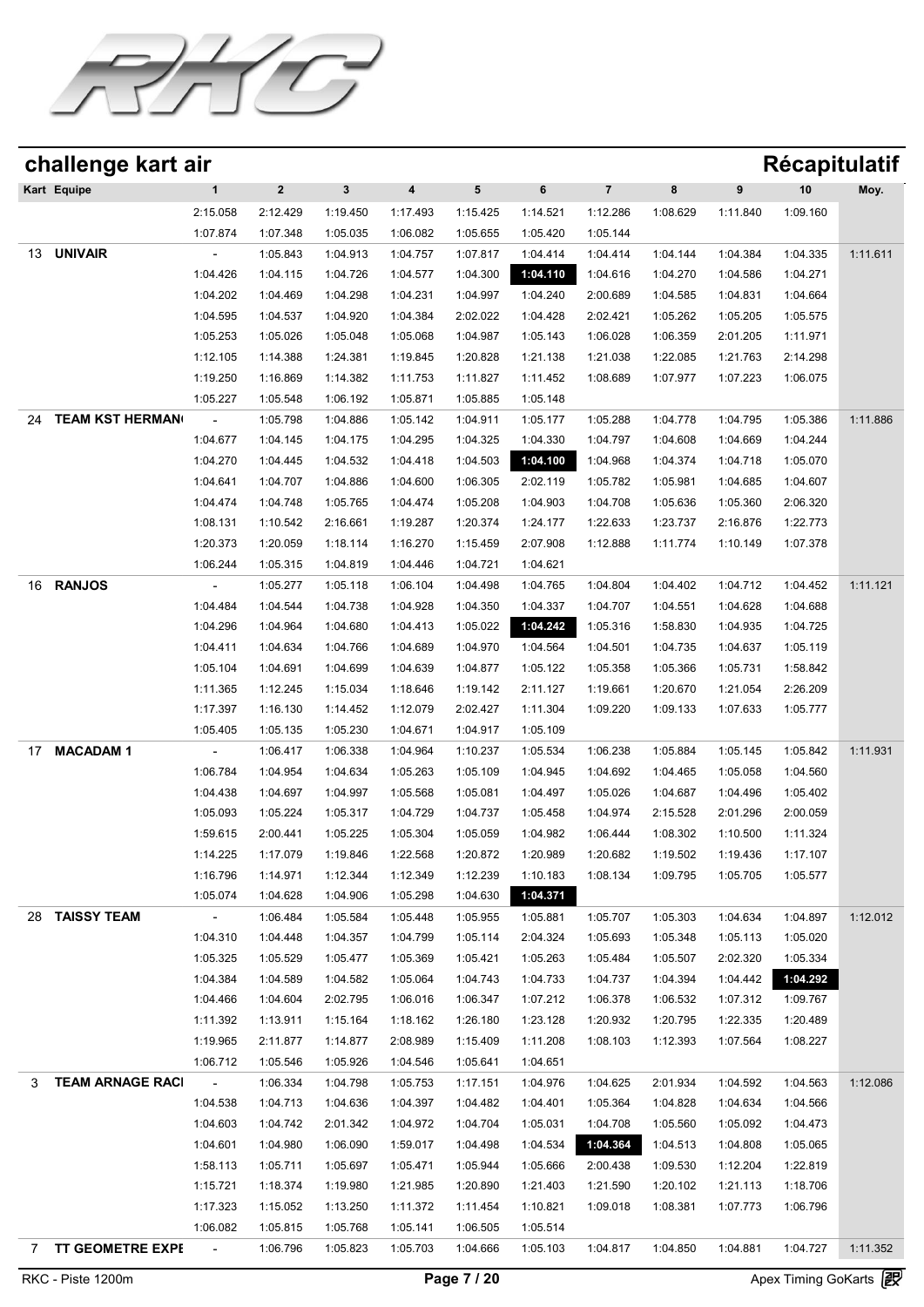

|    | challenge kart air     |                          |             |              |          |          |          |                |          |          | <b>Récapitulatif</b> |          |
|----|------------------------|--------------------------|-------------|--------------|----------|----------|----------|----------------|----------|----------|----------------------|----------|
|    | Kart Equipe            | $\mathbf{1}$             | $\mathbf 2$ | $\mathbf{3}$ | 4        | 5        | 6        | $\overline{7}$ | 8        | 9        | 10                   | Moy.     |
|    |                        | 1:04.714                 | 1:05.261    | 1:04.599     | 1:04.654 | 1:04.558 | 1:04.605 | 1:58.313       | 1:05.240 | 1:06.370 | 1:05.016             |          |
|    |                        | 1:05.149                 | 1:05.057    | 1:05.337     | 1:05.343 | 1:05.151 | 1:05.398 | 1:06.088       | 1:05.147 | 1:05.103 | 1:04.860             |          |
|    |                        | 1:05.003                 | 1:05.327    | 1:05.005     | 1:05.048 | 1:05.351 | 1:05.425 | 2:00.959       | 1:05.483 | 1:05.076 | 1:04.959             |          |
|    |                        | 1:06.543                 | 1:05.308    | 1:05.323     | 1:05.444 | 1:05.323 | 1:05.927 | 1:06.120       | 1:05.753 | 1:06.606 | 1:09.722             |          |
|    |                        | 2:03.863                 | 1:18.258    | 1:19.208     | 1:21.542 | 1:23.538 | 1:22.984 | 1:22.798       | 1:23.081 | 1:21.129 | 1:20.784             |          |
|    |                        | 1:19.586                 | 1:18.725    | 2:09.128     | 1:16.255 | 1:14.105 | 1:11.718 | 1:10.412       | 1:09.979 | 1:07.263 | 1:07.723             |          |
|    |                        | 1:06.346                 | 1:06.221    | 1:06.090     | 1:06.426 | 1:05.456 | 1:05.765 |                |          |          |                      |          |
| 2  | <b>MACADAM 2</b>       |                          | 1:05.417    | 1:05.280     | 1:05.787 | 1:05.523 | 1:05.533 | 1:04.975       | 1:05.168 | 1:04.822 | 1:04.886             | 1:12.275 |
|    |                        | 1:05.439                 | 1:04.565    | 1:04.500     | 1:04.595 | 1:04.817 | 1:04.803 | 1:05.036       | 2:00.755 | 1:05.529 | 1:05.319             |          |
|    |                        | 1:04.787                 | 1:05.936    | 1:04.751     | 1:04.803 | 1:04.743 | 1:04.805 | 1:04.662       | 1:04.650 | 1:05.344 | 1:04.677             |          |
|    |                        | 1:04.687                 | 1:04.863    | 1:04.959     | 1:06.839 | 1:05.955 | 1:05.114 | 1:05.060       | 1:58.805 | 1:58.501 | 2:00.154             |          |
|    |                        | 2:01.208                 | 1:05.695    | 1:05.834     | 1:06.208 | 1:05.517 | 1:05.892 | 1:06.958       | 1:07.722 | 1:11.597 | 1:13.088             |          |
|    |                        | 1:15.667                 | 1:20.971    | 1:21.264     | 1:22.010 | 1:23.684 | 1:23.210 | 1:23.741       | 1:23.509 | 1:22.584 | 1:18.902             |          |
|    |                        | 1:18.051                 | 1:17.305    | 1:14.384     | 1:13.231 | 1:12.124 | 1:13.425 | 1:09.754       | 1:08.339 | 1:08.087 | 1:06.973             |          |
|    |                        | 1:06.719                 | 1:06.981    | 1:06.115     | 1:05.554 | 1:05.971 | 1:05.564 |                |          |          |                      |          |
| 8  | <b>DGB RACING 1</b>    | $\overline{\phantom{a}}$ | 1:06.269    | 1:06.016     | 1:05.064 | 1:06.380 | 1:05.537 | 1:04.927       | 1:05.263 | 1:04.919 | 1:05.117             | 1:12.377 |
|    |                        | 1:04.904                 | 1:04.985    | 1:04.867     | 1:04.865 | 1:05.124 | 1:05.062 | 1:04.967       | 1:04.928 | 1:04.958 | 1:04.805             |          |
|    |                        | 1:05.559                 | 1:04.833    | 1:04.937     | 1:05.081 | 1:04.851 | 1:04.922 | 1:05.036       | 1:05.017 | 2:05.096 | 2:00.469             |          |
|    |                        | 1:06.096                 | 1:05.538    | 1:05.911     | 1:05.898 | 1:05.590 | 1:06.137 | 1:05.567       | 1:05.534 | 1:05.415 | 1:05.294             |          |
|    |                        | 1:05.481                 | 1:05.135    | 1:05.359     | 1:05.270 | 1:05.373 | 1:05.450 | 1:06.066       | 1:06.243 | 1:06.611 | 1:07.309             |          |
|    |                        | 1:11.018                 | 1:11.206    | 1:14.994     | 2:17.475 | 2:39.645 | 1:22.254 | 1:22.752       | 1:23.666 | 1:24.294 | 1:21.053             |          |
|    |                        | 1:21.528                 | 1:18.534    | 1:15.949     | 2:11.737 | 1:12.645 | 1:11.551 | 1:08.205       | 1:07.299 | 1:06.548 | 1:05.831             |          |
|    |                        | 1:05.828                 | 1:05.551    | 1:05.377     | 1:05.611 | 1:05.313 |          |                |          |          |                      |          |
| 25 | <b>LES BOULETS</b>     | $\overline{a}$           | 1:06.706    | 1:05.838     | 1:05.659 | 1:08.229 | 1:06.135 | 1:05.310       | 1:05.628 | 1:04.718 | 1:06.472             | 1:11.745 |
|    |                        | 1:06.081                 | 1:05.803    | 1:05.632     | 1:05.405 | 1:05.133 | 1:05.589 | 1:05.435       | 1:05.360 | 1:05.387 | 1:05.158             |          |
|    |                        | 1:05.472                 | 1:05.272    | 1:04.720     | 1:05.567 | 1:05.265 | 1:57.046 | 2:00.889       | 1:05.963 | 1:05.601 | 1:05.993             |          |
|    |                        | 1:05.454                 | 1:05.970    | 1:05.243     | 1:05.332 | 1:05.673 | 1:05.402 | 1:06.363       | 1:05.497 | 1:05.659 | 1:05.674             |          |
|    |                        | 1:05.462                 | 1:05.304    | 1:05.425     | 1:05.809 | 1:05.761 | 1:06.064 | 1:05.594       | 1:06.642 | 1:06.275 | 1:06.738             |          |
|    |                        | 1:59.558                 | 2:06.738    | 2:10.242     | 1:21.970 | 1:21.991 | 1:20.443 | 1:21.717       | 1:21.893 | 1:21.288 | 1:20.585             |          |
|    |                        | 1:17.405                 | 1:15.552    | 1:13.851     | 1:11.226 | 1:10.360 | 1:11.891 | 1:08.871       | 1:07.112 | 1:07.063 | 1:07.111             |          |
|    |                        | 1:06.508                 | 1:06.527    | 1:05.965     | 1:06.244 | 1:05.939 | 1:06.077 |                |          |          |                      |          |
|    | 26 <b>IFPEN 2</b>      | $\sim$                   | 1:13.036    | 1:06.794     | 1:06.142 | 1:06.338 | 1:05.192 | 1:05.346       | 1:05.525 | 1:05.607 | 1:05.063             | 1:13.074 |
|    |                        | 1:05.519                 | 1:06.618    | 1:59.479     | 1:06.168 | 1:05.755 | 1:05.751 | 1:05.883       | 1:06.248 | 1:06.140 | 1:05.439             |          |
|    |                        | 1:06.512                 | 1:06.400    | 1:06.389     | 1:05.691 | 1:05.834 | 2:03.194 | 1:06.901       | 1:06.416 | 1:07.107 | 1:05.781             |          |
|    |                        | 1:06.046                 | 1:06.763    | 1:05.804     | 1:05.603 | 1:05.355 | 1:05.628 | 1:05.652       | 2:02.515 | 1:05.931 | 1:06.789             |          |
|    |                        | 1:05.541                 | 1:05.607    | 1:05.935     | 1:06.204 | 1:06.208 | 1:06.766 | 1:11.882       | 1:07.374 | 1:12.073 | 1:13.768             |          |
|    |                        | 1:13.454                 | 1:19.203    | 2:15.346     | 1:24.191 | 1:24.518 | 1:23.345 | 1:23.578       | 1:23.382 | 1:22.313 | 1:19.473             |          |
|    |                        | 1:18.229                 | 1:16.416    | 2:06.899     | 1:15.878 | 1:13.488 | 1:10.845 | 1:12.646       | 1:08.503 | 1:07.671 | 1:06.789             |          |
|    |                        | 1:06.402                 | 1:07.246    | 1:05.780     | 1:06.151 | 1:06.035 |          |                |          |          |                      |          |
| 1  | <b>LES SALADES MEN</b> | $\sim$                   | 1:07.826    | 1:05.848     | 1:05.726 | 1:07.870 | 1:06.754 | 1:04.747       | 1:05.838 | 1:04.791 | 1:05.731             | 1:13.136 |
|    |                        | 1:05.537                 | 1:04.882    | 1:05.000     | 1:06.020 | 1:05.044 | 1:04.917 | 1:04.849       | 1:04.773 | 1:04.906 | 1:05.704             |          |
|    |                        | 1:05.018                 | 1:04.887    | 1:04.862     | 1:04.691 | 1:04.938 | 1:04.838 | 1:04.919       | 1:06.389 | 2:08.737 | 1:06.672             |          |
|    |                        | 1:05.848                 | 1:05.721    | 1:05.647     | 1:05.487 | 1:05.735 | 1:05.533 | 1:05.745       | 1:05.653 | 1:06.311 | 1:05.395             |          |
|    |                        | 1:05.342                 | 1:05.828    | 1:06.608     | 1:05.473 | 1:05.612 | 1:06.524 | 1:08.353       | 1:07.130 | 1:06.646 | 1:07.669             |          |
|    |                        | 2:09.178                 | 1:16.419    | 1:18.769     | 2:50.199 | 1:23.089 | 1:21.336 | 1:21.924       | 1:22.129 | 1:20.380 | 1:21.226             |          |
|    |                        | 1:18.199                 | 1:16.589    | 2:17.359     | 2:11.035 | 1:15.760 | 1:10.853 | 1:16.260       | 1:07.830 | 1:07.647 | 1:07.209             |          |
|    |                        | 1:06.510                 | 1:06.385    | 1:07.893     | 1:06.488 | 1:06.463 |          |                |          |          |                      |          |
| 18 | <b>DGB RACING 2</b>    | $\sim$                   | 1:07.443    | 1:05.974     | 1:05.669 | 1:06.746 | 1:05.325 | 1:06.637       | 1:05.954 | 1:04.993 | 1:06.542             | 1:13.174 |
|    |                        | 1:06.620                 | 1:05.723    | 1:05.944     | 1:05.523 | 2:00.138 | 1:06.004 | 1:05.300       | 1:05.815 | 1:05.674 | 1:06.321             |          |
|    |                        | 1:05.167                 | 1:05.742    | 1:05.738     | 1:05.614 | 1:05.503 | 1:05.355 | 2:01.189       | 1:05.508 | 1:05.364 | 1:05.325             |          |
|    |                        | 1:05.629                 | 1:05.451    | 1:05.610     | 1:05.133 | 1:05.268 | 1:05.586 | 1:05.701       | 1:05.563 | 1:05.045 | 2:00.017             |          |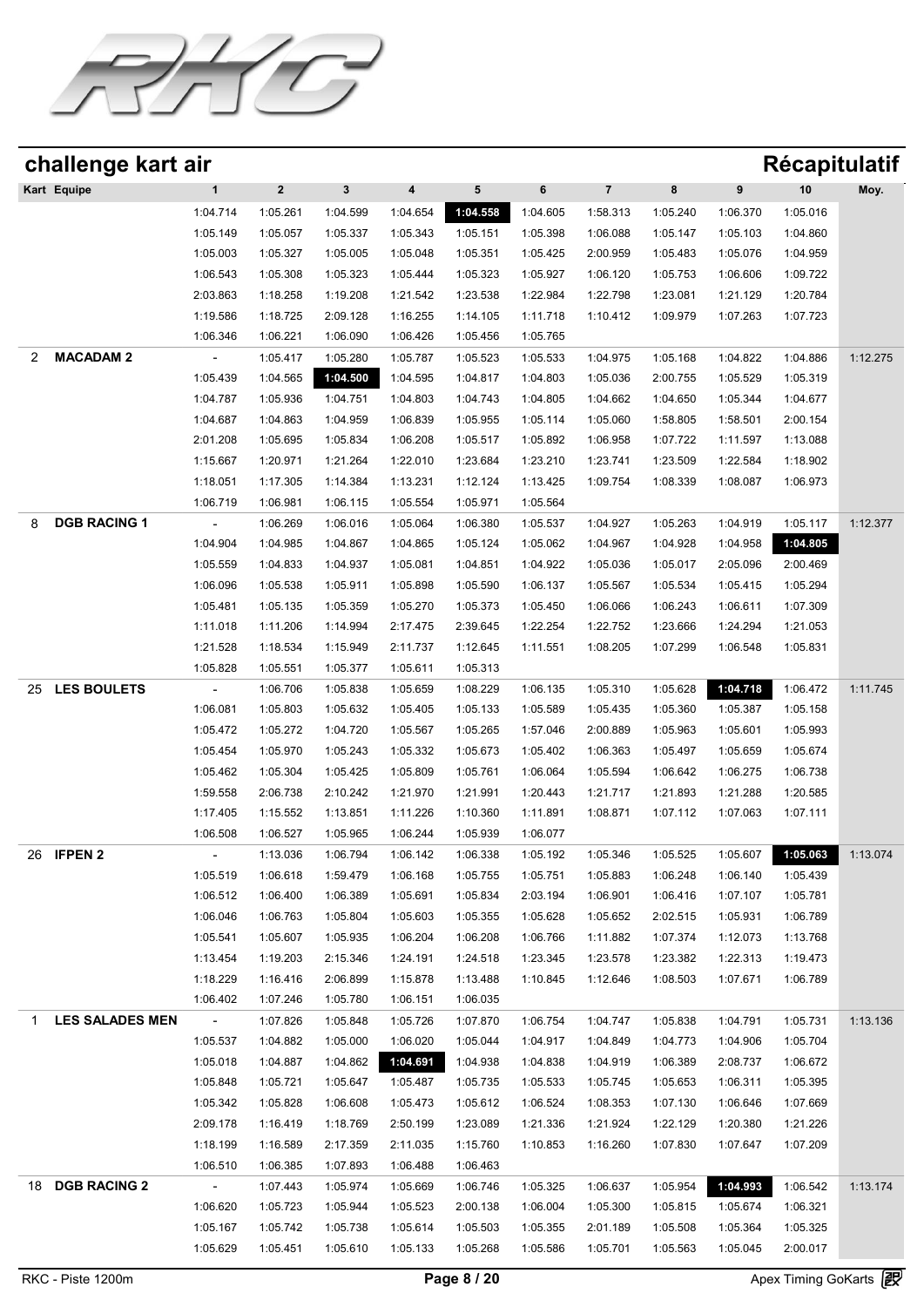

| challenge kart air           |                 |             |              |                         |           |          |                |          |          | <b>Récapitulatif</b> |          |
|------------------------------|-----------------|-------------|--------------|-------------------------|-----------|----------|----------------|----------|----------|----------------------|----------|
| Kart Equipe                  | 1               | $\mathbf 2$ | $\mathbf{3}$ | $\overline{\mathbf{4}}$ | ${\bf 5}$ | 6        | $\overline{7}$ | 8        | 9        | 10                   | Moy.     |
|                              | 1:05.159        | 1:05.332    | 1:05.558     | 1:05.578                | 1:05.594  | 1:06.308 | 1:13.761       | 1:06.646 | 1:07.187 | 1:10.023             |          |
|                              | 1:13.396        | 2:11.732    | 1:19.039     | 1:22.152                | 1:21.622  | 1:20.240 | 1:21.795       | 1:20.264 | 2:33.501 | 1:18.511             |          |
|                              | 1:17.750        | 1:13.751    | 1:12.977     | 1:13.725                | 2:04.224  | 1:10.702 | 1:08.606       | 1:10.003 | 1:06.908 | 1:06.949             |          |
|                              | 1:05.999        | 1:05.555    | 1:05.674     | 1:05.397                | 1:05.446  |          |                |          |          |                      |          |
| <b>IFPEN1</b><br>23          |                 | 1:08.133    | 1:04.428     | 1:04.400                | 1:04.352  | 1:04.300 | 1:04.145       | 1:04.055 | 1:03.814 | 1:03.953             | 1:13.535 |
|                              | 1:04.611        | 1:04.947    | 1:03.752     | 1:03.679                | 1:04.040  | 1:03.718 | 1:03.865       | 1:03.525 | 1:03.612 | 1:58.262             |          |
|                              | 1:05.142        | 1:05.216    | 1:04.967     | 1:04.617                | 1:04.842  | 1:05.524 | 1:04.856       | 1:05.103 | 1:04.946 | 1:04.455             |          |
|                              | 1:06.363        | 1:04.373    | 1:04.262     | 1:04.765                | 1:04.938  | 1:05.002 | 1:04.574       | 1:04.725 | 2:06.271 | 1:10.260             |          |
|                              | 1:09.960        | 1:10.703    | 2:04.469     | 1:09.469                | 1:08.487  | 1:09.625 | 1:08.941       | 1:10.694 | 1:11.040 | 1:15.268             |          |
|                              | 1:16.494        | 1:20.833    | 1:24.484     | 1:25.022                | 2:17.581  | 2:26.614 | 1:26.399       | 1:24.926 | 1:21.020 | 2:11.874             |          |
|                              | 1:16.928        | 1:15.495    | 1:13.565     | 1:11.273                | 1:11.728  | 1:08.830 | 1:08.678       | 1:07.150 | 1:06.241 | 1:06.408             |          |
|                              | 1:08.125        | 1:06.609    | 1:06.676     | 1:05.720                |           |          |                |          |          |                      |          |
| <b>DIABOLO-TEAM</b><br>10    |                 | 1:06.335    | 1:06.786     | 1:05.448                | 1:06.627  | 1:06.686 | 1:05.375       | 1:05.621 | 1:05.531 | 1:05.316             | 1:14.362 |
|                              | 1:05.563        | 1:05.553    | 2:13.416     | 1:07.152                | 1:07.001  | 1:07.132 | 1:06.661       | 1:06.697 | 1:06.673 | 1:06.852             |          |
|                              | 1:06.533        | 1:06.686    | 1:06.474     | 1:06.859                | 1:06.138  | 2:17.490 | 1:07.128       | 1:06.879 | 1:07.055 | 1:06.762             |          |
|                              | 1:06.280        | 1:06.959    | 1:06.437     | 1:06.492                | 1:06.355  | 1:06.427 | 1:05.791       | 2:08.780 | 1:06.167 | 1:06.036             |          |
|                              | 1:05.612        | 1:05.990    | 1:05.834     | 1:06.228                | 1:06.568  | 1:06.630 | 1:06.584       | 1:07.411 | 1:12.168 | 1:11.547             |          |
|                              | 1:15.810        | 2:10.870    | 1:30.478     | 1:26.568                | 1:28.909  | 1:28.431 | 1:23.851       | 1:24.508 | 1:21.690 | 1:49.791             |          |
|                              | 2:17.935        | 1:15.239    | 1:13.125     | 1:13.468                | 1:09.434  | 1:08.341 | 1:08.943       | 1:08.196 | 1:06.677 | 1:07.092             |          |
|                              | 1:06.320        | 1:07.161    | 1:06.559     |                         |           |          |                |          |          |                      |          |
| <b>LES MERCENAIRES</b><br>27 |                 | 1:05.976    | 1:05.957     | 1:06.537                | 1:07.319  | 1:05.800 | 1:05.651       | 1:06.684 | 1:05.368 | 1:05.379             | 1:14.394 |
|                              | 1:05.858        | 3:08.353    | 1:06.734     | 1:05.802                | 1:05.483  | 1:05.364 | 1:05.525       | 1:05.380 | 1:05.705 | 1:05.225             |          |
|                              | 1:05.301        | 1:05.237    | 1:05.966     | 1:05.559                | 2:09.431  | 1:07.227 | 1:06.051       | 1:06.322 | 1:05.711 | 1:06.499             |          |
|                              | 1:06.682        | 1:05.613    | 1:05.301     | 1:05.544                | 1:05.109  | 1:05.300 | 1:05.813       | 2:06.896 | 1:05.915 | 1:06.119             |          |
|                              | 1:05.860        | 1:05.663    | 1:07.388     | 1:07.519                | 1:06.327  | 1:06.860 | 1:09.268       | 1:11.579 | 1:22.601 | 1:15.656             |          |
|                              | 2:10.602        | 1:24.032    | 1:25.426     | 1:23.676                | 1:23.273  | 1:23.182 | 1:20.851       | 1:20.762 | 1:19.508 | 1:18.994             |          |
|                              | 1:15.493        | 2:12.936    | 1:16.035     | 1:11.770                | 1:10.276  | 1:09.401 | 1:09.625       | 1:07.666 | 1:08.689 | 1:08.237             |          |
|                              | 1:06.251        | 1:08.505    | 1:06.769     |                         |           |          |                |          |          |                      |          |
| <b>FAST AND SEXY</b><br>19   |                 | 1:06.457    | 1:05.547     | 1:06.120                | 1:07.676  | 1:07.405 | 1:05.847       | 1:06.378 | 1:05.908 | 1:05.660             | 1:14.476 |
|                              | 1:05.966        | 1:07.403    | 1:06.016     | 1:05.955                | 1:05.463  | 1:05.689 | 1:06.224       | 2:09.260 | 1:05.938 | 1:05.898             |          |
|                              | 1:05.804        | 1:05.614    | 1:05.829     | 1:05.374                | 1:05.577  | 1:05.723 | 1:05.479       | 1:05.271 | 1:05.603 | 1:05.999             |          |
|                              | 1:05.528        | 1:59.857    | 1:06.030     | 1:05.153                | 1:05.249  | 1:05.054 | 1:05.292       | 2:04.044 | 1:06.511 | 1:08.037             |          |
|                              | 1:05.787        | 1:05.377    | 1:06.662     | 1:07.536                | 1:07.059  | 1:06.585 | 1:06.861       | 1:08.574 | 1:13.334 | 2:08.634             |          |
|                              | 1:18.485        | 1:39.259    | 1:23.270     | 1:25.264                | 1:23.829  | 2:34.677 | 2:39.040       | 1:23.595 | 1:18.194 | 1:16.804             |          |
|                              | 1:15.704        | 1:13.555    | 1:11.125     | 1:10.477                | 1:09.023  | 1:07.654 | 1:06.948       | 1:06.765 | 1:08.257 | 1:08.232             |          |
|                              | 1:06.017        | 1:05.641    | 1:06.259     |                         |           |          |                |          |          |                      |          |
| <b>TRANSMISSION SYS</b><br>6 | $\sim 10^{-10}$ | 1:07.339    | 1:06.209     | 1:06.096                | 1:05.640  | 1:06.561 | 1:05.745       | 1:06.989 | 1:05.571 | 1:05.450             | 1:17.812 |
|                              | 1:06.055        | 1:06.734    | 1:06.381     | 1:05.954                | 1:05.672  | 2:20.681 | 1:05.839       | 1:05.502 | 1:05.514 | 1:05.568             |          |
|                              | 1:05.406        | 1:05.226    | 1:05.395     | 1:05.419                | 1:05.398  | 1:05.480 | 1:05.450       | 1:05.154 | 1:05.407 | 1:05.374             |          |
|                              | 2:08.473        | 1:07.026    | 1:06.368     | 1:05.656                | 1:05.486  | 1:05.810 | 1:05.623       | 1:05.899 | 1:05.674 | 1:05.604             |          |
|                              | 2:38.540        | 1:05.581    | 1:05.631     | 1:05.482                | 1:06.335  | 1:06.117 | 1:05.807       | 3:22.011 | 1:19.028 | 1:28.252             |          |
|                              | 2:39.833        | 1:40.848    | 1:37.604     | 1:36.453                | 1:34.602  | 1:34.986 | 1:31.920       | 1:30.116 | 1:28.111 | 2:30.124             |          |
|                              | 1:12.703        | 1:10.010    | 1:07.790     | 1:07.043                | 1:06.504  | 1:06.478 | 1:06.284       | 1:06.244 | 1:05.908 | 1:07.872             |          |
| 12 TRANSMISSION SYS          | $\sim$ $-$      | 1:07.150    | 1:06.208     | 1:06.499                | 1:06.446  | 1:06.281 | 1:05.657       | 1:06.755 | 1:05.741 | 1:06.042             | 1:17.874 |
|                              | 1:05.664        | 1:06.853    | 1:06.360     | 1:05.879                | 1:05.672  | 2:20.670 | 1:07.513       | 1:08.649 | 1:07.739 | 1:07.960             |          |
|                              | 1:08.737        |             |              | 1:07.710                |           |          |                |          |          |                      |          |
|                              |                 | 1:12.779    | 1:09.153     |                         | 1:08.343  | 1:09.390 | 1:07.550       | 1:08.647 | 1:07.974 | 1:09.528             |          |
|                              | 2:16.893        | 1:21.022    | 1:17.103     | 1:16.631                | 1:15.373  | 1:15.597 | 1:17.249       | 1:14.493 | 2:47.973 | 1:07.098             |          |
|                              | 1:05.961        | 1:06.136    | 1:07.143     | 1:07.130                | 1:06.730  | 1:08.892 | 1:13.031       | 1:20.842 | 1:25.876 | 2:23.806             |          |
|                              | 1:29.757        | 1:25.589    | 1:36.850     | 1:38.379                | 1:25.745  | 1:23.597 | 1:21.819       | 1:18.264 | 1:14.921 | 1:15.421             |          |
|                              | 2:18.698        | 1:22.908    | 1:20.332     | 1:13.639                | 1:11.637  | 1:11.562 | 1:12.167       | 1:08.584 | 1:11.328 | 1:07.592             |          |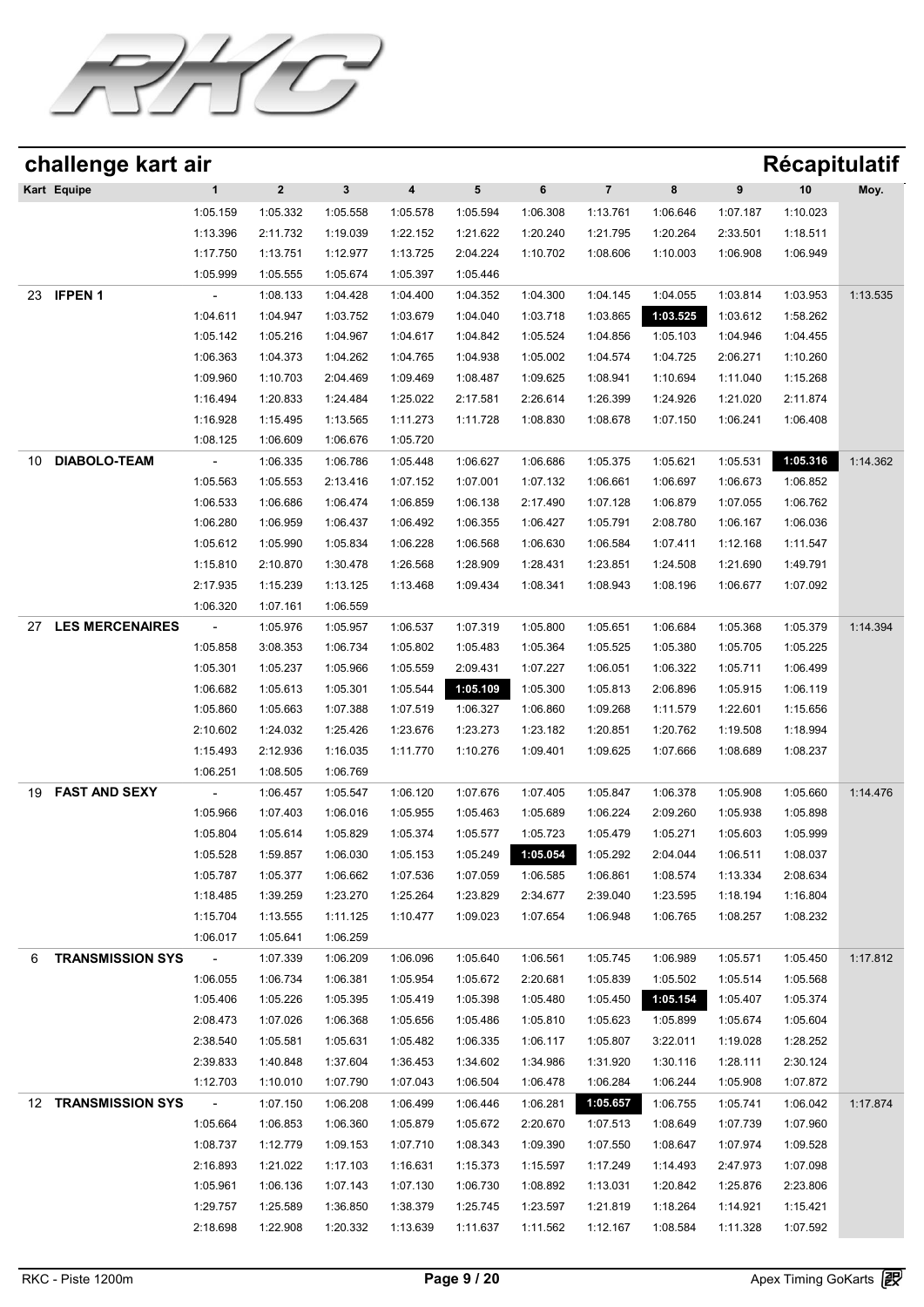

| Tour 1<br>Interv.  | 21 | 11<br>0.5 | 22<br>0.1     | 14<br>0.5              | 15<br>1.9     | 2<br>0.6               | 17<br>0.1             | 23<br>0.0             | 20<br>0.1 | 3<br>0.2              | 24<br>0.8             | 18<br>0.3     | 1<br>0.4      | 13<br>0.1              | 26<br>0.3           | $25$ <sub>0.2</sub>    | 27<br>0.4             | 19<br>0.7             | 28<br>0.5  | 10<br>0.1    | 8<br>0.3         | 12<br>0.5              | 6<br>0.1               | 4<br>53.4         | 0.8          | 9<br>0.2         | 16<br>0.3               | 5<br>0.9              |
|--------------------|----|-----------|---------------|------------------------|---------------|------------------------|-----------------------|-----------------------|-----------|-----------------------|-----------------------|---------------|---------------|------------------------|---------------------|------------------------|-----------------------|-----------------------|------------|--------------|------------------|------------------------|------------------------|-------------------|--------------|------------------|-------------------------|-----------------------|
| Tour <sub>2</sub>  | 21 | 11<br>0.2 | 22<br>0.2     | 14<br>0.6              | 15<br>1.9     | 2<br>0.9               | 20<br>0.2             | 17<br>0.8             | 3<br>0.4  | 24<br>0.3             | 23<br>0.9             | 13<br>0.0     | 18<br>0.9     | 27<br>0.1              | 25<br>0.2           | $\mathbf{1}$<br>0.4    | 19<br>0.5             | 28<br>0.5             | 10<br>0.0  | 8<br>0.2     | 12<br>1.4        | 6<br>0.3               | 26<br>2.5              | 4<br>48.5         | 9<br>1.1     | 16<br>0.4        | 7<br>0.9                | 5<br>0.3              |
| Tour <sub>3</sub>  | 21 | 11<br>0.5 | 22<br>0.2     | 14<br>0.1              | 15<br>2.1     | 2<br>1.3               | 20<br>0.3             | 3<br>0.7              | 24<br>0.4 | 23<br>0.5             | 17<br>0.1             | 13<br>0.4     | 18<br>1.9     | 27<br>0.1              | 25<br>0.1           | $\mathbf{1}$<br>0.4    | 19<br>0.2             | 28<br>0.6             | 8<br>0.7   | 10<br>0.5    | 12<br>1.0        | 6<br>0.3               | 26<br>3.1              | 4<br>46.4         | 9<br>0.7     | 16<br>$1.2$      | 5<br>0.9                | $\overline{7}$<br>0.7 |
| Tour 4             | 21 | 11<br>0.7 | 22<br>0.2     | 14<br>0.1              | 15<br>2.6     | 20<br>1.7              | $\overline{2}$<br>0.1 | 23<br>0.7             | 24<br>0.2 | 3<br>0.1              | 17<br>0.3             | 13<br>0.1     | 18<br>2.9     | 25<br>0.3              | $\mathbf 1$<br>0.4  | 27<br>0.2              | 28<br>0.3             | 19<br>0.0             | 8<br>0.2   | 10<br>0.8    | 6<br>2.0         | 12<br>0.0              | 26<br>3.0              | 9<br>45.5         | 4<br>0.2     | 16<br>2.6        | 5<br>0.3                | $\overline{7}$<br>0.9 |
| Tour 5             | 11 | 22<br>0.4 | 14<br>0.4     | 15<br>1.8              | 20<br>2.2     | 23<br>0.0              | $\overline{c}$<br>0.4 | 24<br>0.3             | 13<br>3.5 | 21<br>1.0             | 18<br>0.7             | 17<br>0.3     | 28<br>0.2     | 8<br>0.7               | 27<br>0.2           | 25<br>0.1              | 1<br>0.1              | 19<br>0.4             | 10<br>0.1  | 6<br>1.0     | 12<br>0.8        | 3<br>2.5               | 26<br>0.4              | 9<br>43.5         | 4<br>0.3     | 16<br>2.7        | 5<br>0.6                | $\overline{7}$<br>0.8 |
| Tour <sub>6</sub>  | 11 | 22<br>0.4 | 14<br>0.6     | 15<br>1.5              | 23<br>2.2     | 20<br>0.6              | 24<br>1.0             | $\overline{2}$<br>0.0 | 13<br>2.7 | 21<br>0.7             | 18<br>1.9             | 17<br>0.6     | 28<br>0.5     | 8<br>0.4               | 27<br>0.4           | 25<br>0.5              | 1<br>0.7              | 10<br>0.5             | 19<br>0.5  | 6<br>0.3     | 12<br>0.5        | 3<br>1.1               | 26<br>0.6              | 9<br>42.6         | 4<br>0.3     | 16<br>3.2        | 5<br>0.2                | $\overline{7}$<br>1.5 |
| Tour <sub>7</sub>  | 11 | 22<br>0.7 | 14<br>0.2     | $15 \atop 1.7$         | 23<br>2.0     | 20<br>$0.\overline{7}$ | $\frac{2}{1.7}$       | 24<br>0.2             | 13<br>1.9 | 21<br>0.3             | 8<br>4.4              | 18<br>0.1     | 17<br>0.2     | 28<br>$0.\overline{0}$ | 27<br>0.8           | 25<br>0.1              | 1<br>0.1              | 10<br>1.1             | 19<br>1.0  | 6<br>0.2     | 12<br>0.5        | 3<br>0.1               | 26<br>1.4              | 9<br>41.5         | 4<br>0.4     | 5<br>3.4         | 16<br>0.2               | $\overline{7}$<br>1.8 |
| Tour 8             | 11 | 14<br>0.8 | 22<br>0.1     | 15<br>2.0              | 23<br>1.5     | 20<br>1.0              | 24<br>2.4             | $\overline{2}$<br>0.1 | 13<br>1.1 | 21<br>0.1             | 8<br>5.8              | 28<br>0.3     | 18<br>0.4     | 17<br>0.1              | 25<br>0.8           | 1<br>0.4               | 27<br>0.4             | 10<br>0.4             | 19<br>1.8  | 6<br>0.8     | 12<br>0.2        | 26<br>0.3              | 9<br>40.2              | 4<br>0.3          | 5<br>3.1     | 16<br>0.6        | 7<br>2.2                | 3<br>8.2              |
| Tour 9             | 11 | 14<br>0.9 | 22<br>0.1     | 15<br>1.9              | 23<br>1.0     | 20<br>1.5              | 24<br>2.9             | $\overline{2}$<br>0.1 | 21<br>0.5 | 13<br>0.1             | 8<br>6.5              | 28<br>0.1     | 18<br>0.7     | 17<br>0.2              | 25<br>0.3           | 0.4                    | 27<br>1.0             | 10<br>0.6             | 19<br>2.1  | 6<br>0.5     | 12<br>0.4        | 26<br>0.2              | 9<br>39.0              | 4<br>0.1          | 5<br>3.1     | 16<br>1.3        | 7<br>2.4                | 3<br>7.9              |
| Tour 10            | 11 | 14<br>0.7 | 22<br>0.1     | 15<br>2.2              | 23<br>0.6     | 20<br>1.9              | 21<br>3.4             | 2<br>0.1              | 13<br>0.2 | 24<br>0.1             | 28<br>$7.0$           | 8<br>0.1      | 17<br>1.8     | 18<br>0.4              | $\mathbf 1$<br>0.3  | 25<br>0.2              | 27<br>0.4             | 10<br>0.5             | 19<br>2.5  | 6<br>0.3     | 26<br>0.2        | 12<br>0.7              | 9<br>37.2              | 4<br>0.1          | 5<br>3.0     | 16<br>1.8        | 7<br>2.7                | 3<br>7.7              |
| Tour 11            | 11 | 14<br>0.7 | 22<br>0.1     | 23<br>3.5              | 15<br>0.3     | 20<br>1.4              | 21<br>3.3             | 13<br>0.4             | 24<br>0.4 | 2<br>0.3              | 28<br>6.2             | 8<br>0.7      | 1<br>3.2      | 17<br>0.4              | 18<br>0.2           | 25<br>0.0              | 27<br>0.2             | 10<br>0.2             | 19<br>2.9  | 26<br>0.1    | 6<br>0.2         | 12<br>0.6              | 9<br>35.6              | 4<br>0.0          | 5<br>3.2     | 16<br>2.0        | 7<br>2.9                | 3<br>$7.5\,$          |
| Tour 12            | 11 | 14<br>0.4 | 22<br>0.8     | 23<br>3.8              | 15<br>0.4     | 20<br>0.7              | 21<br>3.0             | 13<br>0.4             | 24<br>0.4 | 2<br>0.8              | 28<br>6.1             | 8<br>1.2      | 1<br>3.1      | 17<br>0.5              | 18<br>1.0           | 25<br>0.1              | 10<br>0.2             | 26<br>4.1             | 6<br>0.3   | $19_{0.2}$   | $^{12}_{0.5}$    | 9<br>32.8              | 4<br>0.1               | 5<br>2.8          | 16<br>2.9    | 7<br>3.6         | 3<br>$7.0\,$            | 27<br>1:07            |
| Tour <sub>13</sub> | 11 | 14<br>0.1 | $^{22}_{0.7}$ | 23<br>3.6              | 15<br>1.0     | 20<br>0.7              | $^{21}_{2.8}$         | 24<br>1.0             | 13<br>0.1 | 2<br>1.0              | 28<br>5.9             | 8<br>1.7      | 1<br>3.3      | 17<br>0.1              | $25$ <sub>2.1</sub> | 18<br>0.1              | 19<br>5.2             | 6<br>0.1              | 12<br>0.7  | 9<br>30.5    | 4<br>0.2         | 5<br>2.8               | 16<br>3.3              | 7<br>3.5          | 3<br>7.0     | 26<br>4.2        | 10<br>9.7               | 27<br>55.8            |
| Tour 14            | 11 | 14<br>0.3 | $^{22}_{0.1}$ | 23<br>3.2              | 15<br>1.6     | 20<br>0.6              | $\frac{21}{2.8}$      | $^{24}_{1.0}$         | 13<br>0.3 | $^{2}_{1.0}$          | 28<br>$6.2\,$         | 8<br>1.8      | 17<br>3.8     | $\mathbf 1$<br>0.5     | $25$ <sub>1.7</sub> | 18<br>0.2              | 19<br>5.6             | 6<br>0.1              | 12<br>0.6  | 9<br>28.6    | 4<br>0.1         | 5<br>3.5               | 16<br>3.7              | 7<br>3.2          | 3<br>6.8     | 26<br>$6.0\,$    | 10<br>10.7              | 27<br>54.4            |
| Tour 15            | 14 | 22<br>0.1 | 11<br>0.0     | 23<br>2.5              | 15<br>1.9     | 20<br>0.6              | $^{21}_{2.9}$         | 24<br>0.9             | 13<br>0.3 | 2<br>1.5              | 28<br>6.5             | 8<br>1.8      | 17<br>3.8     | 1<br>0.4               | 25<br>1.8           | 19<br>$6.\overline{2}$ | 6<br>0.3              | 12<br>0.6             | 9<br>27.0  | 4<br>0.3     | $\frac{5}{3.4}$  | 16<br>3.9              | 3.4                    | 3<br>6.7          | 18<br>2.9    | 26<br>4.3        | 10<br>12.0              | 27<br>52.9            |
| Tour 16            | 14 | 22<br>0.7 | 11<br>0.3     | 23<br>1.3              | 15<br>2.7     | 20<br>0.3              | $^{21}_{2.8}$         | 24<br>1.1             | 13<br>0.1 | $\overline{c}$<br>2.2 | 8<br>8.5              | 17<br>3.7     | 1<br>0.4      | $\frac{25}{2.5}$       | 19<br>6.3           | 9<br>26.4              | 4<br>0.2              | 5<br>3.6              | 16<br>4.0  | 7<br>3.7     | $^{28}_{6.0}$    | 3<br>0.4               | 18<br>4.5              | $^{26}_{4.0}$     | 10<br>13.3   | 6<br>8.5         | 12<br>0.6               | 27<br>42.0            |
| Tour 17            | 14 | 22<br>0.4 | 11<br>0.3     | 23<br>1.1              | 15<br>2.9     | 20<br>0.4              | 21<br>2.9             | 13<br>1.6             | 24<br>0.0 | 2<br>2.6              | 8<br>8.5              | 17<br>3.4     | 1<br>0.6      | 25<br>3.0              | 19<br>7.1           | 9<br>24.3              | 4<br>0.3              | 5<br>3.8              | 16<br>4.5  | 28<br>10.7   | 3<br>0.1         | 18<br>4.4              | 26<br>4.6              | 10<br>14.1        | 6<br>7.7     | 12<br>2.3        | 7<br>13.0               | 27<br>26.9            |
| Tour 18            | 14 | 22<br>0.3 | 11<br>0.2     | 23<br>0.7              | 15<br>3.7     | 20<br>0.3              | 21<br>2.9             | 13<br>1.7             | 24<br>0.3 | 8<br>11.4             | 17<br>3.0             | 1<br>0.9      | 25<br>3.6     | 9<br>30.3              | 4<br>0.1            | 5<br>3.7               | 16<br>5.0             | $\overline{2}$<br>0.3 | 3<br>10.8  | 28<br>0.3    | 18<br>5.0        | 26<br>5.1              | 19<br>9.9              | 10<br>4.6         | 6<br>6.5     | 12<br>5.4        | 7<br>9.6                | 27<br>27.1            |
| Tour 19            | 14 | 11<br>0.6 | 22<br>0.1     | 23<br>0.1              | 15<br>4.5     | 20<br>0.3              | 21<br>2.7             | 13<br>2.1             | 24<br>0.4 | 8<br>11.7             | 17<br>3.1             | 1<br>0.7      | 25<br>4.1     | 9<br>29.0              | 4<br>0.1            | 5<br>3.9               | 16<br>5.5             | 2<br>$1.2$            | 3<br>9.9   | 28<br>0.8    | 18<br>5.6        | 26<br>5.5              | 19<br>9.7              | 10<br>5.3         | 6<br>5.3     | 12<br>7.7        | 7<br>8.2                | 27<br>26.4            |
| Tour <sub>20</sub> | 14 | 11<br>0.4 | 22<br>0.1     | 20<br>5.4              | 15<br>0.6     | 21<br>1.7              | $13 \atop 2.2$        | 24<br>0.4             | 8<br>12.3 | 17<br>2.8             | 1<br>1.9              | 25<br>3.6     | 23<br>23.0    | 9<br>4.7               | 4<br>0.1            | 5<br>4.0               | 16<br>6.1             | 2<br>1.8              | 3<br>9.2   | 28<br>1.3    | 18<br>6.9        | 26<br>4.6              | 19<br>10.2             | 10<br>6.3         | 6<br>4.0     | 12<br>10.0       | 7<br>5.3                | 27<br>26.6            |
| Tour <sub>21</sub> | 14 | 11<br>0.3 | 22<br>0.2     | 20<br>5.6              | 15<br>0.9     | 21<br>1.4              | 13<br>2.1             | 24<br>0.4             | 8<br>13.6 | 17<br>1.7             | $\mathbf{1}$<br>2.5   | 25<br>4.0     | 23<br>22.7    | 9<br>3.6               | 4<br>0.2            | 5<br>3.9               | 16<br>6.4             | $\overline{2}$<br>2.3 | 3<br>9.0   | 28<br>2.0    | 18<br>6.7        | 26<br>6.0              | 19<br>9.5              | 10<br>7.0         | 6<br>2.9     | 12<br>13.4       | $\overline{7}$<br>$1.7$ | 27<br>26.8            |
| Tour <sub>22</sub> | 14 | 11<br>0.5 | 22<br>0.1     | 20<br>$5.\overline{8}$ | 15<br>0.6     | $^{21}_{1.6}$          | $13 \atop 2.4$        | 24<br>0.4             | 8<br>14.0 | 17<br>1.6             | 1<br>2.6              | 25<br>4.4     | 23<br>22.6    | 9<br>2.3               | 4<br>0.3            | 5<br>3.8               | 16<br>7.3             | $\frac{2}{3.3}$       | 3<br>7.8   | 28<br>2.8    | 18<br>$7.0$      | 26<br>$6.\overline{6}$ | 19<br>8.7              | 10<br>8.1         | 6<br>1.4     | 7<br>14.9        | 12<br>5.9               | 27<br>21.0            |
| Tour <sub>23</sub> | 14 | 11<br>0.5 | 22<br>0.3     | 20<br>6.0              | 15<br>0.3     | 21<br>1.6              | 13<br>2.5             | 24<br>0.7             | 8<br>14.4 | 17<br>1.6             | 1<br>2.5              | 25<br>4.3     | 23<br>22.9    | 9<br>1.5               | 4<br>0.2            | 5<br>3.8               | 16<br>8.0             | $\overline{2}$<br>3.3 | 28<br>11.4 | 18<br>7.2    | 26<br>7.3        | 19<br>8.1              | 10<br>8.7              | 6<br>0.4          | 7<br>14.9    | 3<br>6.1         | 12<br>3.6               | 27<br>17.8            |
| Tour <sub>24</sub> | 14 | 11<br>0.4 | 22<br>0.2     | 20<br>6.5              | 15<br>0.4     | $^{21}_{1.2}$          | 13<br>2.4             | 24<br>0.8             | 8<br>15.0 | 17<br>2.1             | $\mathbf 1$<br>1.6    | 25<br>5.1     | 23<br>21.9    | 9<br>0.7               | 4<br>0.2            | 5<br>4.0               | 16<br>8.3             | $\frac{2}{3.7}$       | 28<br>11.9 | 18<br>7.5    | 26<br>7.4        | 19<br>7.8              | 6<br>9.2               | 10<br>1.0         | 7<br>13.8    | 3<br>5.7         | 12<br>6.4               | 27<br>15.6            |
| Tour <sub>25</sub> | 14 | 11<br>0.4 | 22<br>0.3     | 20<br>6.9              | 15<br>0.4     | 21<br>0.9              | 13<br>3.2             | 24<br>0.3             | 8<br>15.4 | 17<br>2.4             | 1<br>1.5              | 25<br>5.5     | 23<br>21.5    | 9<br>0.2               | 4<br>0.1            | 5<br>4.2               | 16<br>9.0             | $\overline{2}$<br>3.4 | 28<br>12.6 | 18<br>7.5    | 26<br>7.7        | 19<br>7.5              | 6<br>9.0               | 10<br>1.7         | 7<br>12.8    | 3<br>5.3         | 12<br>10.0              | 27<br>1:16            |
| Tour <sub>26</sub> | 14 | 11<br>0.5 | 22<br>0.1     | 20<br>7.3              | 15<br>0.6     | 21<br>0.5              | 13<br>3.2             | 24<br>0.2             | 8<br>16.2 | 17<br>1.9             | $\overline{ }$<br>1.8 | 9<br>26.5     | 4<br>0.3      | 23<br>0.8              | 5<br>3.1            | 16<br>9.2              | $\overline{c}$<br>4.0 | 28<br>13.1            | 25<br>0.4  | 18<br>7.2    | 19<br>15.7       | $6\phantom{1}$<br>8.8  | $\overline{7}$<br>14.5 | 3<br>4.9          | 12<br>14.4   | 26<br>7.1        | 10<br>32.7              | 27<br>34.6            |
| Tour 27            | 14 | 11<br>0.3 | 22<br>0.1     | 20<br>7.9              | 21<br>0.7     | 15<br>0.0              | 24<br>4.1             | 8<br>16.3             | 17<br>1.9 | 1.7                   | 9<br>25.7             | 4<br>0.1      | 23<br>1.7     | 5<br>2.3               | 13<br>5.3           | 16<br>$5.1$            | $\overline{c}$<br>3.4 | 28<br>13.9            | 19<br>23.3 | 6<br>8.7     | 7<br>15.1        | 3<br>3.5               | 25<br>4.9              | 18<br>7.5         | 12<br>4.7    | 26<br>6.5        | 10<br>32.9              | 27<br>33.6            |
| Tour 28            | 14 | 11<br>0.3 | 22<br>0.2     | 20<br>8.5              | 21<br>0.5     | 15<br>0.4              | 24<br>3.9             | 8<br>16.9             | 17<br>1.6 | 3.4                   | 9<br>23.3             | 4<br>0.3      | $^{23}_{2.6}$ | 5<br>1.3               | 13<br>5.8           | $^{2}_{8.5}$           | 28<br>14.7            | 19<br>23.1            | 6<br>8.6   | 16<br>4.1    | 7<br>10.9        | 3<br>3.9               | $\frac{25}{5.3}$       | 18<br>7.0         | 12<br>7.9    | $^{26}_{4.3}$    | 10<br>33.4              | 27<br>33.0            |
| Tour 29            | 14 | 11<br>0.2 | $^{22}_{0.1}$ | 21<br>9.1              | $^{20}_{0.3}$ | $^{15}_{0.4}$          | $^{24}_{4.1}$         | 17<br>18.3            | 9<br>26.4 | 4<br>0.5              | 23<br>3.2             | 5<br>0.4      | 13<br>6.6     | $^{2}_{9.0}$           | 8<br>12.4           | 1<br>8.7               | 19<br>16.9            | 6<br>8.4              | 16<br>3.6  | 7<br>11.1    | 3<br>3.9         | $25$ <sub>5.8</sub>    | $^{28}_{0.4}$          | 18<br>6.4         | 12<br>10.5   | $\frac{26}{3.4}$ | 10<br>33.3              | 27<br>31.7            |
| Tour 30            | 14 | 11<br>0.1 | $^{22}_{0.2}$ | 21<br>9.3              | $^{20}_{0.7}$ | $\frac{15}{0.3}$       | $^{24}_{4.7}$         | 17<br>18.7            | 9<br>25.1 | 4<br>0.5              | 23<br>3.6             | 5<br>0.4      | 13<br>6.8     | 2<br>9.1               | 23.2                | $\frac{19}{16.3}$      | 6<br>7.8              | 16<br>3.0             | 7<br>11.2  | 3<br>$3.5\,$ | 8<br>2.9         | $^{28}_{4.1}$          | $^{25}_{0.2}$          | $^{18}_{6.1}$     | $26$<br>14.4 | $\frac{12}{0.3}$ | 10<br>34.0              | 27<br>31.4            |
| Tour 31            | 14 | 11<br>0.1 | 22<br>0.1     | 21<br>9.5              | 20<br>0.7     | 15<br>0.2              | 24<br>5.1             | 17<br>19.1            | 9<br>24.0 | 4<br>0.6              | 5<br>4.0              | 23<br>$1.8$   | 13<br>$5.5\,$ | 2<br>9.1               | -1<br>24.3          | 19<br>15.9             | 16<br>9.7             | 7<br>11.8             | 3<br>3.1   | 8<br>4.4     | 28<br>2.4        | 25<br>1.3              | 18<br>6.3              | $\frac{26}{14.8}$ | 6<br>16.5    | 10<br>18.0       | 27<br>31.8              | 12<br>4.7             |
| Tour 32            | 11 | 14<br>0.1 | 22<br>0.3     | 21<br>8.7              | 20<br>0.9     | 15<br>0.1              | 24<br>5.4             | 17<br>19.6            | 9<br>22.9 | 4<br>0.8              | 5<br>4.2              | $^{23}_{1.6}$ | 13<br>5.7     | 2<br>9.5               | 1<br>25.2           | 16<br>24.6             | 12.5                  | 3<br>2.8              | 8<br>$5.0$ | 28<br>1.5    | $\frac{25}{2.6}$ | 18<br>5.8              | 19<br>14.9             | $^{26}_{1.1}$     | 6<br>16.8    | 10<br>17.9       | 27<br>30.5              | 12<br>20.1            |
| Tour <sub>33</sub> | 11 | 14<br>0.1 | 22<br>0.2     | 21<br>8.9              | 20<br>1.4     | 15<br>0.3              | 24<br>$5.5$           | 17<br>20.1            | 9<br>22.0 | 4<br>0.4              | 5<br>4.6              | 23<br>1.6     | 13<br>6.3     | 2<br>9.5               | 1<br>25.9           | 16<br>23.7             | 7<br>12.8             | 3<br>3.9              | 8<br>4.8   | 28<br>0.1    | 25<br>3.3        | 18<br>6.2              | 19<br>15.3             | 26<br>0.9         | 6<br>17.3    | 10<br>18.0       | 27<br>29.3              | 12<br>31.9            |
| Tour <sub>34</sub> | 11 | 14<br>0.2 | 22<br>0.1     | 21<br>9.1              | 20<br>1.7     | 15<br>0.3              | 24<br>5.6             | 17<br>20.2            | 9<br>21.3 | 4<br>0.3              | 5<br>4.7              | 23<br>2.3     | 13<br>5.9     | 2<br>12.0              | -1<br>24.5          | 16<br>23.0             | 7<br>13.1             | 28<br>8.9             | 8<br>0.6   | 25<br>2.9    | 18<br>6.0        | 19<br>15.4             | 26<br>1.3              | 6<br>17.4         | 3<br>5.0     | 10<br>13.7       | 27<br>28.4              | 12<br>43.0            |
| Tour 35            | 11 | 14<br>0.1 | 22<br>0.1     | 21<br>9.2              | 20<br>2.0     | 15<br>0.4              | 24<br>7.2             | 17<br>18.6            | 9<br>20.8 | 4<br>0.1              | 5<br>4.7              | 23<br>3.1     | 2<br>19.0     | 1<br>24.3              | 13<br>19.7          | 16<br>2.5              | 7<br>13.5             | 28<br>8.3             | 8<br>1.4   | 25<br>3.0    | 18<br>5.6        | 19<br>15.3             | 26<br>1.4              | 6<br>17.5         | 3<br>4.1     | 10<br>15.6       | $\frac{27}{27.1}$       | 12<br>53.2            |
| Tour 36            | 11 | 14<br>0.1 | 22<br>0.1     | 21<br>9.3              | 15<br>3.0     | 17<br>26.5             | 9<br>19.4             | 4<br>0.1              | 5<br>4.8  | 20<br>2.3             | 23<br>1.6             | 24<br>9.4     | 2<br>9.6      | 1<br>24.7              | 13<br>18.6          | 16<br>2.6              | 7<br>14.4             | 28<br>7.6             | 8<br>2.9   | 25<br>2.3    | 18<br>5.7        | 19<br>14.8             | 26<br>2.0              | 6<br>17.7         | 3<br>2.8     | 10<br>17.5       | 27<br>26.0              | 12<br>1:03            |
| Tour <sub>37</sub> | 11 | 14<br>0.1 | 22<br>0.1     | 21<br>9.7              | 15<br>3.7     | 17<br>26.2             | 9<br>18.4             | 4<br>0.2              | 5<br>5.0  | 20<br>2.7             | $^{23}_{1.5}$         | 24<br>10.6    | 2<br>8.9      | 1<br>25.4              | 16<br>20.0          | $\frac{28}{22.3}$      | 8<br>3.7              | $25$ <sub>3.1</sub>   | 18<br>5.1  | 19<br>14.4   | 26<br>2.4        | 13<br>4.0              | 6<br>13.6              | 3<br>1.5          | 7<br>0.4     | 10<br>18.5       | 27<br>26.0              | 12<br>1:15            |
| Tour 38            | 11 | 14<br>0.1 | 22<br>0.3     | 21<br>9.9              | 15<br>4.7     | 9<br>43.3              | 4<br>0.1              | 5<br>5.3              | 20<br>3.0 | 23<br>1.8             | 24<br>11.9            | 17<br>30.7    | 1<br>3.2      | 16<br>19.1             | 2<br>8.5            | 28<br>13.3             | 8<br>$4.8\,$          | 25<br>3.0             | 18<br>5.1  | 13<br>20.6   | 6<br>14.2        | 3<br>0.1               | 7<br>1.4               | 19<br>36.4        | 26<br>0.8    | 10<br>44.4       | 27<br>24.1              | 12<br>22.6            |
|                    |    |           |               |                        |               |                        |                       |                       |           |                       |                       |               |               |                        |                     |                        |                       |                       |            |              |                  |                        |                        |                   |              |                  |                         |                       |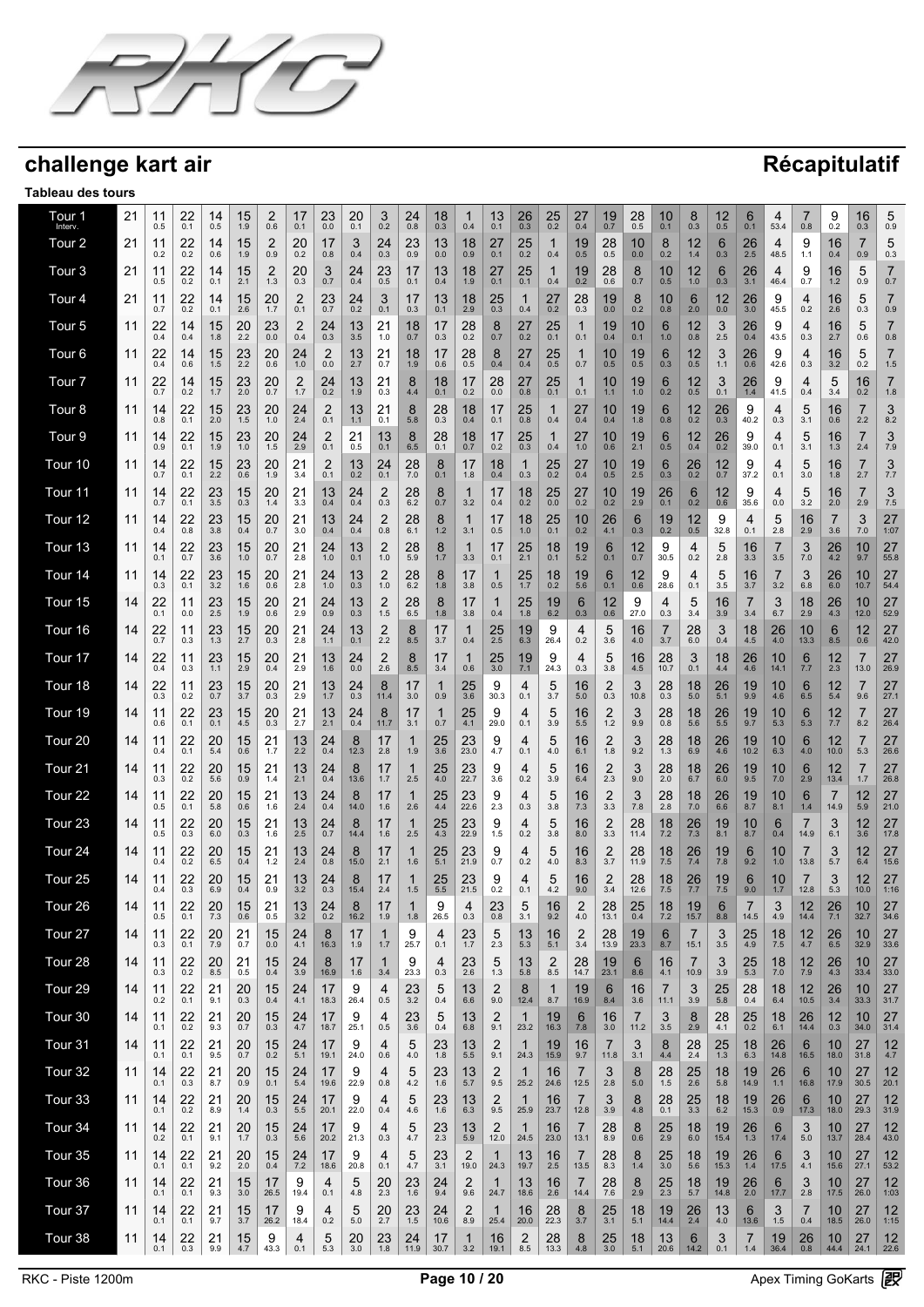

| Tour 39            | 11 | 14<br>0.1  | 22<br>0.3         | 21<br>10.0    | 15<br>5.6        | 9<br>42.1       | 4<br>0.2         | 5<br>5.4            | 20<br>$3.\overline{6}$ | $24$ <sub>13.7</sub> | 1<br>35.6            | 23<br>13.9       | $\frac{16}{3.4}$       | 28<br>21.7          | 8<br>5.8              | $\frac{25}{3.3}$  | 17<br>3.3              | 18<br>1.2             | 13<br>20.8           | $^{2}_{6.1}$      | 3<br>7.9               | 6<br>0.6         | 7<br>0.9               | 19<br>37.8                                                        | 26<br>0.3        | 10<br>44.7            | 27<br>23.9       | 12<br>2:04             |
|--------------------|----|------------|-------------------|---------------|------------------|-----------------|------------------|---------------------|------------------------|----------------------|----------------------|------------------|------------------------|---------------------|-----------------------|-------------------|------------------------|-----------------------|----------------------|-------------------|------------------------|------------------|------------------------|-------------------------------------------------------------------|------------------|-----------------------|------------------|------------------------|
| Tour 40            | 11 | 14<br>0.2  | 22<br>0.1         | 21<br>10.4    | 15<br>5.8        | 9<br>41.4       | 4<br>0.3         | 5<br>5.8            | $^{20}_{3.7}$          | $24$ <sub>13.7</sub> | -1<br>36.4           | 16<br>17.1       | 23<br>$1.\overline{6}$ | 28<br>19.2          | 8<br>6.8              | $\frac{25}{3.6}$  | $13 \atop 25.3$        | 3<br>13.5             | 6<br>1.2             | 7<br>0.3          | 17<br>17.2             | 18<br>$1.2$      | $^{26}_{21.4}$         | $19_{0.9}$                                                        | 2<br>4.6         | 10<br>38.3            | 27<br>24.0       | 12<br>2:05             |
| Tour <sub>41</sub> | 11 | 14<br>0.2  | 22<br>0.1         | 21<br>10.7    | 15<br>5.8        | 9<br>41.4       | 4<br>0.1         | 5<br>5.8            | 20<br>4.7              | 24<br>12.9           | -1<br>37.3           | 16<br>16.9       | 23<br>6.5              | 28<br>13.7          | 8<br>7.8              | 25<br>3.6         | 13<br>25.1             | 7<br>16.3             | 18<br>17.1           | 26<br>21.8        | 19<br>1.1              | 3<br>9.8         | 17<br>20.3             | 10<br>12.6                                                        | 6<br>8.5         | $\overline{2}$<br>8.6 | 27<br>7.0        | 12<br>2:05             |
| Tour <sub>42</sub> | 14 | 22<br>0.1  | 21<br>10.8        | 15<br>5.9     | 11<br>38.5       | 9<br>2.4        | 4<br>0.2         | 5<br>5.9            | 20<br>5.8              | 24<br>12.5           | 1<br>38.4            | 16<br>15.7       | 23<br>12.5             | 28<br>7.6           | 8<br>8.3              | 25<br>3.8         | 13<br>24.8             | 7<br>16.6             | 18<br>17.1           | 26<br>22.1        | 19<br>0.9              | 3<br>10.1        | 10<br>33.3             | 6<br>8.1                                                          | 2<br>8.7         | 27<br>7.0             | 17<br>17.8       | 12<br>1:48             |
| Tour <sub>43</sub> | 14 | 22<br>0.1  | 21<br>11.2        | 15<br>6.2     | 9<br>39.9        | 4<br>0.1        | 5<br>6.6         | 20<br>5.7           | 24<br>13.7             | 11<br>26.4           | 1<br>12.8            | 16<br>13.8       | 8<br>29.2              | 25<br>3.9           | 13<br>24.4            | 23<br>14.6        | $\overline{7}$<br>2.2  | 28<br>3.7             | 18<br>13.6           | 26<br>22.5        | 19<br>1.6              | 3<br>9.1         | 10<br>33.4             | 6<br>7.9                                                          | 2<br>8.9         | 27<br>8.5             | 17<br>15.6       | 12<br>1:50             |
| Tour <sub>44</sub> | 22 | 21<br>11.1 | 15<br>8.1         | 14<br>34.0    | 9<br>4.0         | 4<br>0.2        | 5<br>6.2         | 20<br>6.1           | 24<br>13.5             | $\mathbf 1$<br>40.2  | 16<br>13.0           | 11<br>27.6       | 8<br>2.2               | 25<br>4.4           | 13<br>23.7            | 7<br>17.3         | 23<br>1.7              | 28<br>2.5             | 18<br>13.2           | 26<br>23.1        | 19<br>3.0              | 3<br>7.1         | 10<br>34.2             | 6<br>7.2                                                          | 2<br>9.6         | 27<br>9.8             | 17<br>13.4       | 12<br>1:52             |
| Tour <sub>45</sub> | 22 | 21<br>11.0 | 15<br>7.9         | 4<br>38.2     | 5<br>6.3         | 20<br>6.3       | 24<br>14.1       | 14<br>23.7          | 9<br>3.3               | 1<br>13.5            | 16<br>12.3           | 8<br>30.4        | 25<br>4.8              | 13<br>22.9          | 7<br>17.6             | 23<br>4.9         | 28<br>0.4              | 11<br>1.5             | 18<br>10.8           | 26<br>23.7        | 19<br>3.8              | 3<br>6.0         | 10<br>34.8             | 6<br>7.0                                                          | 2<br>8.8         | 27<br>10.7            | 17<br>12.1       | 12<br>1:53             |
| Tour <sub>46</sub> | 22 | 21<br>11.1 | 15<br>8.0         | 20<br>51.1    | 24<br>14.3       | 4<br>27.6       | 5<br>8.6         | 1<br>6.0            | 16<br>10.8             | 9<br>28.6            | 14<br>0.7            | 8<br>1.3         | 25<br>5.4              | 13<br>22.0          | 7<br>18.4             | 28<br>6.6         | 23<br>2.0              | 18<br>9.5             | 26<br>24.2           | 19<br>3.6         | 3<br>5.0               | 11<br>8.6        | 10<br>27.1             | 6<br>6.4                                                          | 2<br>8.6         | 27<br>11.6            | 17<br>10.3       | 12<br>1:57             |
| Tour <sub>47</sub> | 22 | 21<br>11.4 | 15<br>8.4         | 20<br>51.0    | 24<br>14.4       | 4<br>27.7       | 5<br>9.6         | 1<br>8.4            | 16<br>7.9              | 14<br>28.9           | 8<br>2.5             | 25<br>4.9        | 13<br>22.4             | 7<br>18.5           | 28<br>6.8             | 9<br>0.7          | 23<br>$3.\overline{8}$ | 18<br>14.3            | 19<br>21.0           | $^{26}_{1.3}$     | 11<br>10.7             | 10<br>28.5       | 6<br>5.7               | 2<br>9.7                                                          | 3<br>2.5         | 27<br>11.4            | 17<br>7.4        | 12<br>2:04             |
| Tour 48            | 21 | 15<br>8.3  | 22<br>34.9        | 20<br>16.1    | 24<br>15.1       | 4<br>27.0       | 5<br>11.1        | 1<br>9.2            | 16<br>6.1              | 14<br>28.5           | 8<br>3.7             | 25<br>5.3        | 13<br>22.1             | 7<br>17.9           | 28<br>7.6             | 23<br>8.7         | 18<br>10.3             | 19<br>22.9            | 26<br>0.1            | 11<br>8.9         | 9<br>3.2               | 10<br>27.1       | $\overline{2}$<br>15.7 | 3<br>4.3                                                          | 27<br>13.4       | 17<br>4.2             | 6<br>1:42        | 12<br>34.3             |
| Tour 49            | 21 | 15<br>8.5  | 20<br>51.3        | 24<br>15.1    | 22<br>22.3       | 5<br>16.4       | 1<br>9.8         | 16<br>5.2           | 4<br>25.1              | 14<br>3.0            | 8<br>4.9             | 25<br>5.0        | 40.4                   | 28<br>8.3           | 23<br>12.4            | 18<br>6.4         | 13<br>9.3              | 26<br>18.5            | 19<br>1.1            | 11<br>3.7         | 9<br>3.3               | 10<br>31.1       | $\overline{2}$<br>15.2 | 3<br>4.9                                                          | 17<br>15.9       | 27<br>7.8             | 6<br>1:43        | 12<br>41.2             |
| Tour <sub>50</sub> | 21 | 15<br>9.0  | 5<br>1:46         | 20<br>0.0     | 11.0             | 24<br>9.9       | 22<br>14.9       | 4<br>5.2            | 14<br>2.3              | 8<br>5.6             | 25<br>4.4            | 16<br>13.8       | 7<br>29.5              | 28<br>8.4           | 23<br>17.9            | 18<br>1.2         | 13<br>11.3             | 26<br>20.3            | 11<br>0.8            | 9<br>3.4          | 10<br>32.8             | 2<br>16.7        | 19<br>2.0              | 3<br>12.6                                                         | 17<br>4.4        | 27<br>12.2            | 6<br>1:55        | 12<br>1:36             |
| Tour <sub>51</sub> | 15 | 21<br>45.6 | 5<br>1:04         | 20<br>0.2     | 24<br>19.8       | 22<br>15.3      | 4<br>4.5         | 14<br>2.4           | 8<br>8.5               | 16<br>18.6           | 1<br>1.4             | 25<br>32.9       | 28<br>3.6              | 18<br>21.1          | 23<br>1.8             | 13<br>8.1         | 7<br>12.8              | 11<br>7.4             | 26<br>$1.4$          | 9<br>2.6          | 10<br>36.8             | 2<br>16.6        | 19<br>4.8              | 3<br>9.9                                                          | 17<br>2.9        | 27<br>1:08            | 6<br>2:24        | 12<br>26.6             |
| Tour 52            | 15 | 21<br>47.0 | <b>20</b><br>13.5 | 24<br>19.0    | $22$<br>14.8     | 14<br>7.5       | 8<br>9.3         | 5<br>1.5            | 16<br>18.1             | 1<br>5.5             | 4<br>13.8            | 28<br>20.1       | 23<br>29.9             | 13<br>1.7           | 16.7                  | 25<br>0.7         | 11<br>2.6              | 9<br>4.0              | $\frac{26}{2.3}$     | 18<br>20.7        | $\frac{2}{37.1}$       | 3<br>12.1        | 17<br>1.6              | 19.2                                                              | 10<br>10.1       | 27<br>56.1            | 6<br>2:41        | 12<br>11.4             |
| Tour <sub>53</sub> | 15 | 20<br>1:00 | 22<br>34.2        | 21<br>6.7     | 14<br>0.9        | 8<br>11.4       | 16<br>19.7       | 1<br>9.3            | 24<br>0.9              | 4<br>10.7            | 5<br>13.4            | 28<br>5.3        | 23<br>39.3             | 13<br>1.6           | 11.5                  | 11<br>2.2         | 9<br>1.3               | $18$ <sub>26.8</sub>  | $25$ <sub>21.3</sub> | 26<br>14.1        | $\frac{2}{3.8}$        | 3<br>10.8        | 17<br>1.5              | 19<br>12.7                                                        | 10<br>17.3       | 27<br>51.0            | 6<br>2:53        | 12<br>10.6             |
| Tour <sub>54</sub> | 15 | 20<br>1:02 | $22$<br>33.4      | 14<br>6.9     | 16<br>36.7       | $24 \atop 10.8$ | $\frac{21}{7.5}$ | 8<br>20.6           | 28<br>$0.\overline{2}$ | $\frac{4}{31.3}$     | $13$ <sub>11.3</sub> | $23 \atop 3.5$   | 5<br>0.6               | 7<br>9.0            | 11<br>1.2             | 9<br>0.3          | 1<br>4.1               | 18<br>25.2            | $25$ <sub>21.1</sub> | 26<br>16.3        | $^{2}_{1.6}$           | 3<br>10.8        | 17<br>2.1              | 19<br>15.4                                                        | 10<br>18.6       | 27<br>48.1            | 6<br>3:06        | 12<br>12.6             |
| Tour 55            | 15 | 14<br>1:42 | $20$<br>$12.4$    | 16<br>27.1    | $^{22}_{6.7}$    | $^{24}_{5.3}$   | $28_{34.2}$      | 4<br>24.3           | 21<br>2.3              | 13<br>10.5           | 5<br>3.6             | 9<br>11.3        | 11<br>0.5              | 7<br>0.3            | 5.3                   | 8<br>14.7         | 18<br>9.0              | 23<br>15.2            | $25$ <sub>6.3</sub>  | 26<br>18.9        | $_{0.8}^{2}$           | 3<br>8.0         | 17<br>2.1              | 19<br>18.3                                                        | 10<br>23.7       | 27<br>42.5            | 6<br>3:18        | 12<br>3.7              |
| Tour 56            | 15 | 14<br>1:46 | 24<br>53.1        | 20<br>8.4     | 28<br>24.7       | 16<br>1.6       | 22<br>6.7        | 4<br>12.1           | 21<br>3.2              | 13<br>11.4           | 5<br>4.5             | 9<br>9.8         | 11<br>0.1              | 7<br>3.1            | 3.6                   | 8<br>15.6         | 18<br>7.0              | 25<br>21.7            | 26<br>21.8           | 2<br>0.6          | 3<br>6.2               | 17<br>1.6        | 23<br>29.3             | 10<br>20.1                                                        | 27<br>37.2       | 19<br>5.2             | 12<br>3:16       | 6<br>7.6               |
| Tour 57            | 15 | 14<br>1:47 | 24<br>54.7        | 28<br>31.4    | 16<br>0.4        | 22<br>6.0       | 4<br>12.6        | 21<br>3.8           | 20<br>3.4              | 13<br>8.9            | 5<br>4.6             | 9<br>8.8         | 11<br>0.3              | 7<br>5.7            | 2.7                   | 8<br>16.4         | 18<br>6.1              | 25<br>21.6            | 26<br>23.6           | 2<br>0.8          | 3<br>4.1               | 17<br>0.7        | 23<br>35.1             | 10<br>17.6                                                        | 27<br>34.2       | 19<br>1:23            | 12<br>1:59       | 6<br>17.7              |
| Tour 58            | 15 | 14<br>1:44 | 24<br>58.0        | 28<br>28.5    | $\frac{16}{0.2}$ | 22<br>6.0       | 4<br>12.9        | 21<br>3.7           | 20<br>4.0              | 13<br>9.6            | 5<br>3.5             | 9<br>8.1         | 11<br>0.4              | 7<br>8.3            | 1<br>1.8              | 8<br>18.0         | 18<br>2.7              | 25<br>23.3            | 26<br>25.1           | 2<br>0.9          | 3<br>0.7               | 17<br>0.1        | 23<br>40.5             | 10<br>17.1                                                        | 27<br>30.5       | 19<br>1:26            | 12<br>1:54       | 6<br>29.5              |
| Tour 59            | 15 | 14<br>50.9 | 16<br>1:27        | 28<br>1.0     | 22<br>3.7        | 4<br>12.2       | 21<br>4.7        | 20<br>3.7           | 24<br>1.5              | 13<br>10.0           | 5<br>2.3             | 9<br>7.3         | 11<br>0.8              | 7<br>9.3            | 1<br>1.0              | 8<br>21.9         | 25<br>23.0             | 17<br>25.1            | 26<br>1.0            | 3<br>0.4          | $\overline{2}$<br>0.7  | 18<br>21.4       | 23<br>18.4             | 10<br>17.8                                                        | 27<br>28.3       | 19<br>1:24            | 12<br>1:51       | 6<br>42.7              |
| Tour <sub>60</sub> | 15 | 14<br>49.6 | 28<br>35.8        | 22<br>2.9     | 4<br>12.3        | 21<br>5.6       | 20<br>4.0        | 24<br>3.3           | 5<br>10.8              | 9<br>5.7             | 11<br>0.9            | 7<br>10.4        | $\mathbf{1}$<br>1.5    | 16<br>6.9           | 8<br>14.8             | 13<br>10.3        | $25$<br>$12.2$         | 17<br>21.7            | 3<br>3.0             | $26_{0.2}$        | $_{0.6}^{2}$           | 18<br>21.0       | 27<br>1:05             | $10^{2.4}$                                                        | 23<br>4.2        | 19<br>1:16            | 12<br>1:49       | 6<br>1:57              |
| Tour <sub>61</sub> | 14 | 15<br>4.9  | 28<br>30.3        | 22<br>1.0     | 4<br>12.6        | 21<br>6.3       | 20<br>3.1        | 24<br>5.5           | 5<br>8.9               | 9<br>4.7             | 11<br>$1.2$          | 7<br>12.2        | 1<br>0.1               | 16<br>6.1           | 8<br>18.9             | 13<br>8.0         | 25<br>10.3             | 17<br>21.0            | 3<br>3.6             | 26<br>$1.1$       | $\overline{2}$<br>0.5  | 18<br>20.7       | 27<br>1:02             | 23<br>8.0                                                         | 10<br>56.7       | 19<br>18.0            | 12<br>2:52       | 6<br>51.4              |
| Tour <sub>62</sub> | 14 | 22<br>36.2 | 4<br>10.7         | $^{21}_{6.6}$ | 20<br>2.9        | 15<br>2.2       | 24<br>6.7        | 5<br>6.6            | 9<br>2.3               | 11<br>1.0            | 28<br>13.0           | 1<br>0.7         | 7<br>2.0               | 16<br>3.6           | 8<br>21.4             | 13 <sub>6.3</sub> | 25<br>9.0              | 17<br>20.5            | 3.7                  | $\frac{26}{2.5}$  | $2_{1.3}$              | 18<br>17.2       | 23<br>1:12             | 27<br>49.3                                                        | 10<br>7.1        | 19<br>16.3            | 12<br>3:02       | 6<br>38.5              |
| Tour <sub>63</sub> | 22 | 4<br>10.2  | 21<br>6.2         | 14<br>0.6     | 20<br>2.9        | 15<br>6.2       | 24<br>5.3        | 5<br>4.5            | 9<br>1.1               | 11<br>0.3            | 28<br>13.8           | 16<br>5.9        | 8<br>22.8              | 13<br>4.8           | 25<br>8.5             | 7<br>14.7         | 17<br>4.2              | 1<br>2.0              | 3<br>2.5             | 2<br>5.0          | 18<br>15.7             | 26<br>35.3       | 23<br>37.9             | 27<br>51.8                                                        | 10<br>4.2        | 19<br>14.3            | 12<br>3:11       | 6<br>26.0              |
| Tour <sub>64</sub> | 22 | 4<br>9.6   | 21<br>6.4         | 14<br>1.4     | 20<br>0.9        | 15<br>11.2      | 24<br>4.1        | 9<br>2.5            | 11<br>0.4              | 5<br>0.1             | 16<br>18.5           | 13<br>27.3       | 25<br>$8.0\,$          | 28<br>15.5          | $\overline{ }$<br>4.2 | 17<br>0.3         | 3<br>3.6               | $\overline{2}$<br>6.9 | 18<br>16.2           | 8<br>0.1          | $\overline{A}$<br>33.6 | 26<br>$3.6\,$    | 23<br>33.3             | 27<br>52.3                                                        | 10<br>5.9        | 19<br>11.3            | 12<br>3:14       | $6\phantom{1}$<br>19.4 |
| Tour 65            | 22 | 4<br>8.9   | 21<br>6.9         | 14<br>0.6     | 20<br>0.5        | 15<br>15.7      | 24<br>4.1        | 9<br>0.0            | 11                     | 5<br>1.1             | 13<br>44.1           | 25<br>$6.5\,$    | 16<br>16.6             | 28<br>3.9           | 17<br>1.4             | 7<br>$1.5$        | 3<br>$1.2$             | 2<br>$7.6\,$          | 8<br>16.9            | 36.7              | 26<br>1.3              | 18<br>13.2       | 23<br>18.3             | 27<br>50.8                                                        | 10<br>5.1        | 19<br>10.9            | 12<br>3:17       | 6<br>14.3              |
| Tour <sub>66</sub> | 22 | 4<br>8.8   | 14<br>7.9         | 21<br>0.0     | 20<br>0.5        | 15<br>19.1      | 11<br>1.0        | 9<br>0.1            | 5<br>2.7               | 13<br>42.5           | 25<br>6.9            | 24<br>4.0        | 16<br>12.0             | $\frac{28}{3.8}$    | 17<br>0.3             | 7<br>3.0          | 3<br>0.3               | 2<br>10.2             | 8<br>15.1            | 36.0              | $^{26}_{1.3}$          | 18<br>13.1       | 23<br>16.4             | 27<br>51.4                                                        | 10<br>4.0        | 19<br>10.2            | 12<br>3:21       | 6<br>9.2               |
| Tour <sub>67</sub> | 22 | 4<br>9.6   | 14<br>9.4         | 21<br>0.8     | 20<br>0.3        | 11<br>17.4      | 9<br>0.4         | 15<br>1.3           | 5<br>2.6               | 13<br>40.2           | 25<br>7.1            | 24<br>8.0        | 16<br>8.3              | 28<br>2.7           | 17<br>0.4             | 3<br>4.3          | 7<br>$1.0$             | 2<br>9.9              | 8<br>13.5            | 26<br>41.8        | 1<br>2.2               | 18<br>6.8        | 23<br>16.5             | 27<br>52.3                                                        | 10<br>3.3        | 19<br>8.3             | 12<br>3:26       | 6<br>3.3               |
| Tour <sub>68</sub> | 22 | 4<br>8.2   | 14<br>10.3        | 20<br>0.8     | 21<br>0.3        | 11<br>17.1      | 9<br>1.0         | 15<br>1.0           | 5<br>2.4               | 13<br>39.8           | $25$ <sub>6.2</sub>  | $24$<br>12.7     | $^{16}_{\ 5.7}$        | $\frac{17}{3.7}$    | $^{28}_{2.1}$         | 3<br>0.7          | 7<br>2.6               | $\overline{c}$<br>8.3 | 8<br>12.5            | 26<br>43.0        | $\mathbf{1}$<br>1.5    | 18<br>8.9        | $23$ <sub>13.6</sub>   | $27$ <sub>52.8</sub>                                              | 10<br>3.9        | 19<br>6.8             | 12<br>3:28       | 6<br>1.0               |
| Tour <sub>69</sub> | 22 | 4<br>7.6   | 14<br>10.0        | $^{20}_{0.8}$ | $^{21}_{0.2}$    | 11<br>18.5      | 9<br>1.0         | $15$ <sub>4.5</sub> | 5<br>0.1               | $\frac{13}{37.4}$    | $25$ <sub>6.1</sub>  | $24$<br>15.8     | $\frac{16}{3.1}$       | 17<br>1.8           | $^{28}_{4.0}$         | 3<br>0.9          | 7<br>2.0               | $\frac{2}{9.1}$       | 8<br>10.9            | 26<br>44.2        | 1<br>1.5               | $18_{8.2}$       | $23$ <sub>13.0</sub>   | 27<br>55.3                                                        | 10<br>1.8        | $^{19}_{8.4}$         | 6<br>3:26        | 12<br>4.4              |
| Tour 70            | 22 | 4<br>5.7   | 14<br>9.7         | $^{20}_{1.2}$ | $^{21}_{0.3}$    | 11<br>18.2      | 9<br>1.8         | 5<br>6.0            | $^{15}_{0.7}$          | $\frac{13}{34.5}$    | $\frac{25}{7.1}$     | $24$<br>16.1     | $\frac{16}{1.5}$       | 17<br>1.6           | 3<br>$6.2\,$          | $^{28}_{0.4}$     | 7<br>2.5               | 2<br>8.3              | 8<br>9.8             | $26$<br>45.1      | $\mathbf{1}$<br>1.9    | $\frac{18}{7.9}$ | $23$<br>12.4           | 27<br>57.1                                                        | $10_{0.7}$       | $^{19}_{9.5}$         | $\frac{8}{3:26}$ | $\frac{12}{4.1}$       |
| Tour <sub>71</sub> | 22 | 4<br>5.2   | 14<br>9.7         | 20<br>1.5     | 21<br>0.9        | 11<br>17.6      | 9<br>1.4         | 5<br>8.0            | 15<br>1.4              | 13<br>31.9           | $\frac{25}{8.4}$     | 24<br>15.8       | 16<br>0.7              | 17<br>1.3           | 3<br>7.2              | 28<br>1.0         | 7<br>2.2               | $\frac{2}{8.7}$       | 8<br>8.9             | 26<br>45.7        | $\mathbf{1}$<br>2.0    | 18<br>7.4        | $23$<br>14.6           | 27<br>55.3                                                        | 10<br>0.8        | 19<br>9.2             |                  |                        |
| Tour <sub>72</sub> | 22 | 4<br>4.4   | 14<br>9.6         | $^{20}_{2.0}$ | 21<br>1.3        | 11<br>16.8      | 9<br>1.8         | 5<br>8.3            | 15<br>3.0              | 13<br>30.1           | 25<br>9.4            | 24<br>14.6       | 16<br>0.5              | 17<br>0.8           | 3<br>8.4              | 28<br>0.8         | 7<br>2.8               | $\overline{2}$<br>9.5 | 8<br>$7.5\,$         | 26<br>47.4        | $\mathbf{1}$<br>1.2    | 18<br>6.6        | $23$<br>15.6           | 10<br>56.6                                                        | 27<br>0.5        | 19<br>$7.2$           |                  |                        |
| Tour <sub>73</sub> | 22 | 4<br>3.9   | 14<br>9.5         | $^{20}_{2.2}$ | 21<br>1.4        | 11<br>16.6      | 9<br>1.7         | 5<br>9.1            | 15<br>2.5              | 13<br>31.2           | $\frac{25}{9.2}$     | 24<br>13.4       | 16<br>0.9              | 17<br>0.4           | 3<br>9.2              | 28<br>0.9         | 7<br>3.0               | $\overline{2}$<br>9.5 | 8<br>6.7             | 26<br>47.8        | 1<br>3.3               | 18<br>4.4        | 23<br>16.6             | $^{30}_{\phantom{1}\phantom{1}\phantom{1}\phantom{1}\phantom{1}}$ | $\frac{27}{0.7}$ | $\frac{10}{6.7}$      |                  |                        |
| Tour <sub>74</sub> | 22 | 4<br>5.8   | 14<br>7.6         | 20<br>2.3     | 21<br>1.5        | 11<br>16.7      | 9<br>1.6         | 5<br>10.3           | 15<br>2.8              | 13<br>31.0           | 25<br>9.5            | 24<br>11.6       | 16<br>1.2              | 17<br>1.1           | 3<br>9.1              | 28<br>0.3         | 7<br>4.9               | $\overline{2}$<br>8.6 | 8<br>$6.8\,$         | 26<br>48.3        | $\mathbf{1}$<br>3.6    | 18<br>3.3        | $\frac{23}{16.9}$      |                                                                   |                  |                       |                  |                        |
| Tour <sub>75</sub> | 22 | 4<br>6.4   | 14<br>7.1         | 20<br>2.4     | 21<br>1.8        | 11<br>16.5      | 9<br>1.4         | 5<br>11.5           | $\frac{15}{2.7}$       | 13<br>31.3           | $\frac{25}{9.6}$     | 24<br>10.4       | 16<br>1.4              | 17<br>0.8           | 28<br>10.5            | 3<br>$0.4\,$      | $\frac{7}{4.2}$        | $\overline{c}$<br>9.1 | $\frac{8}{6.1}$      | $\frac{26}{49.0}$ | $\chi$ <sup>4.1</sup>  | $\frac{18}{2.3}$ |                        |                                                                   |                  |                       |                  |                        |
| Tour 76            | 22 | 4<br>5.5   | 14<br>7.7         | $^{20}_{2.5}$ | 21<br>1.7        | 11<br>16.0      | 9                | 5<br>12.6           | $\frac{15}{2.4}$       | $\frac{13}{31.0}$    | $26$ <sub>10.5</sub> | $\frac{24}{9.0}$ | $\frac{16}{1.8}$       | $\mathcal{X}_{0.1}$ | $28$ <sub>10.7</sub>  | $\sum_{1.3}$      | $\sum_{4.5}$           | $\chi$ <sub>8.9</sub> |                      |                   |                        |                  |                        |                                                                   |                  |                       |                  |                        |
| Tour 77            | 22 | 4          | $\frac{14}{1}$    | $^{20}_{2.8}$ | $^{21}_{1.7}$    | 11              | 1.4<br>9         | 5                   | 15<br>$1.5\,$          |                      |                      |                  |                        |                     |                       |                   |                        |                       |                      |                   |                        |                  |                        |                                                                   |                  |                       |                  |                        |
|                    |    | 5.6        | 7.7               |               |                  | 16.1            | 0.9              | 14.3                |                        |                      |                      |                  |                        |                     |                       |                   |                        |                       |                      |                   |                        |                  |                        |                                                                   |                  |                       |                  |                        |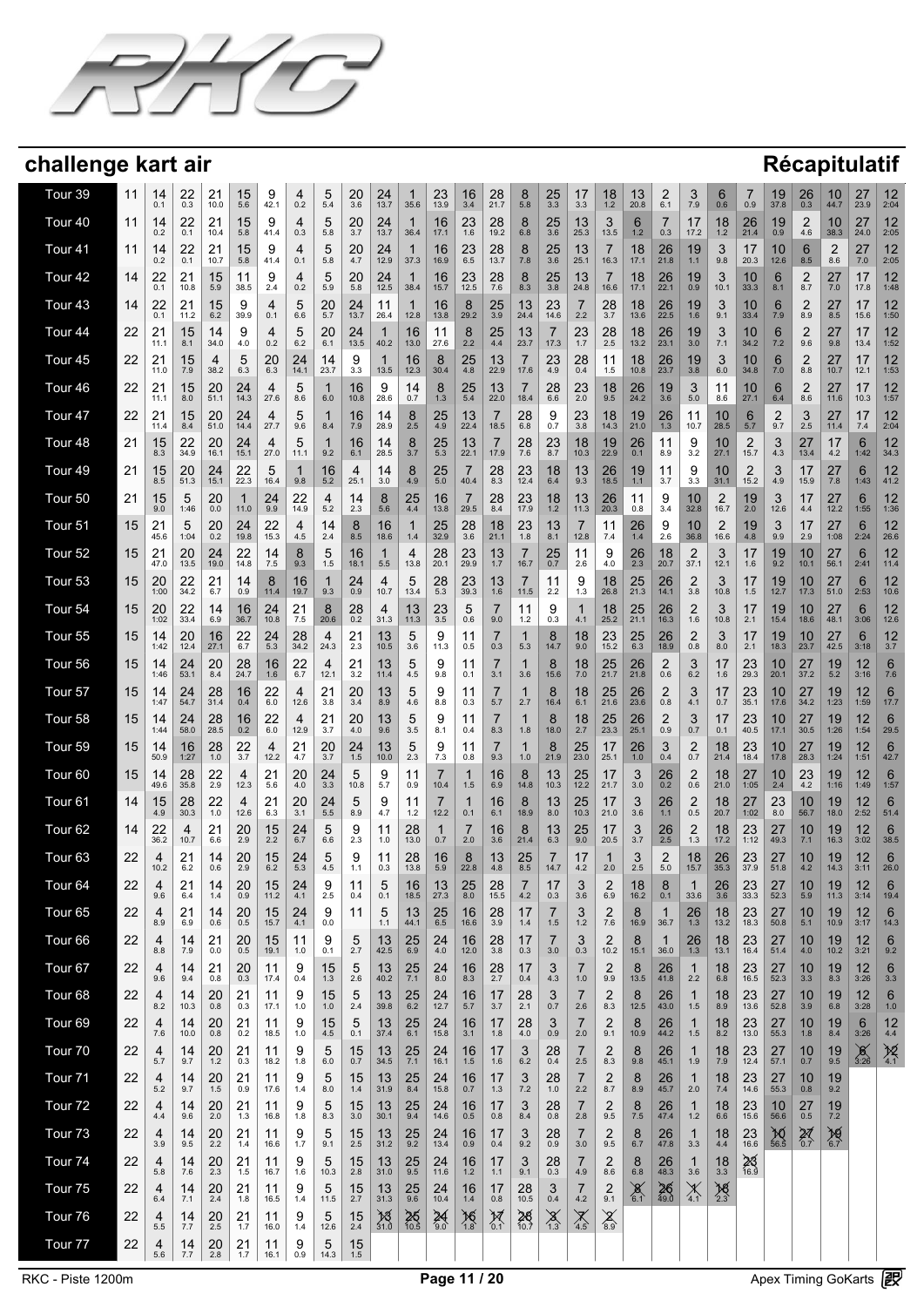

## **COURSE 2 14/04/2018 - 13:02**

| Clt                         |                          | <b>Equipe</b>                 |                |              |                         | <b>Tours</b>   |          | Ecart          | Interv.  | <b>Meilleur Tour</b> |          | Péna.    |
|-----------------------------|--------------------------|-------------------------------|----------------|--------------|-------------------------|----------------|----------|----------------|----------|----------------------|----------|----------|
| $\mathbf{1}$                |                          | <b>JOKER TEAM 1</b>           |                |              |                         | 81             |          |                |          |                      | 1:03.544 |          |
| $\overline{2}$              |                          | <b>DT-RACING BY SKOFF</b>     |                |              |                         | 81             |          | 32.121         | 32.121   |                      | 1:03.850 |          |
| 3                           |                          | <b>TEAM KST 1</b>             |                |              |                         | 81             |          | 40.283         | 8.162    |                      | 1:03.926 |          |
| 4                           |                          | <b>RANJOS</b>                 |                |              |                         | 81             |          | 54.179         | 13.896   |                      | 1:04.242 |          |
| 5                           |                          | <b>RANJ TEAM</b>              |                |              |                         | 81             |          | 58.714         | 4.535    |                      | 1:04.278 |          |
| 6                           |                          | <b>TEAM TIME PENALTY</b>      |                |              |                         | 80             |          | 1 Tour         | 1 Tour   |                      | 1:04.442 |          |
| 7                           |                          | <b>TEAM OTTER</b>             |                |              |                         | 80             |          | 1 Tour         | 7.699    |                      | 1:04.272 |          |
| 8                           |                          | <b>KART &amp; DIEM</b>        |                |              |                         | 80             |          | 1 Tour         | 0.239    |                      | 1:04.296 |          |
| 9                           |                          | <b>TEAM ARNAGE RACING</b>     |                |              |                         | 80             | 1 Tour   |                | 14.815   |                      | 1:04.698 |          |
| 10                          |                          | <b>DGB RACING 2</b>           |                |              |                         | 80             |          | 1 Tour         | 1.623    |                      | 1:04.657 |          |
| 11                          |                          | <b>JOKER TEAM 2</b>           |                |              |                         | 80             |          | 1 Tour         | 1.821    |                      | 1:04.713 |          |
| 12                          |                          | <b>UNIVAIR</b>                |                |              |                         | 80             |          | 1 Tour         | 2.672    |                      | 1:04.780 |          |
| 13                          |                          | <b>MACADAM1</b>               |                |              |                         | 80             | 1 Tour   |                | 3.628    |                      | 1:04.784 |          |
| 14                          |                          | <b>TEAM KST HERMANOS</b>      |                |              |                         | 80             |          | 1 Tour         | 9.036    |                      | 1:04.724 |          |
| 15                          |                          | <b>DGB RACING 1</b>           |                |              |                         | 80             |          | 1 Tour         | 0.212    |                      | 1:04.613 |          |
| 16                          |                          | <b>MACADAM 2</b>              |                |              |                         | 80             |          | 1 Tour         | 3.499    |                      | 1:05.053 |          |
| 17                          |                          | <b>CHERY TEAM</b>             |                |              |                         | 80             |          | 1 Tour         | 4.645    |                      | 1:04.219 | $1$ Tr   |
| 18                          |                          | <b>TAISSY TEAM</b>            |                |              |                         | 79             | 2 Tours  |                | 1 Tour   |                      | 1:04.824 |          |
| 19                          |                          | <b>IFPEN 2</b>                |                |              |                         | 79             | 2 Tours  |                | 4.186    |                      | 1:05.016 |          |
| 20                          |                          | <b>TT GEOMETRE EXPERT</b>     |                |              |                         | 79             | 2 Tours  |                | 19.564   |                      | 1:05.175 |          |
| 21                          |                          | <b>LES SALADES MEN</b>        |                |              |                         | 79             | 2 Tours  |                | 0.524    |                      | 1:04.856 |          |
| 22                          |                          | <b>DIABOLO-TEAM</b>           |                |              |                         | 79             | 2 Tours  |                | 23.592   |                      | 1:05.054 |          |
| 23                          |                          | <b>LES MERCENAIRES</b>        |                |              |                         | 79             | 2 Tours  |                | 0.134    |                      | 1:05.191 |          |
| 24                          |                          | <b>LES BOULETS</b>            |                |              |                         | 79             | 2 Tours  |                | 3.052    |                      | 1:05.629 |          |
| 25                          |                          | <b>IFPEN1</b>                 |                |              |                         | 78             | 3 Tours  |                | 1 Tour   |                      | 1:04.368 |          |
| 26                          |                          | <b>FAST AND SEXY</b>          |                |              |                         | 78             | 3 Tours  |                | 25.538   |                      | 1:05.805 |          |
| 27                          |                          | <b>TRANSMISSION SYSTÈME 2</b> |                |              |                         | 77             | 4 Tours  |                | 1 Tour   |                      | 1:05.326 |          |
| 28                          |                          | <b>TRANSMISSION SYSTÈME 1</b> |                |              |                         | 73             | 8 Tours  |                | 4 Tours  |                      | 1:05.313 |          |
|                             |                          |                               |                |              |                         |                |          |                |          |                      |          |          |
| <b>Historique des temps</b> |                          |                               |                |              |                         |                |          |                |          |                      |          |          |
| Kart Equipe                 |                          | $\mathbf{1}$                  | $\overline{2}$ | $\mathbf{3}$ | $\overline{\mathbf{4}}$ | $5\phantom{1}$ | 6        | $\overline{7}$ | 8        | $\boldsymbol{9}$     | 10       | Moy.     |
| 23                          | <b>JOKER TEAM 1</b>      |                               | 1:58.166       | 1:04.235     | 1:04.039                | 1:03.833       | 1:03.761 | 1:03.816       | 1:03.607 | 1:03.739             | 1:03.728 | 1:07.347 |
|                             |                          | 1:03.878                      | 1:03.660       | 1:03.692     | 1:03.645                | 1:03.616       | 1:03.834 | 1:03.685       | 1:03.544 | 1:03.852             | 1:03.760 |          |
|                             |                          | 1:03.863                      | 1:03.768       | 1:03.896     | 1:03.926                | 1:03.739       | 1:03.911 | 1:03.895       | 1:03.911 | 1:03.782             | 1:03.880 |          |
|                             |                          | 1:03.808                      | 1:04.104       | 1:03.875     | 1:03.878                | 1:03.761       | 1:04.233 | 1:03.831       | 1:04.236 | 1:04.050             | 1:04.006 |          |
|                             |                          | 1:03.906                      | 1:04.167       | 1:03.944     | 1:03.959                | 1:57.917       | 1:03.898 | 1:04.405       | 1:03.919 | 1:03.887             | 1:03.909 |          |
|                             |                          | 1:03.899                      | 1:57.510       | 1:04.557     | 1:03.800                | 1:04.040       | 1:03.962 | 1:58.427       | 1:58.291 | 1:04.553             | 1:03.957 |          |
|                             |                          | 1:03.898                      | 1:04.759       | 1:03.911     | 1:04.232                | 1:04.010       | 1:04.047 | 1:03.935       | 1:03.982 | 1:03.903             | 1:04.248 |          |
|                             |                          | 1:03.984                      | 1:04.526       | 1:03.959     | 1:04.265                | 1:04.150       | 1:04.284 | 1:04.006       | 1:04.232 | 1:04.022             | 1:04.060 |          |
|                             |                          | 1:04.065                      |                |              |                         |                |          |                |          |                      |          |          |
| 12                          | <b>DT-RACING BY SKOI</b> | $\sim$                        | 1:05.638       | 1:05.207     | 1:04.793                | 1:04.497       | 1:04.508 | 1:04.125       | 1:04.114 | 1:04.044             | 1:03.911 | 1:07.839 |
|                             |                          | 1:04.388                      | 1:04.164       | 1:04.087     | 1:04.070                | 1:04.072       | 1:04.045 | 1:04.082       | 1:04.041 | 1:04.116             | 1:03.975 |          |
|                             |                          | 1:03.850                      | 1:03.954       | 1:04.157     | 1:04.094                | 1:04.180       | 1:04.247 | 1:04.269       | 1:04.821 | 1:04.338             | 1:04.205 |          |
|                             |                          | 1:04.407                      | 1:04.291       | 1:04.326     | 1:04.266                | 1:04.306       | 1:04.192 | 1:04.248       | 1:04.388 | 1:04.171             | 1:04.509 |          |
|                             |                          | 1:04.459                      | 1:04.098       | 1:04.163     | 1:59.956                | 1:04.881       | 1:04.676 | 1:05.015       | 1:04.952 | 1:04.665             | 1:04.795 |          |
|                             |                          | 1:04.504                      | 1:04.649       | 1:04.625     | 1:04.973                | 1:04.816       | 1:04.510 | 1:04.400       | 1:04.787 | 1:04.413             | 1:04.732 |          |
|                             |                          | 1:04.723                      | 1:04.539       | 1:04.548     | 1:04.703                | 1:05.009       | 1:04.779 | 1:58.873       | 1:56.091 | 1:57.583             | 1:58.213 |          |
|                             |                          | 1:04.673                      | 1:04.668       | 1:04.700     | 1:05.537                | 1:04.699       | 1:05.015 | 1:04.664       | 1:04.686 | 1:04.687             | 1:04.724 |          |
|                             |                          | 1.04.04E                      |                |              |                         |                |          |                |          |                      |          |          |

1:04.845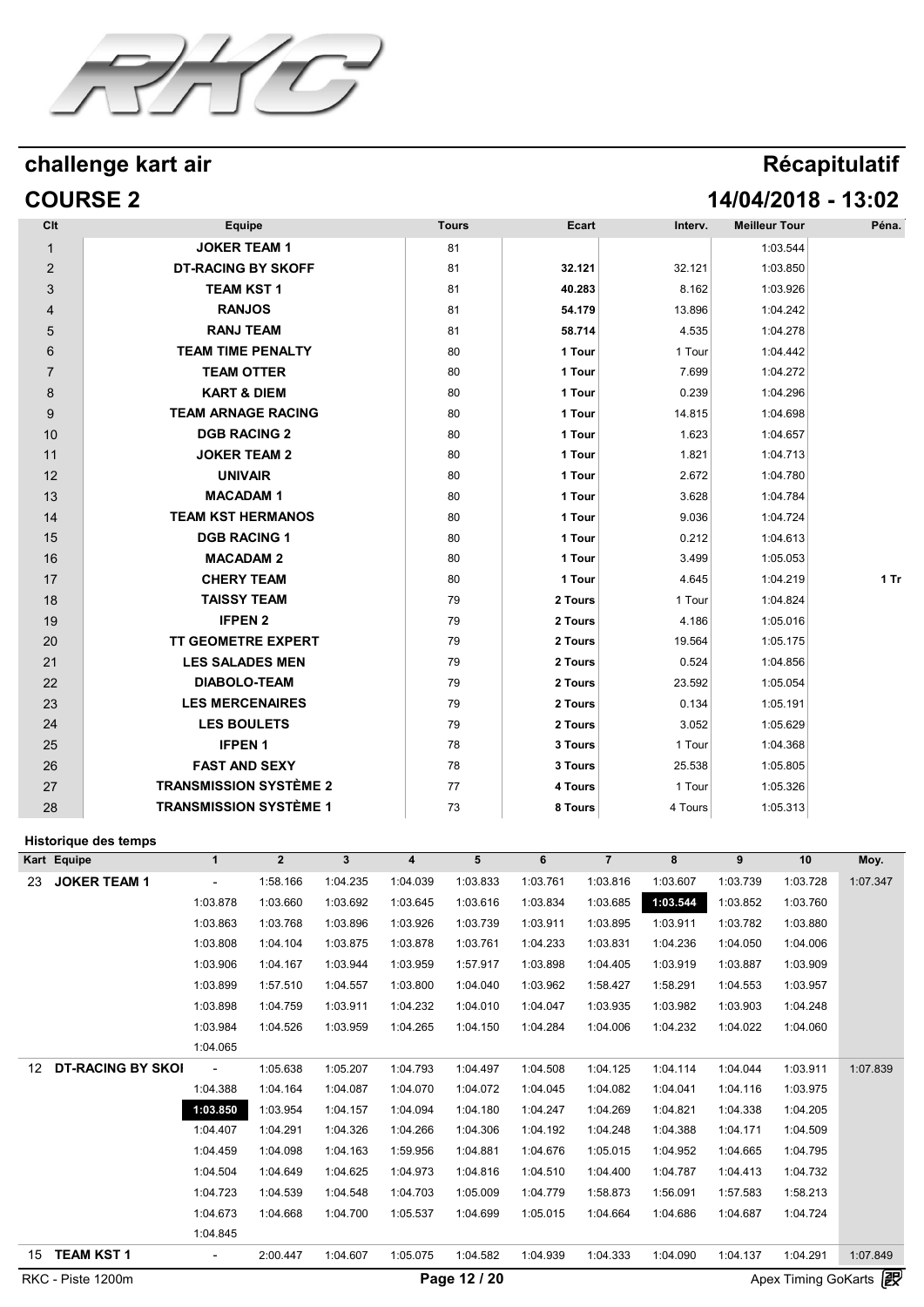

| challenge kart air            |                |             |          |          |           |          |                         |          |          | Récapitulatif |          |
|-------------------------------|----------------|-------------|----------|----------|-----------|----------|-------------------------|----------|----------|---------------|----------|
| Kart Equipe                   | 1              | $\mathbf 2$ | 3        | 4        | ${\bf 5}$ | 6        | $\overline{\mathbf{7}}$ | 8        | 9        | 10            | Moy.     |
|                               | 1:04.350       | 1:04.118    | 1:04.232 | 1:04.096 | 1:04.199  | 1:04.147 | 1:04.098                | 1:04.207 | 1:03.926 | 1:04.106      |          |
|                               | 1:04.146       | 1:04.568    | 1:04.146 | 1:04.101 | 1:04.306  | 1:04.243 | 1:04.380                | 1:04.326 | 1:04.212 | 1:04.336      |          |
|                               | 1:04.278       | 1:04.296    | 1:04.217 | 1:04.275 | 1:04.397  | 1:04.286 | 1:04.340                | 1:04.089 | 1:04.349 | 1:04.209      |          |
|                               | 1:04.435       | 1:04.192    | 1:04.596 | 1:58.227 | 1:59.849  | 1:56.961 | 1:58.226                | 1:04.454 | 1:04.646 | 1:04.848      |          |
|                               | 1:04.685       | 1:04.779    | 1:04.706 | 1:04.238 | 1:04.609  | 1:04.345 | 1:04.469                | 1:04.591 | 1:04.357 | 1:04.338      |          |
|                               | 1:04.479       | 1:04.525    | 1:05.539 | 1:04.625 | 1:04.412  | 1:04.456 | 1:04.687                | 1:04.929 | 1:04.995 | 1:04.608      |          |
|                               | 1:04.766       | 1:04.387    | 1:04.658 | 1:04.755 | 1:04.556  | 1:04.761 | 1:04.937                | 1:04.566 | 1:05.058 | 1:04.689      |          |
| <b>RANJOS</b><br>17           | 1:04.580       |             |          |          |           |          |                         |          |          |               |          |
|                               |                | 1:59.982    | 1:05.227 | 1:04.926 | 1:04.961  | 1:04.949 | 1:04.788                | 1:04.357 | 1:04.381 | 1:04.734      | 1:08.030 |
|                               | 1:04.943       | 1:04.493    | 1:04.443 | 1:05.061 | 1:04.248  | 1:04.487 | 1:04.442                | 1:04.377 | 1:04.242 | 1:04.343      |          |
|                               | 1:04.456       | 1:04.323    | 1:04.465 | 1:04.573 | 1:04.437  | 1:04.478 | 1:04.447                | 1:04.640 | 1:04.856 | 1:05.205      |          |
|                               | 1:58.029       | 1:04.817    | 1:05.713 | 1:04.771 | 1:05.166  | 1:04.464 | 1:04.502                | 1:04.771 | 1:04.565 | 1:04.968      |          |
|                               | 1:58.593       | 1:05.604    | 1:04.702 | 1:04.418 | 1:04.536  | 1:04.719 | 1:04.455                | 1:04.329 | 1:04.543 | 1:04.376      |          |
|                               | 1:04.551       | 1:04.658    | 1:04.835 | 1:04.474 | 1:04.392  | 1:04.623 | 1:04.489                | 1:04.865 | 1:04.726 | 1:05.152      |          |
|                               | 1:04.447       | 1:04.613    | 1:57.206 | 1:04.742 | 1:57.424  | 1:04.558 | 1:04.705                | 1:04.635 | 1:04.787 | 1:04.700      |          |
|                               | 1:04.758       | 1:04.899    | 1:04.785 | 1:04.643 | 1:04.625  | 1:04.663 | 1:04.622                | 1:04.720 | 1:04.673 | 1:05.135      |          |
|                               | 1:04.992       |             |          |          |           |          |                         |          |          |               |          |
| <b>RANJ TEAM</b><br>5         |                | 2:00.929    | 1:04.999 | 1:05.001 | 1:04.484  | 1:04.783 | 1:04.775                | 1:04.403 | 1:04.830 | 1:04.367      | 1:08.079 |
|                               | 1:04.763       | 1:04.493    | 1:04.278 | 1:04.718 | 1:04.319  | 1:04.467 | 1:04.613                | 1:04.347 | 1:04.445 | 1:04.624      |          |
|                               | 1:04.901       | 1:04.664    | 1:04.631 | 1:58.616 | 1:04.984  | 1:04.633 | 1:04.923                | 1:04.839 | 1:05.062 | 1:04.879      |          |
|                               | 1:04.629       | 1:04.461    | 1:04.307 | 1:04.434 | 1:04.656  | 1:04.727 | 1:04.479                | 1:04.500 | 1:05.210 | 1:04.529      |          |
|                               | 1:58.611       | 1:04.830    | 1:04.603 | 1:04.581 | 1:04.515  | 1:04.563 | 1:04.607                | 1:04.511 | 1:04.469 | 1:04.656      |          |
|                               | 1:04.452       | 1:04.494    | 1:04.499 | 1:57.936 | 1:04.595  | 1:04.578 | 1:04.727                | 1:04.590 | 1:04.583 | 1:04.777      |          |
|                               | 1:04.700       | 1:04.845    | 1:04.538 | 1:04.513 | 1:04.818  | 1:05.388 | 1:04.970                | 1:04.615 | 1:04.595 | 1:57.981      |          |
|                               | 1:04.929       | 1:04.756    | 1:04.866 | 1:04.885 | 1:04.845  | 1:04.854 | 1:05.103                | 1:05.197 | 1:05.068 | 1:04.968      |          |
|                               | 1:05.050       |             |          |          |           |          |                         |          |          |               |          |
| <b>TEAM TIME PENALT</b><br>10 |                | 1:05.643    | 1:05.255 | 1:05.268 | 1:04.692  | 1:05.478 | 1:05.028                | 1:04.850 | 1:04.576 | 1:04.498      | 1:08.417 |
|                               | 1:05.144       | 1:04.661    | 1:04.618 | 1:04.535 | 1:04.443  | 1:04.873 | 1:04.619                | 1:05.138 | 1:04.743 | 1:04.442      |          |
|                               | 1:04.521       | 1:04.714    | 1:04.719 | 1:04.918 | 1:04.799  | 1:04.725 | 1:04.664                | 1:04.583 | 1:04.734 | 1:04.921      |          |
|                               | 1:05.333       | 1:04.783    | 1:04.657 | 1:04.686 | 1:05.245  | 1:05.328 | 1:04.828                | 1:04.955 | 1:04.804 | 1:04.923      |          |
|                               | 1:04.968       | 1:05.187    | 1:04.942 | 1:04.814 | 1:05.420  | 1:58.390 | 1:57.895                | 1:58.882 | 1:57.734 | 1:57.896      |          |
|                               | 1:04.867       | 1:05.685    | 1:05.058 | 1:05.799 | 1:05.157  | 1:05.065 | 1:05.082                | 1:05.428 | 1:05.092 | 1:05.031      |          |
|                               |                |             |          |          |           |          |                         |          |          |               |          |
|                               | 1:05.128       | 1:05.742    | 1:05.382 | 1:05.463 | 1:05.317  | 1:05.231 | 1:05.082                | 1:05.340 | 1:05.142 | 1:05.531      |          |
|                               | 1:05.346       | 1:05.238    | 1:05.319 | 1:05.486 | 1:05.410  | 1:05.167 | 1:05.843                | 1:05.243 | 1:05.249 | 1:05.581      |          |
| <b>TEAM OTTER</b><br>16       | $\sim$ $-$     | 1:05.593    | 1:05.001 | 1:04.851 | 1:04.716  | 1:04.590 | 1:04.613                | 1:04.851 | 1:04.512 | 1:04.547      | 1:08.499 |
|                               | 1:04.471       | 1:04.500    | 1:04.442 | 1:04.598 | 1:04.694  | 1:04.738 | 1:04.977                | 1:04.715 | 1:04.713 | 1:04.575      |          |
|                               | 1:04.712       | 1:04.471    | 1:04.523 | 1:04.753 | 1:04.396  | 1:05.239 | 1:04.419                | 1:04.272 | 1:04.573 | 1:04.681      |          |
|                               | 1:05.023       | 1:04.783    | 1:04.760 | 1:04.703 | 1:04.630  | 1:05.156 | 1:04.980                | 1:04.592 | 1:04.777 | 1:04.602      |          |
|                               | 1:04.672       | 1:04.664    | 1:04.608 | 1:04.661 | 1:05.247  | 1:59.409 | 1:58.928                | 1:59.294 | 1:58.551 | 1:59.006      |          |
|                               | 1:05.942       | 1:05.597    | 1:05.410 | 1:05.774 | 1:05.027  | 1:05.119 | 1:06.200                | 1:05.123 | 1:05.418 | 1:05.721      |          |
|                               | 1:05.754       | 1:05.373    | 1:05.436 | 1:05.457 | 1:05.950  | 1:05.391 | 1:05.755                | 1:05.566 | 1:05.532 | 1:05.467      |          |
|                               | 1:06.053       | 1:05.775    | 1:05.816 | 1:05.790 | 1:05.869  | 1:06.050 | 1:05.916                | 1:05.695 | 1:05.293 | 1:05.436      |          |
| <b>KART &amp; DIEM</b>        | $\sim$ $-$     | 1:05.492    | 1:05.054 | 1:04.804 | 1:04.588  | 1:05.037 | 1:04.941                | 1:04.926 | 1:04.535 | 1:04.503      | 1:08.495 |
|                               | 1:04.659       | 1:04.435    | 1:04.653 | 1:04.413 | 1:04.692  | 1:04.640 | 1:04.663                | 1:05.213 | 1:04.534 | 1:04.525      |          |
|                               | 1:04.598       | 1:04.415    | 1:04.477 | 1:04.497 | 1:04.296  | 1:05.259 | 1:04.528                | 1:04.555 | 1:04.518 | 1:04.641      |          |
|                               | 1:04.661       | 1:04.654    | 1:04.672 | 1:04.691 | 1:04.548  | 1:04.525 | 1:04.889                | 1:04.758 | 1:04.685 | 1:04.676      |          |
|                               | 1:04.722       | 1:04.541    | 1:04.717 | 1:04.752 | 1:04.634  | 1:04.730 | 1:58.548                | 2:01.997 | 2:00.395 | 2:01.145      |          |
|                               | 2:00.937       | 1:05.226    | 1:05.294 | 1:05.462 | 1:05.255  | 1:05.512 | 1:05.302                | 1:05.261 | 1:05.566 | 1:04.935      |          |
|                               | 1:05.112       | 1:05.132    | 1:05.380 | 1:05.538 | 1:05.906  | 1:05.619 | 1:05.496                | 1:05.192 | 1:05.333 | 1:05.311      |          |
|                               | 1:05.517       | 1:05.742    | 1:05.719 | 1:05.640 | 1:05.781  | 1:05.363 | 1:05.334                | 1:05.456 | 1:05.492 | 1:05.286      |          |
| 4 TEAM ARNAGE RACI            | $\sim 10^{-1}$ | 1:06.399    | 1:05.835 | 1:05.675 | 1:05.556  | 1:05.628 | 1:05.309                | 1:05.342 | 1:05.109 | 1:05.559      | 1:08.645 |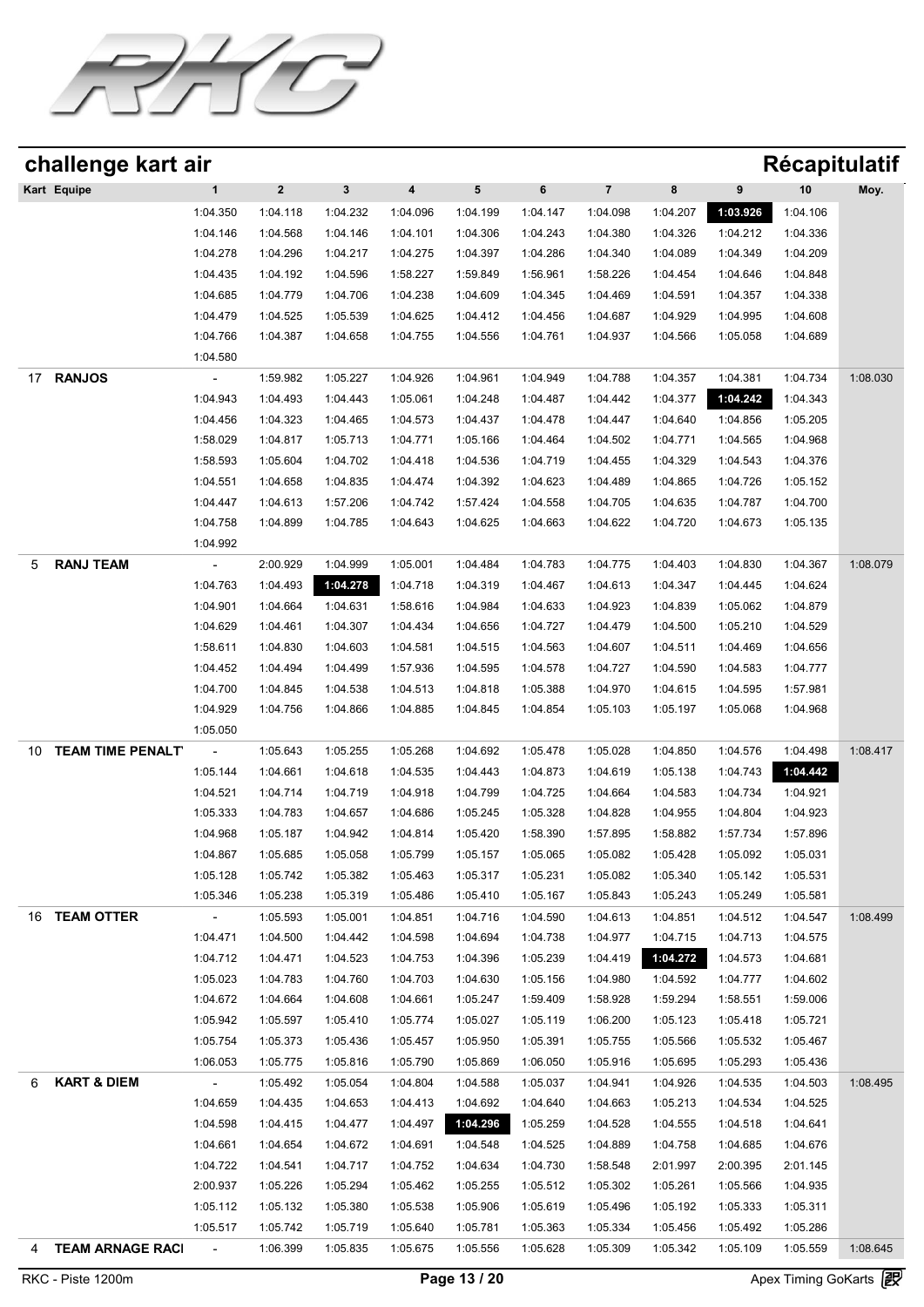

| challenge kart air           |                          |                      |                      |                      |                      |                      |                         |                      |                      |                      | <b>Récapitulatif</b> |
|------------------------------|--------------------------|----------------------|----------------------|----------------------|----------------------|----------------------|-------------------------|----------------------|----------------------|----------------------|----------------------|
| Kart Equipe                  | $\mathbf{1}$             | $\boldsymbol{2}$     | 3                    | 4                    | 5                    | 6                    | $\overline{\mathbf{7}}$ | $\bf8$               | 9                    | 10                   | Moy.                 |
|                              | 1:04.951                 | 1:05.090             | 1:05.204             | 1:05.735             | 2:00.648             | 1:05.255             | 1:04.983                | 1:05.014             | 1:05.227             | 1:05.214             |                      |
|                              | 1:05.042                 | 2:00.346             | 1:05.379             | 1:06.791             | 1:04.817             | 1:04.822             | 1:05.538                | 1:04.724             | 1:05.579             | 1:04.748             |                      |
|                              | 1:04.984                 | 1:05.802             | 1:05.098             | 1:05.710             | 1:06.010             | 1:05.344             | 1:05.867                | 1:04.970             | 1:05.165             | 1:05.137             |                      |
|                              | 1:58.310                 | 1:05.602             | 1:04.998             | 1:05.375             | 1:05.378             | 1:05.126             | 1:05.254                | 1:05.064             | 1:05.159             | 1:04.995             |                      |
|                              | 1:04.888                 | 1:05.227             | 1:05.358             | 1:04.969             | 1:05.037             | 1:05.379             | 1:05.137                | 1:05.284             | 1:04.971             | 1:05.274             |                      |
|                              | 1:05.124                 | 1:04.906             | 1:04.878             | 1:05.092             | 1:05.102             | 1:05.437             | 1:04.889                | 1:05.251             | 1:05.175             | 1:05.452             |                      |
|                              | 1:57.641                 | 1:58.005             | 1:06.039             | 1:04.923             | 1:04.825             | 1:04.848             | 1:04.777                | 1:04.787             | 1:04.698             | 1:04.771             |                      |
| <b>DGB RACING 2</b><br>19    |                          | 1:05.920             | 1:05.875             | 1:05.508             | 1:05.104             | 1:05.141             | 1:04.965                | 1:05.019             | 1:05.535             | 1:05.175             | 1:08.674             |
|                              | 1:04.962                 | 1:05.073             | 1:05.065             | 1:05.126             | 1:05.077             | 2:00.046             | 1:05.868                | 1:04.705             | 1:04.657             | 1:04.978             |                      |
|                              | 1:04.914                 | 1:04.808             | 1:05.289             | 1:04.972             | 1:05.180             | 1:05.314             | 1:05.240                | 2:06.026             | 1:05.208             | 1:04.966             |                      |
|                              | 1:05.238                 | 1:05.044             | 1:04.814             | 1:05.633             | 1:04.794             | 1:04.906             | 1:05.616                | 1:05.451             | 1:05.201             | 1:05.162             |                      |
|                              | 1:58.612                 | 1:05.003             | 1:04.959             | 1:05.239             | 1:05.115             | 1:05.219             | 1:04.997                | 1:04.854             | 1:04.858             | 1:05.038             |                      |
|                              | 1:05.094                 | 1:04.940             | 1:05.489             | 2:01.316             | 1:05.809             | 1:05.446             | 1:05.312                | 1:04.858             | 1:05.324             | 1:04.851             |                      |
|                              | 1:05.185                 | 1:05.711             | 1:05.256             | 1:05.051             | 1:05.327             | 2:00.659             | 1:04.830                | 1:05.405             | 1:04.712             | 1:04.919             |                      |
|                              | 1:04.792                 | 1:04.753             | 1:04.935             | 1:05.106             | 1:04.936             | 1:04.781             | 1:04.844                | 1:04.704             | 1:04.761             | 1:04.685             |                      |
| <b>JOKER TEAM 2</b><br>22    | $\overline{\phantom{a}}$ | 1:59.306             | 1:58.976             | 1:58.707             | 1:05.326             | 1:05.093             | 1:05.497                | 1:05.212             | 1:05.047             | 1:05.113             | 1:08.659             |
|                              | 1:05.218                 | 1:04.838             | 1:05.054             | 1:04.965             | 1:05.013             | 1:05.025             | 1:05.433                | 1:05.179             | 1:05.319             | 1:04.946             |                      |
|                              | 1:05.058                 | 1:05.479             | 1:05.193             | 1:05.138             | 1:05.301             | 2:00.026             | 1:06.204                | 1:05.782             | 1:05.828             | 1:05.697             |                      |
|                              | 1:05.681                 | 1:05.624             | 1:05.873             | 1:06.137             | 1:04.713             | 1:05.141             | 1:05.919                | 1:05.038             | 1:04.907             | 1:05.359             |                      |
|                              | 1:05.124                 | 1:05.258             | 1:05.053             | 1:05.568             | 1:05.382             | 1:05.592             | 1:05.423                | 1:05.123             | 1:05.256             | 1:05.275             |                      |
|                              | 1:05.252                 | 1:05.108             | 1:58.152             | 1:05.448             | 1:04.940             | 1:05.172             | 1:05.316                | 1:05.416             | 1:05.134             | 1:05.239             |                      |
|                              | 1:05.196                 | 1:05.282             | 1:05.206             | 1:05.039             | 1:04.982             | 1:05.218             | 1:04.945                | 1:05.235             | 1:05.140             | 1:05.077             |                      |
|                              | 1:05.037                 | 1:05.013             | 1:05.211             | 1:05.545             | 1:05.089             | 1:04.991             | 1:04.844                | 1:05.118             | 1:05.121             | 1:05.195             |                      |
| <b>UNIVAIR</b><br>14         | $\overline{\phantom{a}}$ | 1:06.287             | 1:05.729             | 1:05.612             | 1:05.707             | 1:05.580             | 1:05.085                | 1:05.177             | 1:06.113             | 1:06.375             | 1:08.753             |
|                              | 1:05.270                 | 1:05.050             | 1:04.961             | 2:00.739             | 1:05.362             | 1:05.134             | 1:05.184                | 1:05.097             | 1:04.780             | 1:05.277             |                      |
|                              | 1:04.978<br>1:05.075     | 1:05.236<br>1:05.431 | 1:04.792<br>1:05.174 | 1:05.263<br>1:05.646 | 1:04.817<br>2:03.140 | 1:05.023<br>1:05.493 | 1:04.868<br>1:05.610    | 1:07.322<br>1:05.043 | 1:05.251<br>1:05.067 | 1:05.471<br>1:05.416 |                      |
|                              | 1:05.336                 | 1:05.077             | 1:05.077             | 1:05.183             | 1:05.405             | 1:05.194             | 1:05.099                | 1:05.214             | 1:05.233             | 1:05.299             |                      |
|                              | 1:05.023                 | 1:05.101             | 1:04.919             | 1:04.875             | 1:05.192             | 1:05.003             | 1:05.049                | 1:05.180             | 1:05.578             | 1:04.938             |                      |
|                              | 1:58.940                 | 1:58.506             | 1:06.033             | 1:05.098             | 1:58.590             | 1:05.857             | 1:04.896                | 1:05.848             | 1:04.880             | 1:04.901             |                      |
|                              | 1:04.997                 | 1:05.369             | 1:04.877             | 1:05.918             | 1:05.119             | 1:05.063             | 1:05.217                | 1:05.340             | 1:05.253             | 1:05.233             |                      |
| <b>MACADAM1</b><br>18        | $\blacksquare$           | 1:06.053             | 1:05.669             | 1:05.316             | 1:05.420             | 1:05.656             | 1:05.548                | 1:05.383             | 1:05.107             | 1:05.192             | 1:08.803             |
|                              | 1:05.110                 | 1:05.093             | 1:04.898             | 1:05.242             | 1:05.768             | 1:05.336             | 1:05.663                | 1:05.341             | 1:04.944             | 1:04.903             |                      |
|                              | 1:05.271                 | 1:05.081             | 1:04.948             | 1:05.103             | 1:05.503             | 1:05.271             | 1:05.127                | 1:05.206             | 1:04.959             | 1:05.690             |                      |
|                              | 1:05.232                 | 1:05.156             | 1:05.528             | 1:05.325             | 1:05.146             | 1:05.950             | 1:05.355                | 1:05.165             | 1:57.767             | 1:57.175             |                      |
|                              | 1:57.979                 | 1:56.907             | 1:57.948             | 1:05.561             | 1:05.799             | 1:06.596             | 1:05.977                | 1:05.687             | 1:05.681             | 1:05.357             |                      |
|                              | 1:06.111                 | 1:05.418             | 1:05.517             | 1:05.610             | 1:06.142             | 1:05.436             | 1:05.605                | 1:05.804             | 1:05.744             | 1:05.758             |                      |
|                              | 1:05.240                 | 1:06.162             | 1:06.029             | 1:05.769             | 1:05.505             | 1:05.995             | 1:05.308                | 1:05.877             | 1:05.131             | 1:05.233             |                      |
|                              | 1:05.880                 | 1:05.837             | 1:04.784             | 1:06.632             | 1:05.969             | 1:05.464             | 1:05.492                | 1:06.089             | 1:05.494             | 1:05.346             |                      |
| <b>TEAM KST HERMAN</b><br>25 | $\sim$                   | 1:06.488             | 1:05.850             | 1:05.598             | 1:05.361             | 1:05.980             | 1:04.858                | 1:05.052             | 1:05.493             | 1:06.004             | 1:08.903             |
|                              | 1:06.116                 | 1:04.755             | 1:04.925             | 2:01.663             | 1:05.354             | 1:05.282             | 1:04.967                | 1:04.986             | 1:05.278             | 1:05.196             |                      |
|                              | 1:05.066                 | 1:04.724             | 1:05.145             | 1:05.015             | 1:04.840             | 1:04.848             | 1:04.878                | 1:05.976             | 2:00.294             | 1:04.975             |                      |
|                              | 1:05.636                 | 1:05.362             | 1:05.302             | 1:05.691             | 1:04.946             | 1:04.899             | 1:05.164                | 1:04.897             | 1:04.905             | 1:04.832             |                      |
|                              | 1:05.031                 | 1:04.960             | 1:05.496             | 1:05.796             | 1:05.641             | 2:04.126             | 1:05.341                | 1:05.137             | 1:05.250             | 2:00.430             |                      |
|                              | 1:05.177                 | 1:05.037             | 1:04.957             | 1:05.107             | 2:02.839             | 1:05.382             | 1:05.520                | 1:05.477             | 1:05.237             | 1:05.365             |                      |
|                              | 1:05.311                 | 1:05.276             | 1:05.397             | 1:05.229             | 1:05.506             | 1:05.314             | 1:05.515                | 1:05.385             | 1:05.659             | 1:05.058             |                      |
|                              | 1:05.348                 | 1:05.199             | 1:05.088             | 1:05.251             | 1:05.435             | 1:06.947             | 1:05.437                | 1:05.205             | 1:06.137             | 1:05.811             |                      |
| <b>DGB RACING 1</b><br>9     | $\sim$                   | 1:06.457             | 1:05.860             | 1:05.729             | 1:05.551             | 1:05.744             | 1:05.033                | 1:04.979             | 1:04.750             | 1:04.991             | 1:08.858             |
|                              | 1:04.909                 | 1:05.752             | 1:05.037             | 1:05.132             | 1:05.350             | 1:04.976             | 1:05.052                | 1:04.952             | 1:04.688             | 1:05.179             |                      |
|                              | 1:05.610                 | 1:05.184             | 1:05.015             | 1:05.332             | 1:05.123             | 1:04.991             | 1:04.892                | 1:05.349             | 2:00.963             | 2:01.791             |                      |
|                              | 1:05.013                 | 1:05.097             | 1:04.885             | 1:05.687             | 1:06.014             | 1:05.307             | 1:05.365                | 1:04.718             | 1:05.066             | 1:04.937             |                      |
|                              |                          |                      |                      |                      |                      |                      |                         |                      |                      |                      |                      |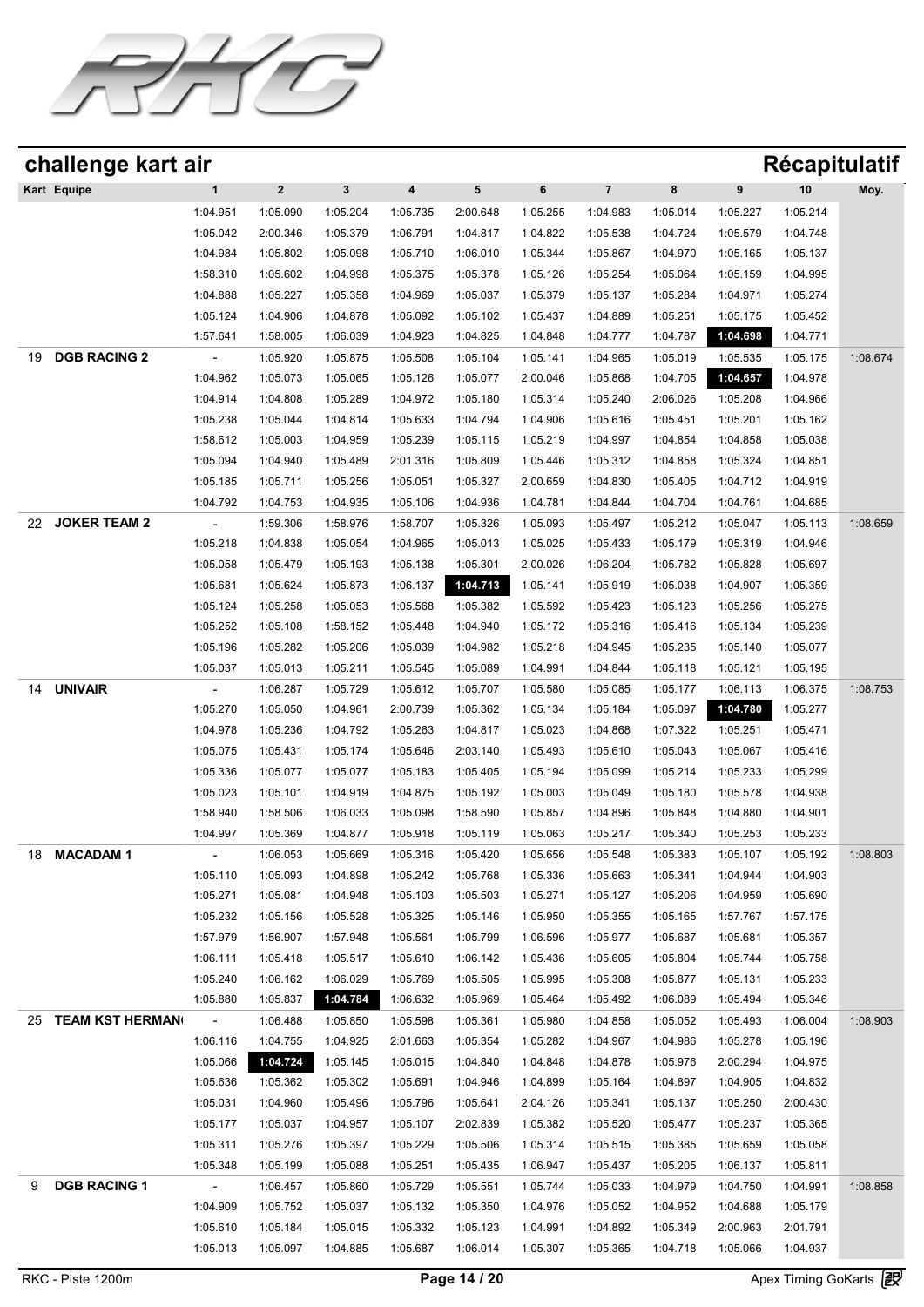

|                | challenge kart air      |                      |                      |                      |                      |                      |                      |                      |                      |                      | <b>Récapitulatif</b> |          |
|----------------|-------------------------|----------------------|----------------------|----------------------|----------------------|----------------------|----------------------|----------------------|----------------------|----------------------|----------------------|----------|
|                | Kart Equipe             | $\mathbf{1}$         | $\mathbf 2$          | $\mathbf{3}$         | 4                    | 5                    | 6                    | $\overline{7}$       | 8                    | 9                    | 10                   | Moy.     |
|                |                         | 1:05.035             | 1:05.017             | 1:05.090             | 1:04.957             | 1:05.084             | 1:05.843             | 1:04.613             | 1:05.029             | 1:05.001             | 1:04.879             |          |
|                |                         | 1:05.161             | 1:05.098             | 1:05.422             | 1:05.147             | 1:05.198             | 2:08.408             | 2:00.496             | 1:05.355             | 1:05.031             | 1:05.293             |          |
|                |                         | 1:05.150             | 1:05.251             | 1:05.026             | 1:05.144             | 1:05.374             | 1:05.669             | 1:05.404             | 2:01.810             | 1:05.214             | 1:04.991             |          |
|                |                         | 1:05.169             | 1:04.875             | 1:04.816             | 1:05.387             | 1:05.746             | 1:05.388             | 1:05.316             | 1:05.660             | 1:05.060             | 1:05.743             |          |
| 3              | <b>MACADAM 2</b>        |                      | 1:06.711             | 1:06.280             | 1:06.321             | 1:05.575             | 1:05.867             | 1:05.359             | 1:05.149             | 1:05.451             | 1:05.228             | 1:08.945 |
|                |                         | 1:05.267             | 1:06.073             | 1:05.210             | 1:05.144             | 1:05.202             | 1:05.394             | 1:05.317             | 1:05.371             | 1:05.267             | 1:05.053             |          |
|                |                         | 1:05.309             | 1:05.116             | 1:05.066             | 1:05.089             | 1:05.063             | 1:05.406             | 1:05.511             | 1:05.424             | 1:05.438             | 1:05.213             |          |
|                |                         | 1:05.125             | 1:05.388             | 1:05.475             | 1:05.557             | 1:05.240             | 1:05.247             | 1:05.384             | 1:59.380             | 1:58.738             | 1:59.275             |          |
|                |                         | 1:59.245             | 1:59.579             | 1:05.955             | 1:06.498             | 1:06.098             | 1:05.939             | 1:05.713             | 1:05.696             | 1:05.651             | 1:05.646             |          |
|                |                         | 1:06.174             | 1:05.590             | 1:05.729             | 1:05.823             | 1:05.892             | 1:05.706             | 1:05.607             | 1:05.628             | 1:05.344             | 1:05.357             |          |
|                |                         | 1:05.949             | 1:06.562             | 1:05.307             | 1:05.631             | 1:05.328             | 1:05.603             | 1:05.634             | 1:05.275             | 1:05.366             | 1:05.424             |          |
|                |                         | 1:05.622             | 1:05.436             | 1:05.639             | 1:05.650             | 1:05.247             | 1:05.292             | 1:05.359             | 1:05.525             | 1:05.968             | 1:05.308             |          |
| 21             | <b>CHERY TEAM</b>       |                      | 2:00.154             | 1:05.020             | 1:05.087             | 1:05.153             | 1:04.667             | 1:04.718             | 1:04.289             | 1:04.434             | 1:04.886             | 1:08.095 |
|                |                         | 1:04.855             | 1:04.367             | 1:04.443             | 1:04.502             | 1:04.516             | 1:04.435             | 1:04.441             | 1:04.343             | 1:04.231             | 1:04.470             |          |
|                |                         | 1:04.294             | 1:04.219             | 1:04.521             | 1:04.509             | 1:04.406             | 1:04.386             | 1:04.599             | 1:04.843             | 1:58.358             | 1:58.028             |          |
|                |                         | 1:58.909             | 1:05.174             | 1:05.123             | 1:05.037             | 1:05.011             | 1:05.035             | 1:05.017             | 1:05.139             | 1:05.876             | 1:05.215             |          |
|                |                         | 1:04.979             | 1:05.057             | 1:05.964             | 1:05.334             | 1:04.902             | 1:04.885             | 1:53.934             | 1:05.247             | 1:04.913             | 1:04.646             |          |
|                |                         | 1:04.635             | 1:04.673             | 1:04.514             | 1:04.897             | 1:04.806             | 1:04.760             | 1:04.678             | 1:05.135             | 1:04.790             | 1:04.797             |          |
|                |                         | 1:04.716             | 1:04.728             | 1:04.745             | 1:04.783             | 1:04.660             | 1:04.847             | 1:04.768             | 1:04.666             | 1:04.785             | 1:04.603             |          |
|                |                         | 1:05.155             | 1:04.682             | 1:04.720             | 1:04.658             | 1:04.773             | 1:05.065             | 1:04.660             | 1:04.621             | 1:04.552             | 1:04.628             |          |
|                |                         | 1:04.573             |                      |                      |                      |                      |                      |                      |                      |                      |                      |          |
| 1              | <b>TAISSY TEAM</b>      |                      | 1:09.061             | 1:06.152             | 1:05.481             | 1:06.184             | 1:05.339             | 1:05.862             | 1:05.202             | 1:05.181             | 1:05.260             | 1:09.141 |
|                |                         | 1:04.970             | 1:04.904             | 1:04.982             | 1:05.334             | 2:02.534             | 1:05.816             | 1:06.004             | 1:05.714             | 1:05.516             | 1:06.399             |          |
|                |                         | 1:05.556<br>1:05.626 | 1:05.853             | 1:05.524             | 1:05.430<br>1:04.941 | 1:05.531<br>1:04.824 | 1:05.574             | 1:05.533             | 1:06.165             | 1:59.412             | 1:04.958             |          |
|                |                         | 1:05.237             | 1:05.163<br>1:05.107 | 1:05.035<br>1:05.083 | 1:59.319             | 1:06.409             | 1:04.837             | 1:05.118<br>1:06.115 | 1:05.101<br>1:05.724 | 1:05.238<br>1:05.368 | 1:05.066             |          |
|                |                         | 1:05.676             | 1:06.320             | 1:05.830             | 1:05.389             | 1:05.540             | 1:05.891<br>1:59.781 | 1:05.140             | 1:04.884             | 1:05.383             | 1:05.618<br>1:05.137 |          |
|                |                         | 1:05.134             | 1:05.114             | 1:05.186             | 1:05.103             | 1:05.260             | 2:04.639             | 1:05.782             | 1:06.075             | 1:05.919             | 1:05.895             |          |
|                |                         | 1:05.819             | 1:05.713             | 1:06.010             | 1:05.723             | 1:05.785             | 1:05.977             | 1:06.134             | 1:06.107             | 1:06.355             |                      |          |
| 27             | <b>IFPEN 2</b>          |                      | 1:07.237             | 1:06.725             | 1:06.422             | 1:06.034             | 1:06.043             | 1:05.987             | 1:05.854             | 1:05.167             | 1:05.525             | 1:09.202 |
|                |                         | 1:05.034             | 1:05.217             | 1:05.550             | 2:05.423             | 1:06.277             | 1:05.668             | 1:05.564             | 1:05.348             | 1:05.168             | 1:05.542             |          |
|                |                         | 1:05.193             | 1:05.764             | 1:05.843             | 1:05.702             | 1:05.498             | 1:05.388             | 1:05.534             | 2:04.101             | 1:05.812             | 1:05.948             |          |
|                |                         | 1:05.466             | 1:06.338             | 1:05.571             | 1:05.147             | 1:05.228             | 1:05.943             | 1:05.665             | 1:05.669             | 1:59.895             | 1:05.592             |          |
|                |                         | 1:06.148             | 1:06.087             | 1:05.496             | 1:05.764             | 1:05.209             | 1:05.740             | 1:06.257             | 1:05.384             | 1:05.691             | 1:05.416             |          |
|                |                         | 1:05.581             | 1:05.556             | 2:00.668             | 1:05.042             | 1:05.412             | 1:05.337             | 1:05.507             | 1:05.519             | 1:05.251             | 1:05.710             |          |
|                |                         | 1:05.395             | 1:05.824             | 1:05.535             | 1:05.243             | 1:05.550             | 1:58.677             | 1:06.055             | 1:05.202             | 1:05.300             | 1:05.388             |          |
|                |                         | 1:05.160             | 1:05.512             | 1:05.125             | 1:05.665             | 1:05.016             | 1:05.220             | 1:05.114             | 1:05.348             | 1:05.588             |                      |          |
| 8              | <b>TT GEOMETRE EXPE</b> | $\sim 100$           | 1:07.193             | 1:59.786             | 1:07.068             | 1:06.106             | 1:05.998             | 1:06.502             | 1:05.574             | 1:05.777             | 1:05.761             | 1:09.475 |
|                |                         | 1:05.420             | 1:05.656             | 1:05.732             | 1:06.763             | 1:06.019             | 1:05.644             | 1:05.918             | 1:05.733             | 1:05.948             | 1:06.054             |          |
|                |                         | 2:00.546             | 1:05.683             | 1:05.633             | 1:05.175             | 1:05.225             | 1:05.263             | 1:05.361             | 1:05.352             | 1:05.345             | 1:05.259             |          |
|                |                         | 1:05.654             | 1:06.675             | 1:05.533             | 1:05.506             | 1:05.532             | 1:05.521             | 1:59.184             | 1:05.731             | 1:05.921             | 1:05.775             |          |
|                |                         | 1:06.032             | 1:05.750             | 1:05.947             | 1:05.642             | 1:06.093             | 1:05.845             | 1:06.161             | 1:06.348             | 1:05.903             | 1:06.059             |          |
|                |                         | 1:06.194             | 1:06.070             | 1:06.574             | 1:06.019             | 1:06.104             | 1:05.862             | 2:11.227             | 1:05.426             | 1:05.308             | 1:05.422             |          |
|                |                         | 1:05.462             | 1:05.586             | 1:05.240             | 1:05.966             | 1:05.477             | 1:05.593             | 1:05.208             | 1:59.333             | 1:07.512             | 1:06.304             |          |
|                |                         | 1:06.233             | 1:06.178             | 1:05.820             | 1:06.047             | 1:06.636             | 1:05.997             | 1:05.970             | 1:05.867             | 1:06.167             |                      |          |
| $\overline{2}$ | <b>LES SALADES MEN</b>  | $\sim 10^{-10}$      | 1:08.317             | 1:07.502             | 1:06.082             | 1:06.008             | 1:05.479             | 1:05.411             | 1:04.965             | 1:04.958             | 1:05.478             | 1:09.445 |
|                |                         | 1:04.998             | 1:05.125             | 1:05.816             | 1:05.033             | 1:05.390             | 1:05.380             | 1:05.356             | 1:05.121             | 1:05.223             | 1:05.031             |          |
|                |                         | 1:05.399             | 1:05.327             | 1:05.133             | 1:05.188             | 1:04.956             | 1:05.277             | 1:04.856             | 1:05.537             | 2:02.234             | 1:06.217             |          |
|                |                         | 1:06.322             | 1:06.865             | 1:06.907             | 1:05.759             | 1:06.233             | 1:06.007             | 1:06.156             | 1:06.207             | 1:06.115             | 1:06.074             |          |
|                |                         | 1:06.037             | 1:05.712             | 1:06.085             | 1:06.053             | 1:05.831             | 1:05.736             | 1:06.167             | 1:05.670             | 1:05.398             | 1:05.651             |          |
|                |                         | 1:05.686             | 1:05.749             | 1:05.395             | 1:06.306             | 1:05.486             | 2:14.972             | 2:00.467             | 1:06.723             | 1:05.861             | 1:05.845             |          |
|                |                         |                      |                      |                      |                      |                      |                      |                      |                      |                      |                      |          |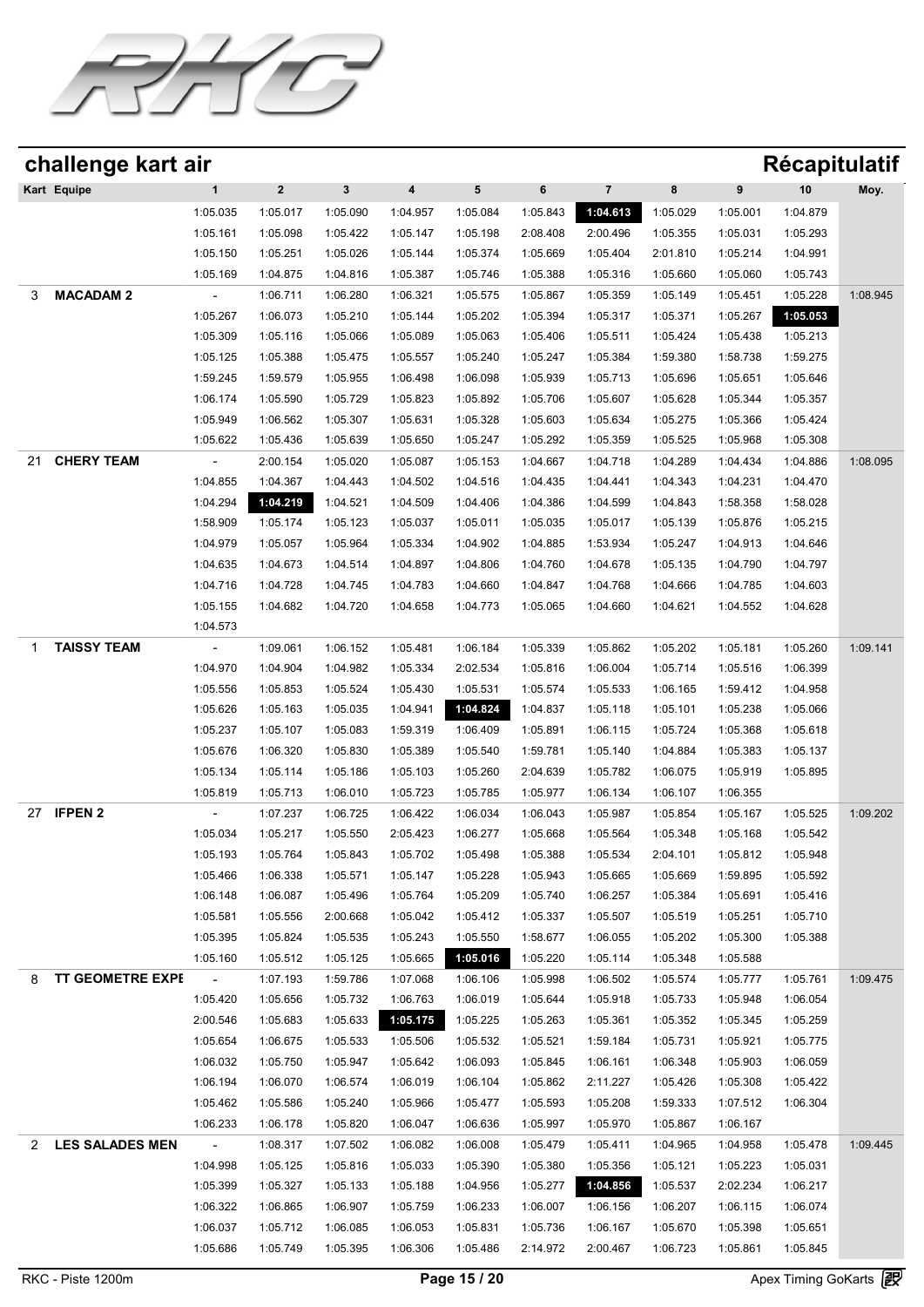

| challenge kart air           |                     |             |              |          |          |          |                         |          |          | <b>Récapitulatif</b> |          |
|------------------------------|---------------------|-------------|--------------|----------|----------|----------|-------------------------|----------|----------|----------------------|----------|
| Kart Equipe                  | $\mathbf{1}$        | $\mathbf 2$ | $\mathbf{3}$ | 4        | 5        | 6        | $\overline{\mathbf{7}}$ | 8        | 9        | 10                   | Moy.     |
|                              | 1:05.865            | 1:05.166    | 1:05.642     | 1:05.403 | 1:05.480 | 1:05.343 | 2:00.183                | 1:59.362 | 1:06.156 | 1:05.584             |          |
|                              | 1:05.695            | 1:06.117    | 1:05.532     | 1:05.494 | 1:05.776 | 1:05.421 | 1:06.003                | 1:05.774 | 1:06.498 |                      |          |
| <b>DIABOLO-TEAM</b><br>11    |                     | 1:10.074    | 1:07.620     | 1:07.502 | 1:06.163 | 1:06.114 | 1:07.204                | 1:06.957 | 1:06.973 | 1:06.230             | 1:09.737 |
|                              | 1:06.649            | 1:06.769    | 1:06.003     | 1:06.137 | 2:04.649 | 1:06.739 | 1:05.579                | 1:05.708 | 1:06.250 | 1:05.721             |          |
|                              | 1:05.607            | 1:05.523    | 1:05.595     | 1:05.353 | 1:06.058 | 1:05.511 | 2:08.915                | 1:05.752 | 1:05.621 | 1:05.437             |          |
|                              | 1:05.726            | 1:06.836    | 1:06.154     | 1:05.896 | 1:05.507 | 1:05.385 | 1:05.499                | 1:05.862 | 1:05.706 | 2:05.486             |          |
|                              | 1:07.170            | 1:06.071    | 1:06.595     | 1:05.454 | 1:05.735 | 1:06.001 | 1:05.555                | 1:05.805 | 1:05.665 | 1:06.677             |          |
|                              | 1:06.725            | 2:05.168    | 1:05.292     | 1:06.314 | 1:05.273 | 1:05.253 | 1:05.088                | 1:05.380 | 1:05.148 | 1:05.308             |          |
|                              | 1:05.323            | 1:05.377    | 1:05.399     | 1:05.504 | 2:00.353 | 1:05.054 | 1:06.073                | 1:05.951 | 1:05.468 | 1:05.416             |          |
|                              | 1:05.330            | 1:05.561    | 1:05.686     | 1:05.776 | 1:05.552 | 1:05.474 | 1:06.115                | 1:05.455 | 1:06.541 |                      |          |
| <b>LES MERCENAIRES</b><br>28 |                     | 1:09.019    | 1:07.395     | 1:07.708 | 1:06.277 | 1:06.450 | 1:07.013                | 1:07.191 | 1:07.035 | 1:05.999             | 1:09.735 |
|                              | 1:06.765            | 1:06.604    | 1:06.216     | 2:03.803 | 1:06.515 | 1:05.673 | 1:05.323                | 1:05.316 | 1:05.538 | 1:05.525             |          |
|                              | 1:05.507            | 1:05.270    | 1:05.356     | 1:05.354 | 1:05.925 | 1:05.972 | 2:02.905                | 1:06.322 | 1:06.351 | 1:06.381             |          |
|                              | 1:06.003            | 1:06.158    | 1:05.938     | 1:06.042 | 1:05.986 | 1:06.154 | 1:06.806                | 1:06.941 | 1:05.772 | 1:06.084             |          |
|                              | 2:02.608            | 1:06.134    | 1:05.940     | 1:05.733 | 1:05.350 | 1:05.627 | 1:06.061                | 1:07.385 | 1:06.222 | 1:05.698             |          |
|                              | 1:05.191            | 1:05.204    | 1:05.989     | 1:05.455 | 2:02.089 | 1:06.235 | 1:06.735                | 1:06.000 | 1:05.627 | 1:05.773             |          |
|                              | 1:07.541            | 1:06.911    | 1:06.024     | 1:05.735 | 1:06.310 | 2:02.025 | 1:07.119                | 1:05.683 | 1:05.576 | 1:05.402             |          |
|                              | 1:05.444            | 1:05.386    | 1:05.745     | 1:05.893 | 1:05.757 | 1:05.582 | 1:05.678                | 1:05.632 | 1:06.292 |                      |          |
|                              |                     |             |              |          |          |          |                         |          |          |                      |          |
| <b>LES BOULETS</b><br>26     |                     | 1:07.341    | 1:07.065     | 1:07.587 | 1:06.872 | 1:06.196 | 1:06.695                | 1:06.364 | 1:06.444 | 1:06.237             | 1:09.817 |
|                              | 1:06.718            | 1:06.007    | 1:05.865     | 1:05.968 | 1:06.169 | 1:05.975 | 1:05.895                | 1:05.978 | 1:06.471 | 1:06.239             |          |
|                              | 1:06.356            | 1:05.807    | 1:05.960     | 1:05.998 | 1:06.050 | 1:06.424 | 2:03.037                | 1:59.801 | 1:07.039 | 1:07.111             |          |
|                              | 1:06.692            | 1:06.269    | 1:06.623     | 1:06.665 | 1:06.128 | 1:06.351 | 1:06.151                | 1:06.619 | 1:06.326 | 1:05.867             |          |
|                              | 1:06.320            | 1:06.508    | 1:06.184     | 1:06.110 | 1:05.889 | 1:05.811 | 1:05.799                | 1:06.312 | 1:05.963 | 1:06.359             |          |
|                              | 1:06.330            | 1:58.908    | 2:00.389     | 1:07.213 | 1:06.216 | 1:06.211 | 1:06.060                | 1:06.013 | 1:05.948 | 1:05.944             |          |
|                              | 1:59.438            | 1:06.351    | 1:06.481     | 1:06.402 | 1:07.208 | 1:06.037 | 1:05.716                | 1:06.102 | 1:06.379 | 1:06.448             |          |
|                              | 1:06.143            | 1:06.133    | 1:06.093     | 1:06.274 | 1:07.662 | 1:05.629 | 1:08.740                | 1:06.638 | 1:06.073 |                      |          |
| <b>IFPEN1</b><br>24          |                     | 1:06.910    | 1:05.874     | 1:05.279 | 1:05.050 | 1:04.949 | 1:04.736                | 1:04.663 | 1:04.922 | 1:04.548             | 1:10.350 |
|                              | 1:05.051            | 1:04.520    | 1:04.479     | 1:04.368 | 1:05.639 | 1:05.076 | 1:04.738                | 1:04.717 | 1:04.781 | 1:04.594             |          |
|                              | 1:04.795            | 1:04.936    | 1:59.899     | 1:05.763 | 1:06.227 | 1:05.673 | 1:05.699                | 1:07.879 | 1:05.680 | 1:05.093             |          |
|                              | 1:06.200            | 1:05.808    | 1:05.351     | 1:05.088 | 1:05.410 | 1:05.559 | 1:06.520                | 1:05.337 | 2:01.800 | 1:06.887             |          |
|                              | 2:12.419            | 1:13.391    | 1:10.925     | 1:09.603 | 1:09.233 | 1:10.932 | 1:09.662                | 1:09.294 | 1:07.735 | 1:07.805             |          |
|                              | 1:09.541            | 2:07.698    | 1:07.847     | 1:08.110 | 1:08.672 | 1:07.987 | 1:08.584                | 1:08.958 | 2:03.620 | 1:08.113             |          |
|                              | 1:07.335            | 1:07.923    | 1:07.673     | 1:06.343 | 1:06.188 | 1:05.968 | 1:06.316                | 1:06.434 | 1:06.698 | 1:06.079             |          |
|                              | 1:05.762            | 1:05.821    | 1:06.530     | 1:06.156 | 1:06.217 | 1:06.218 | 1:06.099                | 1:06.632 |          |                      |          |
| 20 FAST AND SEXY             | $\sim$              | 1:08.350    | 1:06.912     | 1:07.054 | 1:07.121 | 1:06.787 | 1:06.736                | 1:07.279 | 1:06.294 | 1:06.847             | 1:10.657 |
|                              | 1:06.850            | 1:06.452    | 1:06.215     | 1:06.305 | 1:06.393 | 1:06.425 | 1:06.598                | 2:08.728 | 1:08.688 | 1:08.830             |          |
|                              | 2:04.626            | 1:07.825    | 1:07.719     | 1:07.105 | 1:06.935 | 1:07.142 | 1:06.953                | 1:06.789 | 1:07.740 | 1:07.124             |          |
|                              | 1:08.042            | 2:02.852    | 1:07.500     | 1:06.536 | 1:07.536 | 1:06.028 | 1:06.336                | 1:06.535 | 1:05.805 | 1:06.806             |          |
|                              |                     |             |              |          |          |          |                         |          |          |                      |          |
|                              | 1:06.300            | 1:06.401    | 1:06.553     | 1:06.175 | 1:05.830 | 1:06.151 | 1:06.060                | 1:06.994 | 1:07.118 | 1:06.109             |          |
|                              | 1:06.392            | 1:05.899    | 1:06.258     | 2:00.774 | 1:06.730 | 1:06.309 | 1:06.382                | 1:06.233 | 1:06.767 | 1:06.672             |          |
|                              | 1:06.630            | 1:06.642    | 1:06.887     | 2:01.723 | 1:07.593 | 1:07.280 | 1:07.451                | 1:07.752 | 1:07.029 | 1:07.482             |          |
|                              | 1:09.515            | 1:07.152    | 1:07.169     | 1:07.120 | 1:07.360 | 1:07.503 | 1:07.858                | 1:09.602 |          |                      |          |
| <b>TRANSMISSION SYS</b><br>7 | $\omega_{\rm{max}}$ | 1:09.390    | 1:06.595     | 1:06.536 | 1:06.390 | 1:06.073 | 1:06.008                | 1:06.158 | 1:05.650 | 1:05.820             | 1:11.222 |
|                              | 1:06.026            | 1:05.756    | 1:05.748     | 1:05.914 | 2:28.368 | 1:06.219 | 1:06.300                | 1:06.034 | 1:06.225 | 1:07.171             |          |
|                              | 1:05.726            | 1:06.423    | 1:05.701     | 1:05.678 | 1:05.977 | 1:05.853 | 1:06.682                | 1:06.569 | 2:19.436 | 1:07.519             |          |
|                              | 1:07.046            | 1:06.681    | 1:06.624     | 1:06.827 | 1:06.494 | 1:06.937 | 1:06.095                | 1:06.408 | 1:06.538 | 1:06.975             |          |
|                              | 2:20.642            | 1:05.991    | 1:05.842     | 1:05.939 | 1:06.146 | 1:06.103 | 1:06.777                | 1:06.329 | 1:06.255 | 1:05.833             |          |
|                              | 1:05.326            | 1:05.987    | 2:09.645     | 1:06.739 | 1:06.094 | 1:05.688 | 1:06.099                | 1:05.765 | 1:06.297 | 1:05.782             |          |
|                              | 1:05.609            | 1:06.449    | 1:06.337     | 1:05.829 | 1:05.996 | 1:05.732 | 2:10.625                | 1:07.889 | 1:07.921 | 1:08.152             |          |
|                              | 1:08.581            | 1:08.718    | 1:08.630     | 1:08.464 | 1:08.193 | 1:08.143 | 1:07.828                |          |          |                      |          |
| 13 TRANSMISSION SYS          | $\omega_{\rm{max}}$ | 1:20.370    | 1:17.500     | 1:16.841 | 2:41.395 | 1:06.250 | 1:05.608                | 1:05.313 | 1:06.672 | 1:06.112             | 1:14.841 |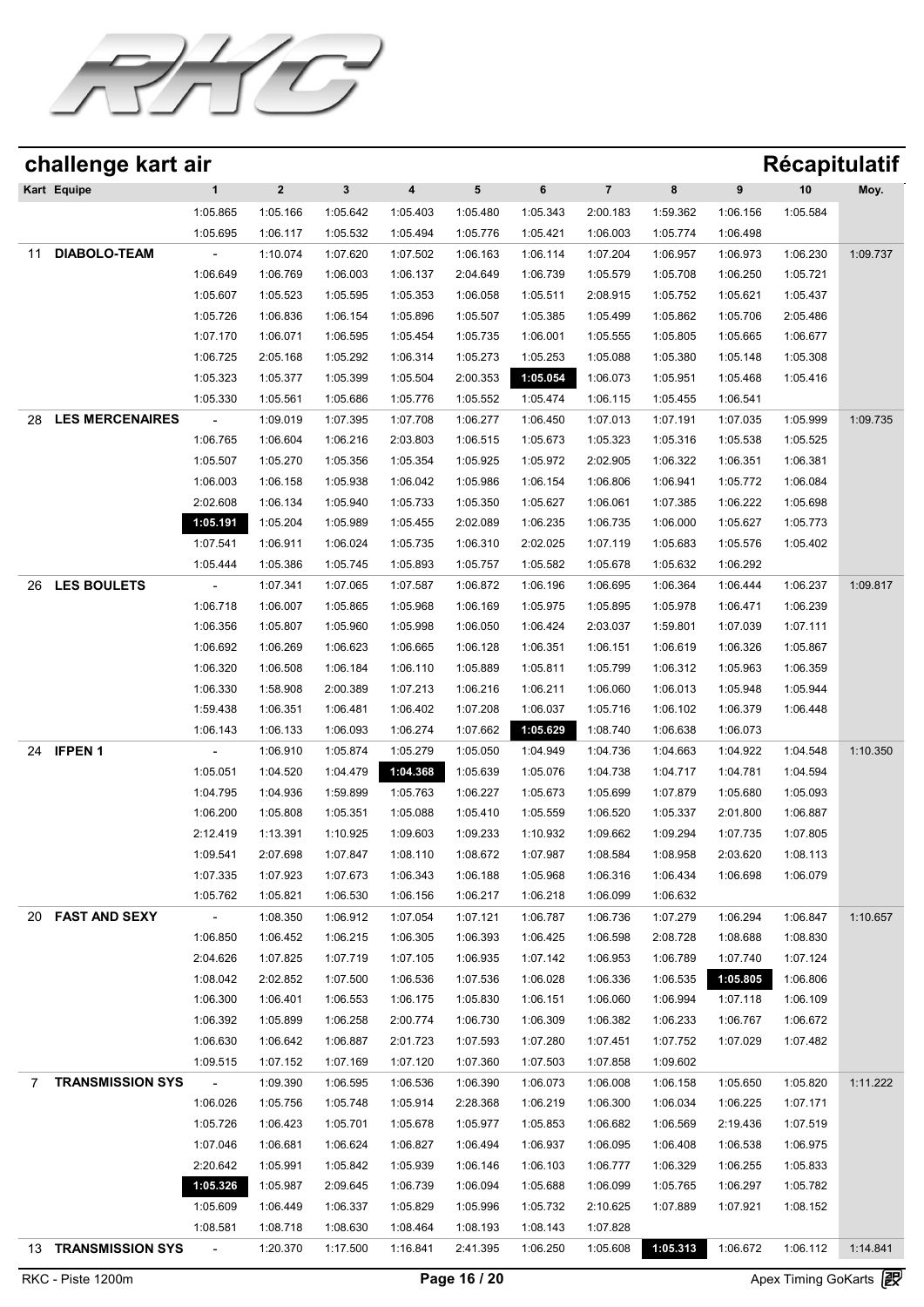

| challenge kart air       |    |            |           |                      |            |                         |                     |                           |                       |                     |                                         |                        |                       |                       |                 |                        |                       |                      |                        |                       |                        |                       |                      |                   |                      |                        | <b>Récapitulatif</b> |                |
|--------------------------|----|------------|-----------|----------------------|------------|-------------------------|---------------------|---------------------------|-----------------------|---------------------|-----------------------------------------|------------------------|-----------------------|-----------------------|-----------------|------------------------|-----------------------|----------------------|------------------------|-----------------------|------------------------|-----------------------|----------------------|-------------------|----------------------|------------------------|----------------------|----------------|
| Kart Equipe              |    |            |           | $\mathbf{1}$         |            | $\overline{\mathbf{2}}$ |                     |                           | $\mathbf{3}$          |                     | 4                                       |                        | 5                     |                       |                 | 6                      |                       | $\overline{7}$       |                        | 8                     |                        |                       | 9                    |                   | 10                   |                        | Moy.                 |                |
|                          |    |            |           | 1:05.794             |            | 1:05.807                |                     |                           | 1:06.219              |                     | 1:06.529                                |                        | 1:06.667              |                       |                 | 1:05.900               |                       | 1:05.684             |                        | 2:11.255              |                        |                       | 1:08.916             |                   | 1:07.696             |                        |                      |                |
|                          |    |            |           | 1:07.918             |            | 1:07.574                |                     |                           | 1:07.428              |                     | 1:07.258                                |                        | 1:07.660              |                       |                 | 1:07.150               |                       | 1:08.624             |                        | 2:27.889              |                        |                       | 1:17.388             |                   | 1:15.844             |                        |                      |                |
|                          |    |            |           | 1:15.799             |            | 1:12.969                |                     |                           | 1:16.498              |                     | 1:11.220                                |                        | 1:10.612              |                       |                 | 1:11.320               |                       | 1:11.258             |                        | 1:12.541              |                        |                       | 2:05.726             |                   | 1:09.092             |                        |                      |                |
|                          |    |            |           | 1:07.558<br>1:05.668 |            | 1:06.262<br>1:05.607    |                     |                           | 1:07.790<br>1:06.980  |                     | 1:07.410<br>1:05.427                    |                        | 1:08.251<br>1:05.541  |                       |                 | 1:06.339<br>1:05.327   |                       | 1:07.741<br>1:06.683 |                        | 1:08.342<br>1:06.312  |                        |                       | 1:07.407<br>1:05.947 |                   | 2:19.109<br>1:06.010 |                        |                      |                |
|                          |    |            |           | 1:05.574             |            | 1:05.549                |                     |                           | 1:05.754              |                     | 2:07.681                                |                        | 1:10.165              |                       |                 | 1:10.789               |                       | 1:11.658             |                        | 1:09.770              |                        |                       | 1:10.130             |                   | 1:11.937             |                        |                      |                |
|                          |    |            |           | 1:09.951             |            | 1:13.201                |                     |                           | 1:22.391              |                     |                                         |                        |                       |                       |                 |                        |                       |                      |                        |                       |                        |                       |                      |                   |                      |                        |                      |                |
| <b>Tableau des tours</b> |    |            |           |                      |            |                         |                     |                           |                       |                     |                                         |                        |                       |                       |                 |                        |                       |                      |                        |                       |                        |                       |                      |                   |                      |                        |                      |                |
| Tour 1<br>Interv.        | 10 | 12<br>0.1  | 16<br>1.0 | 6<br>0.5             | 18<br>0.2  | $14_{0.3}$              | $25$ <sub>0.7</sub> | $\frac{3}{0.4}$           | $19$ <sub>0.5</sub>   | 4<br>0.6            | $\begin{array}{c} 8 \\ 0.3 \end{array}$ | $^{26}_{0.6}$          | 27<br>1.1             | $9_{0.1}$             | $17_{0.0}$      | $^{22}_{0.1}$          | 21<br>0.1             | 1<br>0.0             | $^{23}_{0.0}$          | 15<br>0.1             | $^{24}_{0.0}$          | $\frac{5}{0.0}$       | $^{2}_{0.3}$         | $11_{0.8}$        | $^{28}_{0.3}$        | $^{20}_{0.3}$          | $\frac{7}{0.2}$      | $13 \atop 4.0$ |
| Tour 2                   | 10 | 12<br>0.1  | 16<br>0.9 | 6<br>0.4             | 18<br>0.7  | $^{14}_{0.5}$           | $^{25}_{0.9}$       | $^{19}_{0.4}$             | 3<br>0.2              | 4<br>0.8            | 8<br>$1.0\,$                            | $26_{0.7}$             | 9<br>0.3              | $^{27}_{0.6}$         | $^{24}_{0.3}$   | $^{2}_{1.8}$           | $\mathbf 1$<br>0.1    | $^{20}_{1.3}$        | 28<br>$0.\overline{2}$ | 11<br>0.7             | $\overline{7}$<br>0.2  | $13 \atop 15.0$       | 23<br>31.4           | $^{22}_{0.8}$     | 17<br>0.5            | $^{21}_{0.4}$          | 15<br>0.5            | 5<br>0.5       |
| Tour <sub>3</sub>        | 10 | 12<br>0.1  | 16<br>0.7 | 6<br>0.5             | 18<br>1.3  | $\frac{14}{0.5}$        | $25$ <sub>1.1</sub> | $^{19}_{0.4}$             | 3<br>0.6              | 4<br>0.4            | $\underset{2.2}{9}$                     | $^{26}_{0.8}$          | $^{24}_{0.2}$         | $^{27}_{0.4}$         | 1<br>1.7        | $\frac{2}{1.1}$        | 20<br>0.9             | $28$ <sub>0.7</sub>  | $\overline{7}$<br>0.1  | 11<br>0.7             | $13 \atop 25.1$        | $23$<br>18.1          | 8<br>2.2             | 17<br>0.1         | 21<br>0.2            | 15<br>0.1              | 5<br>0.9             | 22<br>51.9     |
| Tour 4                   | 12 | 10<br>0.3  | 16<br>0.4 | 6<br>0.5             | 18<br>1.9  | 14<br>0.8               | 25<br>1.1           | $19_{0.3}$                | 4<br>1.2              | 3<br>0.2            | 9<br>2.1                                | 24<br>0.5              | 27<br>1.6             | 26<br>0.4             | 1<br>0.3        | $\overline{c}$<br>1.7  | 20<br>1.9             | 7<br>0.4             | 28<br>0.9              | 11<br>0.7             | 13<br>34.5             | $^{23}_{\,5.3}$       | 17<br>3.3            | 21<br>0.3         | 15<br>0.1            | 5<br>0.8               | 8<br>0.6             | 22<br>1:45     |
| Tour <sub>5</sub>        | 12 | 10<br>0.5  | 16<br>0.4 | 6<br>0.3             | 18<br>2.7  | 14<br>1.1               | 25<br>0.7           | 19<br>0.1                 | 4<br>1.6              | 3<br>0.2            | 9<br>2.0                                | 24<br>0.0              | 27<br>2.6             | 1<br>0.9              | 26<br>0.3       | $\overline{2}$<br>1.2  | $\overline{7}$<br>2.7 | 20<br>0.2            | 28<br>0.5              | 11<br>0.6             | 23<br>37.5             | 17<br>4.4             | 15<br>0.1            | 21<br>0.4         | 5<br>0.3             | 8<br>2.2               | 13<br>1:24           | 22<br>19.6     |
| Tour <sub>6</sub>        | 12 | 16<br>1.1  | 10<br>0.3 | 6<br>0.4             | 18<br>3.3  | 14<br>1.1               | 19<br>0.4           | 25<br>0.7                 | 4<br>1.4              | 3<br>0.4            | 24<br>$1.2$                             | 9<br>0.7               | 27<br>3.0             | 1<br>0.2              | 26<br>1.1       | $\overline{2}$<br>0.5  | $\overline{7}$<br>3.3 | 20<br>$1.0$          | 28<br>0.2              | 11<br>0.3             | 23<br>35.2             | 17<br>5.6             | 15<br>0.1            | 21<br>0.1         | 5<br>0.4             | 8<br>3.4               | 13<br>1:24           | 22<br>18.4     |
| Tour <sub>7</sub>        | 12 | 16<br>1.6  | 10<br>0.8 | 6<br>0.3             | 18<br>3.9  | 14<br>0.6               | 19<br>0.3           | 25<br>0.6                 | 4<br>1.8              | 3<br>0.5            | 24<br>0.6                               | 9<br>0.9               | 27<br>3.9             | 1<br>0.1              | 2<br>1.2        | 26<br>0.7              | $\overline{7}$<br>3.2 | 20<br>1.7            | 28<br>0.5              | 11<br>0.5             | 23<br>31.8             | 15<br>6.2             | 17<br>0.3            | 21<br>0.2         | 5<br>0.4             | 8<br>5.1               | 13<br>1:23           | 22<br>18.3     |
| Tour <sub>8</sub>        | 12 | 16<br>2.3  | 10<br>0.8 | 6<br>0.4             | 18<br>4.4  | 14<br>0.4               | $19$<br>$0.1$       | 25<br>0.6                 | 4<br>2.1              | 3<br>0.3            | 24<br>0.1                               | 9<br>1.3               | 1<br>4.3              | 27<br>0.4             | $^{2}_{0.5}$    | 26<br>2.1              | $\overline{7}$<br>3.0 | 20<br>2.8            | 28<br>0.4              | 11<br>0.2             | 23<br>28.4             | 15<br>6.7             | 17<br>0.6            | 21<br>0.1         | 5<br>0.6             | 8<br>6.3               | 13<br>1:23           | 22<br>18.2     |
| Tour <sub>9</sub>        | 12 | 16<br>2.8  | 10<br>0.8 | 6<br>0.3             | 18<br>4.9  | 19<br>1.0               | 14<br>0.4           | 25<br>0.1                 | 4<br>1.7              | 24<br>0.3           | 3<br>0.3                                | 9<br>0.7               | 1<br>4.7              | 27<br>0.4             | 2<br>0.3        | 26<br>3.5              | $\overline{7}$<br>2.2 | 20<br>3.5            | 28<br>1.1              | 11<br>0.2             | 23<br>25.2             | 15<br>7.1             | 17<br>0.8            | 21<br>0.2         | 5<br>0.9             | 8<br>7.2               | 13<br>1:24           | 22<br>16.6     |
| Tour 10                  | 12 | 16<br>3.4  | 10<br>0.8 | 6<br>0.3             | 18<br>5.6  | 19<br>0.9               | $25$ <sub>1.4</sub> | 14<br>0.1                 | $^{24}_{0.4}$         | 4<br>0.7            | 3<br>0.3                                | 9<br>0.5               | 1<br>5.0              | $27_{0.7}$            | $_{0.3}^{2}$    | 26<br>$4.\overline{3}$ | 7<br>1.8              | 20<br>4.5            | 28<br>$0.\overline{3}$ | 11<br>0.4             | $23$<br>$22.7$         | $\frac{15}{7.6}$      | 17<br>1.2            | $^{21}_{0.3}$     | 5<br>0.4             | 8<br>8.6               | 13<br>1:24           | 22<br>15.6     |
| Tour 11                  | 12 | 16<br>3.5  | 6<br>1.3  | 10<br>0.1            | 18<br>6.0  | 19<br>0.8               | 14<br>1.9           | 24<br>0.2                 | 25<br>0.4             | 4<br>0.1            | 3<br>0.6                                | 9<br>0.1               | 1<br>5.0              | 27<br>0.8             | 2<br>0.2        | 26<br>6.0              | $\overline{7}$<br>1.1 | 20<br>5.3            | 28<br>0.2              | 11<br>0.3             | 23<br>19.9             | 15<br>8.1             | 17<br>1.8            | 21<br>0.2         | 5<br>0.3             | 8<br>9.3               | 13<br>1:25           | 22<br>15.0     |
| Tour 12                  | 12 | 16<br>3.8  | 6<br>1.3  | 10<br>0.3            | 18<br>6.4  | 19<br>0.8               | 24<br>1.6           | 14<br>0.2                 | 25<br>0.3             | 4<br>0.5            | 9<br>1.4                                | 3<br>0.1               | 4.0                   | 27<br>1.1             | $^{2}_{0.1}$    | 26<br>6.9              | 0.8                   | 20<br>6.0            | 28<br>0.3              | 11<br>0.4             | 23<br>16.8             | 15<br>8.6             | 17<br>2.2            | 21<br>0.1         | 5<br>0.5             | 8<br>10.5              | 13<br>1:25           | 22<br>14.0     |
| Tour <sub>13</sub>       | 12 | 16<br>4.2  | 6<br>1.5  | 10<br>0.3            | 18<br>6.7  | 19<br>0.9               | 24<br>$1.0$         | 14<br>0.7                 | 25<br>0.3             | 4<br>0.8            | 9<br>1.3                                | 3<br>0.3               | 1<br>3.8              | 27<br>1.6             | 2<br>0.4        | 26<br>7.0              | $\overline{7}$<br>0.7 | 20<br>6.5            | 28<br>0.3              | 11<br>0.2             | 23<br>14.5             | 15<br>9.1             | 17<br>2.4            | 21<br>0.1         | 5<br>0.3             | 8<br>11.9              | 13<br>1:25           | 22<br>12.9     |
| Tour 14                  | 12 | 16<br>4.7  | 6<br>1.3  | 10<br>0.4            | 18<br>7.4  | 19<br>0.8               | 24<br>0.2           | 4<br>3.2                  | 9<br>0.7              | 3<br>0.3            | 4.0                                     | 2<br>1.8               | 26<br>7.9             | $\overline{7}$<br>0.6 | 20<br>6.9       | 11<br>0.4              | 23<br>12.0            | 15<br>9.6            | 21<br>3.0              | 17<br>0.4             | 5<br>0.1               | 14<br>5.6             | 25<br>1.2            | 8<br>7.1          | 27<br>4.6            | 28<br>13.4             | 13<br>1:07           | 22<br>11.3     |
| Tour 15                  | 12 | 16<br>5.3  | 6<br>1.3  | 10<br>0.1            | 18<br>8.7  | 19<br>0.1               | 24<br>0.8           | $\frac{9}{3.7}$           | 3<br>0.1              | $^{2}_{6.0}$        | 26<br>8.7                               | $^{20}_{7.8}$          | 23<br>9.7             | 15<br>10.1            | 21<br>3.3       | 17<br>0.1              | 5<br>0.2              | 14<br>6.6            | 25<br>1.2              | $\overline{4}$<br>0.1 | 7.0                    | 8<br>0.6              | 27<br>4.9            | $28$<br>13.7      | 11<br>0.7            | 7<br>16.3              | 13<br>50.7           | 22<br>9.6      |
| Tour 16                  | 12 | 16<br>6.0  | 6<br>1.2  | 10<br>0.4            | 18<br>9.2  | 24<br>0.7               | 9<br>3.6            | 3<br>0.6                  | 2<br>6.0              | 26<br>9.3           | 20<br>8.2                               | 23<br>7.1              | 15<br>10.5            | 21<br>3.6             | 17<br>0.1       | 5<br>0.2               | 19<br>4.5             | 14<br>2.7            | 25<br>1.3              | 4<br>0.1              | 7.5                    | 8<br>0.4              | 27<br>4.9            | 28<br>13.7        | 11<br>1.8            | 15.7                   | 13<br>50.3           | 22<br>8.8      |
| Tour 17                  | 12 | 16<br>6.9  | 6<br>0.9  | 10<br>0.3            | 24<br>10.1 | 18<br>0.1               | 9<br>3.7            | 3<br>0.8                  | $\overline{2}$<br>6.0 | 26<br>9.8           | 20<br>8.9                               | 23<br>4.2              | 15<br>10.9            | 21<br>3.9             | 17<br>0.1       | 5<br>0.3               | 19<br>5.7             | 14<br>2.1            | 25<br>1.1              | $\overline{4}$<br>0.1 | 1<br>8.5               | 8<br>0.3              | 27<br>4.5            | 28<br>13.4        | 11<br>2.0            | $\overline{7}$<br>16.5 | 13<br>49.7           | 22<br>8.5      |
| Tour 18                  | 12 | 16<br>7.6  | 6<br>1.4  | 10<br>0.2            | 24<br>9.6  | $^{18}_{0.7}$           | $\frac{9}{3.3}$     | 3<br>1.2                  | 2<br>5.8              | 26<br>10.7          | $\frac{23}{10.8}$                       | 15<br>11.5             | $^{21}_{4.1}$         | 17<br>0.2             | $\frac{5}{0.3}$ | $^{19}_{6.1}$          | 14<br>2.5             | 25<br>1.0            | 4<br>0.1               | 1<br>9.2              | 8<br>0.3               | $^{27}_{4.1}$         | 28<br>13.4           | $\frac{11}{2.4}$  | 20<br>4.9            | 11.8                   | $\frac{22}{57.4}$    | 13<br>57.5     |
| Tour 19                  | 12 | 16<br>8.2  | 6<br>1.2  | 10<br>0.4            | 24<br>9.7  | 18<br>0.9               | 9<br>3.1            | 3<br>1.8                  | 2<br>5.8              | 26<br>11.9          | 23<br>8.2                               | 15<br>11.6             | 21<br>4.4             | 17<br>0.2             | 5<br>0.5        | 19<br>6.3              | 14<br>2.6             | 25<br>$1.5$          | 4<br>0.1               | 1<br>9.5              | 8<br>0.8               | 27<br>3.4             | 28<br>13.8           | 11<br>3.1         | 20<br>7.4            | 9.4                    | 22<br>56.5           | 13<br>1:01     |
| Tour <sub>20</sub>       | 12 | 16<br>8.8  | 6<br>1.2  | 10<br>0.4            | 24<br>9.8  | 18<br>$1.2$             | 9<br>3.3            | 3<br>1.7                  | 2<br>5.7              | 26<br>13.1          | 23<br>5.7                               | 15<br>12.0             | 21<br>4.7             | 17<br>0.1             | 5<br>0.8        | 19<br>6.7              | 14<br>2.9             | 25<br>1.4            | 4<br>0.1               | 1<br>10.7             | 8<br>0.4               | 27<br>2.9             | 28<br>13.7           | 11<br>3.3         | 20<br>10.5           | 7.7                    | 22<br>54.3           | 13<br>1:03     |
| Tour <sub>21</sub>       | 12 | 16<br>9.6  | 6<br>1.0  | 10<br>0.3            | 24<br>10.1 | 18<br>1.7               | 9<br>3.7            | 3<br>$1.4$                | 2<br>5.8              | 26<br>14.1          | 23<br>3.2                               | 15<br>12.2             | 21<br>4.9             | 17<br>0.2             | 5<br>1.2        | 19<br>6.7              | 14<br>2.9             | 25<br>$1.5$          | 4<br>0.1               | 1<br>11.2             | 27<br>3.0              | 28<br>14.0            | 11<br>3.4            | 7<br>18.3         | 8<br>16.4            | 20<br>34.6             | 22<br>2.5            | 13<br>1:06     |
| Tour <sub>22</sub>       | 12 | 16<br>10.2 | 6<br>1.0  | 10<br>0.6            | 24<br>10.3 | 18<br>1.8               | 9<br>3.8            | 3<br>1.3                  | 2<br>6.0              | 26<br>14.6          | 23<br>1.1                               | 15<br>13.0             | 21<br>4.5             | 17<br>0.3             | 5<br>1.6        | 19<br>6.8              | 14<br>3.4             | 25<br>1.0            | 1<br>12.5              | 27<br>2.9             | 28<br>13.6             | 11<br>3.7             | 7<br>19.2            | 4<br>3.6          | 8<br>12.0            | 20<br>36.8             | 22<br>0.1            | 13<br>1:08     |
| Tour <sub>23</sub>       | 12 | 16<br>10.5 | 6<br>0.9  | 10<br>0.8            | 18<br>12.4 | 9<br>3.8                | 3<br>1.4            | $\overline{2}$<br>6.1     | 23<br>14.5            | 26<br>0.8           | 15<br>12.4                              | 21<br>4.9              | 17<br>0.3             | 5<br>1.7              | $^{24}_{6.6}$   | $^{19}_{0.8}$          | 14<br>2.9             | 25<br>1.4            | 1<br>12.9              | 27<br>3.2             | 28<br>13.1             | 11<br>3.9             | 7<br>19.3            | 4<br>3.3          | 8<br>12.3            | 22<br>36.5             | 20<br>2.3            | 13<br>1:08     |
| Tour <sub>24</sub>       | 12 | 16<br>11.2 | 6<br>0.7  | 10<br>1.2            | 18<br>12.6 | 9<br>4.1                | 3<br>1.1            | $\overline{2}$<br>6.2     | 23<br>13.2            | 26<br>2.9           | 15<br>10.5                              | 21<br>5.3              | 17<br>0.3             | 24<br>9.6             | 19<br>0.0       | 14<br>3.2              | 25<br>1.1             | -1<br>13.3           | 27<br>3.5              | 28<br>12.7            | 11<br>3.9              | 5<br>8.1              | 7<br>11.5            | 4<br>4.4          | 8<br>10.7            | 22<br>36.5             | 20<br>4.3            | 13<br>1:08     |
| Tour <sub>25</sub>       | 12 | 16<br>11.4 | 6<br>0.6  | 10<br>1.8            | 18<br>13.3 | 9<br>3.7                | $\frac{3}{1.1}$     | $\overline{2}$<br>6.1     | $23$<br>12.0          | $26$ <sub>5.2</sub> | 15<br>8.8                               | $^{21}_{\,5.4}$        | 17<br>0.4             | $19$ <sub>10.4</sub>  | $^{24}_{0.9}$   | $14 \atop 1.9$         | $25$ <sub>1.1</sub>   | $\mathbf{1}$<br>14.0 | $\frac{27}{3.4}$       | $28$ <sub>13.1</sub>  | 11<br>4.0              | 5<br>7.1              | 7<br>12.5            | 4<br>3.3          | 8<br>11.1            | 22<br>36.5             | $^{20}_{\,5.9}$      | 13<br>1:09     |
| Tour 26                  | 12 | 16<br>12.4 | 6<br>0.6  | 10<br>$1.2$          | 18<br>13.9 | 9<br>3.4                | 3<br>1.5            | $\overline{2}$<br>6.0     | 23<br>10.7            | 26<br>7.7           | 15<br>6.6                               | 21<br>5.6              | 17<br>0.5             | 19<br>11.2            | 24<br>1.3       | 14<br>1.2              | 25<br>1.0             | -1<br>14.7           | 27<br>$3.2\,$          | 28<br>13.7            | 11<br>3.6              | 5<br>6.2              | 7<br>13.7            | 4<br>2.2          | 8<br>11.5            | 20<br>44.4             | 22<br>46.9           | 13<br>22.6     |
| Tour 27                  | 12 | 16<br>12.5 | 6<br>0.7  | 10<br>1.4            | 18<br>14.3 | 9<br>3.2                | 3<br>2.1            | $\overline{2}$<br>5.3     | 23<br>9.7             | 15<br>14.8          | 21<br>5.8                               | 17<br>0.3              | 19<br>12.0            | 24<br>1.7             | 14<br>0.4       | 25<br>$1.0\,$          | $\mathbf{1}$<br>15.4  | 27<br>3.2            | 26<br>11.8             | 5<br>11.1             | $\overline{7}$<br>15.5 | $\overline{4}$<br>1.1 | 8<br>11.3            | 28<br>20.0        | 11<br>9.6            | 20<br>16.2             | 22<br>46.1           | 13<br>25.0     |
| Tour 28                  | 12 | 16<br>12.0 | 6<br>1.0  | 10<br>1.4            | 18<br>15.0 | 9<br>3.3                | 3<br>2.2            | $\overline{2}$<br>$5.4\,$ | 23<br>8.1             | 15<br>15.3          | 21<br>6.3                               | 17<br>0.1              | 25<br>16.6            | 14<br>0.3             | 24<br>0.1       | $\mathbf{1}$<br>15.1   | 5<br>24.9             | 19<br>16.2           | 4<br>0.2               | $\mathbf{7}$<br>0.7   | 8<br>11.3              | 27<br>7.6             | 26<br>7.5            | 28<br>5.8         | 11<br>9.0            | 20<br>17.3             | 22<br>45.1           | 13<br>1:47     |
| Tour <sub>29</sub>       | 12 | 16<br>12.2 | 6<br>0.9  | 10<br>1.6            | 18<br>15.2 | 3<br>6.0                | 23<br>11.9          | 15<br>15.7                | 17<br>7.1             | 14<br>17.3          | 24<br>0.5                               | 9<br>0.5               | $\overline{c}$<br>8.9 | 21<br>25.8            | 5<br>4.0        | 25<br>14.6             | 19<br>1.7             | 4<br>0.6             | 8<br>11.7              | 1<br>0.5              | 27<br>7.6              | 26<br>8.7             | 28<br>5.1            | 11<br>8.3         | 20<br>19.4           | 7<br>12.9              | 22<br>30.3           | 13<br>1:58     |
| Tour 30                  | 12 | 16<br>12.7 | 6<br>0.9  | 10<br>1.9            | 18<br>15.9 | 3<br>5.6                | 23<br>10.6          | 15<br>16.1                | 17<br>8.0             | 14<br>17.6          | 24<br>0.1                               | $\overline{2}$<br>10.6 | 5<br>28.6             | 25<br>14.7            | 19<br>1.7       | 4<br>0.4               | 9<br>1.0              | 8<br>11.2            | 1<br>0.2               | 27<br>8.6             | 26<br>9.9              | 21<br>1.0             | 28<br>3.3            | 11<br>7.3         | 20<br>21.1           | 7<br>13.3              | 22<br>28.4           | 13<br>2:08     |
| Tour 31                  | 12 | 16<br>13.3 | 6<br>0.5  | 10<br>2.5            | 18<br>15.8 | 3<br>5.5                | 23<br>9.2           | 15<br>16.6                | 14<br>26.4            | 24<br>1.3           | 2<br>10.7                               | 17<br>23.2             | 5<br>3.6              | 25<br>15.7            | 19<br>1.3       | 4<br>0.1               | 9<br>1.0              | 8<br>11.8            | 1<br>0.2               | 27<br>8.4             | 26<br>11.1             | $\frac{28}{3.7}$      | 11<br>7.1            | <b>20</b><br>23.4 | 7<br>12.3            | 21<br>6.6              | 22<br>20.4           | 13<br>2:19     |
| Tour 32                  | 12 | 16<br>13.8 | 6<br>0.4  | 10<br>2.7            | 18<br>16.2 | 3<br>5.7                | 23<br>8.0           | 15<br>16.8                | 14<br>27.5            | $^{24}_{1.6}$       | 2<br>11.8                               | 17<br>21.1             | 5<br>3.3              | 25<br>16.6            | 19<br>1.0       | 4<br>0.9               | 9<br>0.3              | -1<br>12.1           | 8<br>1.3               | 27<br>8.3             | 26<br>11.1             | 28<br>3.5             | 11<br>7.8            | 7<br>35.6         | $21$ <sub>5.1</sub>  | 22<br>20.8             | 20<br>17.7           | 13<br>2:08     |

RKC - Piste 1200m **Page 17 / 20 Page 17 / 20** Apex Timing GoKarts **ex-**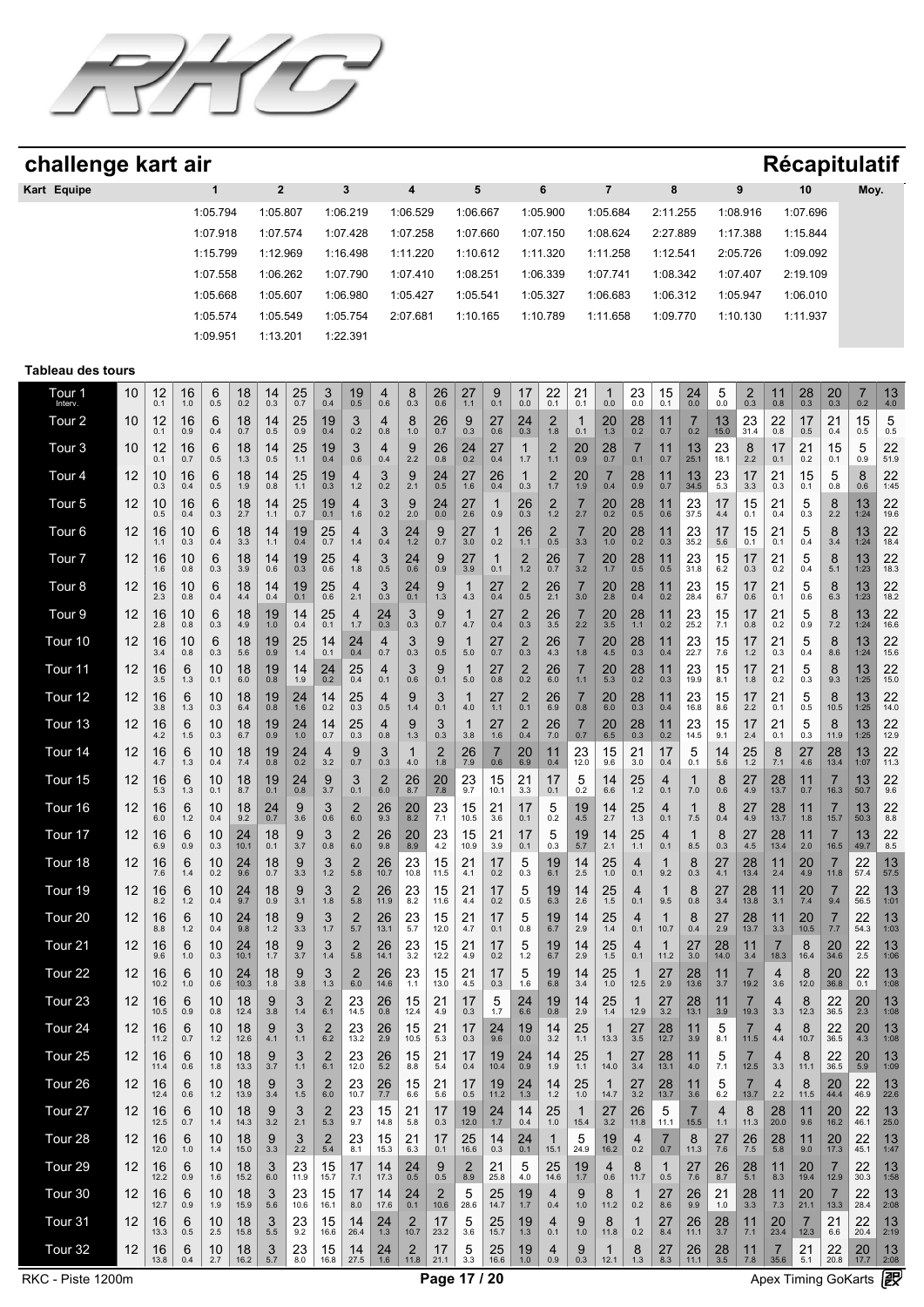

| Tour <sub>33</sub> | 12 | 16<br>14.2             | 6<br>0.3             | 10<br>2.7      | 18<br>17.1             | 3<br>5.6               | 23<br>6.4              | 15<br>17.1    | 14<br>28.5        | 24<br>1.8                       | $\overline{2}$<br>13.3 | 17<br>20.0       | 5<br>1.9         | 25<br>17.6          | 19<br>0.5           | 4<br>1.2                    | 9<br>0.1            | 12.2                   | 8<br>1.8   | 27<br>8.3            | 26<br>12.1            | 28<br>2.9     | 11<br>8.0            | 7<br>36.0            | 21<br>3.6              | 22<br>21.6             | 20<br>19.3            | 13<br>2:17 |
|--------------------|----|------------------------|----------------------|----------------|------------------------|------------------------|------------------------|---------------|-------------------|---------------------------------|------------------------|------------------|------------------|---------------------|---------------------|-----------------------------|---------------------|------------------------|------------|----------------------|-----------------------|---------------|----------------------|----------------------|------------------------|------------------------|-----------------------|------------|
| Tour 34            | 12 | 16<br>14.7             | 6<br>0.3             | 10<br>2.7      | 18<br>17.7             | 3<br>5.9               | $^{23}_{4.7}$          | 15<br>17.5    | 14<br>29.8        | $^{24}_{1.3}$                   | $\overline{2}$<br>14.0 | 17<br>19.0       | $\frac{5}{1.5}$  | 25<br>18.9          | 19<br>0.4           | 4<br>$1.2$                  | 9<br>0.1            | 11.5                   | 8<br>2.3   | 27<br>7.9            | 26<br>13.6            | 28<br>2.2     | 11<br>7.8            | 7<br>37.0            | 21<br>1.8              | 22<br>22.7             | 20<br>19.7            | 13<br>2:22 |
| Tour 35            | 12 | 16<br>15.0             | 6<br>0.2             | 10<br>3.4      | 18<br>17.6             | 3<br>6.0               | $^{23}_{3.2}$          | 15<br>18.2    | $\frac{24}{32.2}$ | $\overline{\mathbf{c}}$<br>14.8 | 17<br>17.9             | 5<br>1.0         | 25<br>19.2       | 19<br>0.3           | 4<br>2.5            | 9<br>0.1                    | 14<br>0.3           | 10.0                   | 8<br>3.0   | 27<br>7.6            | 26<br>14.5            | 28<br>2.1     | 11<br>7.3            | 7<br>38.0            | 21<br>0.4              | 22<br>22.4             | 20<br>22.5            | 13<br>2:25 |
| Tour 36            | 12 | 6<br>15.6              | 16<br>0.3            | 10<br>3.8      | 18<br>18.3             | 3<br>5.3               | $^{23}_{2.2}$          | 15<br>18.2    | 24<br>33.4        | $\overline{2}$<br>15.3          | 17<br>16.4             | 5<br>1.3         | 25<br>19.3       | 19<br>0.3           | 4<br>2.9            | 9<br>0.1                    | 14<br>0.5           | 1<br>9.3               | 8<br>3.7   | 27<br>8.1            | 26<br>14.9            | 28<br>1.9     | 11<br>6.6            | 21<br>38.0           | 7<br>1.4               | 22<br>21.0             | 20<br>23.4            | 13<br>2:30 |
| Tour 37            | 12 | 6<br>16.3              | 16<br>0.4            | 10<br>3.7      | 18<br>18.8             | 3<br>5.3               | $^{23}_{0.6}$          | 15<br>18.7    | $\frac{24}{35.6}$ | $\frac{2}{14.9}$                | 17<br>14.7             | 5<br>1.3         | 25<br>20.0       | $19$ <sub>0.7</sub> | 9<br>2.7            | 4<br>0.4                    | 14<br>0.3           | 8.8                    | 27<br>12.4 | 26<br>15.4           | 28<br>2.6             | 11<br>5.3     | 8<br>22.0            | $21$<br>15.5         | 7<br>2.5               | 22<br>20.8             | 20<br>23.8            | 13<br>2:35 |
| Tour 38            | 12 | 6<br>16.6              | 16<br>0.2            | 10<br>4.0      | 18<br>19.0             | 23<br>5.0              | 15<br>18.6             | 3<br>35.8     | 24<br>1.0         | $\overline{2}$<br>15.8          | 17<br>13.3             | 5<br>1.0         | 25<br>20.4       | 19<br>1.3           | 9<br>2.0            | 4<br>0.6                    | 14<br>0.4           | 1<br>8.9               | 27<br>12.9 | 26<br>16.4           | 28<br>2.9             | 11<br>4.2     | 8<br>21.8            | 21<br>14.9           | 7<br>3.8               | 22<br>19.5             | 20<br>25.3            | 13<br>2:41 |
| Tour 39            | 12 | 6<br>17.1              | 16<br>0.3            | 10<br>4.0      | 23<br>23.3             | 15<br>18.9             | 18<br>29.6             | 2<br>24.8     | 17<br>11.7        | 5<br>1.6                        | 25<br>20.1             | 19<br>1.6        | 3<br>0.4         | 9<br>1.4            | 4<br>0.7            | 14<br>0.3                   | $24$ <sub>1.5</sub> | 1<br>7.5               | 26<br>30.4 | 28<br>2.3            | 11<br>4.1             | 8<br>22.0     | 27<br>8.5            | 21<br>6.4            | 7<br>4.5               | 22<br>17.8             | 20<br>26.2            | 13<br>3:41 |
| Tour <sub>40</sub> | 12 | 6<br>17.3              | 16<br>0.2            | 10<br>4.4      | 23<br>22.4             | 15<br>19.1             | 2<br>56.3              | 17<br>10.6    | 5<br>$1.2$        | 18<br>14.3                      | 25<br>6.0              | 19<br>1.9        | 9<br>1.7         | 4<br>0.9            | 14<br>0.6           | 24<br>3.0                   | 1<br>5.7            | 26<br>31.2             | 28<br>2.5  | 3<br>8.6             | 8<br>17.3             | 27<br>8.3     | 21<br>6.0            | 7<br>6.2             | 22<br>16.2             | 11<br>0.7              | 20<br>27.0            | 13<br>3:43 |
| Tour <sub>41</sub> | 12 | 6<br>17.6              | 16<br>0.2            | 10<br>4.7      | 23<br>21.3             | 15<br>19.6             | $\overline{2}$<br>57.9 | 25<br>31.3    | 9<br>3.6          | 14<br>1.8                       | 1<br>8.6               | 17<br>17.6       | 5<br>1.2         | 26<br>13.4          | 18<br>0.2           | 19<br>8.7                   | 4<br>2.3            | 8<br>16.9              | 24<br>0.8  | 27<br>7.6            | 21<br>4.8             | 28<br>17.2    | 3<br>5.2             | 22<br>0.1            | 11<br>2.7              | 20<br>26.1             | 30.3                  | 13<br>3:14 |
| Tour <sub>42</sub> | 12 | 6<br>18.0              | 16<br>0.3            | 10<br>5.2      | 23<br>20.3             | 15<br>19.7             | $\overline{2}$<br>59.5 | 25<br>30.6    | 9<br>3.7          | 14<br>1.9                       | 1<br>8.6               | 17<br>18.1       | 5<br>0.4         | 26<br>15.1          | 19<br>7.4           | 4<br>2.9                    | 8<br>17.0           | 24<br>8.4              | 27<br>0.3  | 21<br>3.8            | 18<br>10.5            | 28<br>7.8     | 22<br>4.5            | 11<br>3.5            | 20<br>26.4             | 3<br>24.1              | $\overline{7}$<br>5.7 | 13<br>3:14 |
| Tour <sub>43</sub> | 12 | 6<br>18.6              | 16<br>0.2            | 10<br>5.5      | 23<br>19.3             | 15<br>20.3             | 2<br>1:00              | 25<br>30.0    | 9<br>3.3          | 14<br>1.9                       | 1<br>8.7               | 17<br>17.7       | 5<br>0.3         | 26<br>16.7          | 19<br>6.2           | 4<br>2.9                    | 8<br>18.0           | 27<br>8.3              | 21<br>4.3  | $^{24}_{0.7}$        | 28<br>17.5            | 22<br>3.6     | 11<br>5.1            | 20<br>26.4           | 18<br>8.9              | 3<br>14.5              | 7<br>5.6              | 13<br>3:16 |
| Tour <sub>44</sub> | 6  | 16<br>0.1              | 10<br>5.7            | 23<br>18.5     | 12<br>12.1             | 15<br>1:02             | $\overline{2}$<br>8.8  | 25<br>29.7    | 9<br>2.4          | 14<br>2.1                       | 17<br>25.7             | 5<br>0.5         | 26<br>18.2       | 19<br>5.3           | 4<br>3.1            | 1<br>9.8                    | 8<br>8.4            | 27<br>8.4              | 21<br>3.8  | 24<br>5.0            | 28<br>13.6            | 22<br>3.4     | 11<br>4.9            | 20<br>27.1           | 18<br>8.3              | 3<br>15.5              | 7<br>5.1              | 13<br>3:18 |
| Tour <sub>45</sub> | 6  | 16<br>0.7              | 10<br>5.8            | 12<br>30.1     | 23<br>40.8             | $\overline{2}$<br>31.3 | 25<br>29.5             | 9<br>1.9      | 14<br>2.4         | 15<br>11.2                      | 17<br>13.5             | 5<br>0.5         | 26<br>19.6       | 19<br>4.5           | 4<br>3.3            | 10.8                        | 8<br>8.1            | 27<br>$7.5$            | 21<br>3.5  | $^{24}_{9.3}$        | 28<br>9.7             | 22<br>3.4     | 11<br>5.3            | 20<br>27.2           | 18<br>8.3              | 3<br>15.8              | 7<br>5.1              | 13<br>3:20 |
| Tour <sub>46</sub> | 6  | 12<br>36.7             | 16<br>18.6           | 10<br>4.8      | 23<br>16.5             | $\frac{2}{33.1}$       | 9<br>31.6              | 14<br>1.8     | 17<br>24.3        | 5<br>0.3                        | 26<br>20.8             | 19<br>3.9        | 4<br>3.2         | 25<br>1.6           | 15<br>8.4           | 1.5                         | 8<br>8.1            | 27<br>7.4              | 21<br>2.7  | $24$ <sub>15.4</sub> | 28<br>4.4             | 22<br>3.4     | 11<br>5.7            | 20<br>27.4           | 18<br>8.7              | 3<br>15.1              | 7<br>5.3              | 13<br>3:20 |
| Tour <sub>47</sub> | 12 | 6<br>16.7              | 23<br>22.7           | 16<br>33.1     | $\overline{2}$<br>1.8  | 10<br>2.0              | 9<br>28.0              | 14<br>2.2     | 17<br>23.7        | 5<br>0.5                        | 26<br>22.0             | 19<br>3.1        | 4<br>3.5         | 25<br>1.7           | 10.7                | 8<br>8.1                    | 27<br>7.5           | 24<br>21.5             | 28<br>0.8  | 22<br>2.8            | 11<br>5.8             | 15<br>3.6     | 21<br>15.5           | 20<br>8.6            | 18<br>8.7              | 3<br>14.8              | 7<br>6.3              | 13<br>3:21 |
| Tour <sub>48</sub> | 12 | 23<br>38.4             | 6<br>35.3            | 2<br>1.3       | 9<br>29.4              | 14<br>2.4              | 16<br>19.8             | 17<br>2.9     | 10<br>0.4         | 5<br>0.2                        | 26<br>23.8             | 19<br>1.7        | 4<br>3.7         | 25<br>1.7           | 11.3                | 8<br>8.7                    | 27<br>6.5           | 28<br>24.4             | 22<br>0.5  | 24<br>0.4            | 11<br>6.1             | 15<br>2.3     | 21<br>16.3           | 20<br>10.4           | 18<br>7.3              | 3<br>14.8              | 7<br>7.0              | 13<br>3:23 |
| Tour <sub>49</sub> | 12 | 23<br>37.6             | $\frac{2}{38.2}$     | 9<br>29.0      | 14<br>2.7              | 6<br>21.9              | 17<br>0.2              | 5<br>0.6      | 26<br>25.3        | 19<br>0.6                       | 4<br>4.0               | 25<br>1.8        | 11.4             | 16<br>7.0           | 8<br>2.3            | 10<br>0.3                   | 27<br>6.0           | 22<br>24.5             | 28<br>0.4  | 24<br>2.5            | 11<br>4.0             | 15<br>1.3     | 21<br>16.6           | 20<br>12.6           | 18<br>5.9              | 3<br>14.8              | 7<br>7.6              | 13<br>3:24 |
| Tour <sub>50</sub> | 12 | 23<br>36.7             | $\frac{2}{39.9}$     | 9<br>28.2      | 14<br>3.1              | 17<br>21.2             | 5<br>0.9               | 19<br>26.3    | 26<br>0.6         | 4<br>3.3                        | 13.9                   | 8<br>9.7         | 6<br>1.4         | 27<br>4.2           | 22<br>24.4          | $28_{0.8}$                  | $\frac{25}{2.5}$    | 24<br>2.0              | 15<br>2.3  | 11<br>0.5            | 16<br>12.0            | 10<br>1.5     | 21<br>2.3            | $20$ <sub>14.0</sub> | 18<br>5.2              | 3<br>15.1              | 7<br>7.8              | 13<br>4:38 |
| Tour 51            | 12 | 23<br>36.1             | $^{2}_{41.7}$        | 9<br>27.7      | 14<br>2.9              | 17<br>20.7             | 5<br>0.8               | 19<br>27.0    | 26<br>1.9         | 4<br>1.8                        | 14.7                   | 8<br>10.2        | 27<br>5.1        | 22<br>24.1          | $28$ <sub>0.7</sub> | $\frac{25}{2.5}$            | 15<br>3.9           | 24<br>2.4              | 11<br>0.0  | 16<br>11.2           | 10<br>0.4             | 21<br>2.0     | 6<br>3.3             | $20$ <sub>12.5</sub> | 18<br>4.9              | 3<br>15.2              | 7<br>6.9              | 13<br>4:38 |
| Tour <sub>52</sub> | 12 | $\overline{2}$<br>1:19 | $23$ <sub>10.0</sub> | 9<br>17.0      | 14<br>2.9              | 17<br>20.3             | 5<br>0.6               | 19<br>27.4    | 4.1               | 15.8                            | 8<br>10.0              | 27<br>4.6        | 26<br>21.2       | $^{22}_{2.3}$       | $^{28}_{0.8}$       | $25$ <sub>2.3</sub>         | $15 \atop 3.7$      | 16<br>14.6             | 10<br>0.5  | $^{21}_{1.0}$        | 6<br>3.8              | 20<br>13.1    | 18<br>4.4            | 3<br>15.3            | 7.3                    | 11<br>2.4              | 24<br>2.4             | 13<br>4:33 |
| Tour <sub>53</sub> | 12 | $\overline{2}$         | 23<br>9.1            | 9<br>17.9      | 14<br>2.4              | 17<br>20.2             | 5<br>0.3               | 19<br>28.4    | 4<br>3.9          | 1<br>16.3                       | 8<br>10.7              | 28<br>28.5       | 25<br>1.3        | 15<br>3.4           | 16<br>15.3          | 10<br>0.1                   | 21<br>0.5           | 6<br>4.6               | 27<br>4.6  | 20<br>9.5            | 18<br>3.7             | 26<br>7.7     | 22<br>0.1            | 3<br>7.7             | 11<br>9.3              | 24<br>4.9              | 7<br>56.9             | 13<br>3:35 |
| Tour <sub>54</sub> | 12 | $\overline{2}$<br>1:21 | $^{23}_{6.6}$        | 9<br>19.2      | 14<br>2.2              | 17<br>19.8             | 4<br>33.2              | 16.7          | 3.7               | 8<br>7.6                        | 19<br>24.2             | 28<br>3.7        | 25<br>0.9        | 15<br>2.6           | 21<br>16.7          | 16<br>0.1                   | 10<br>0.1           | 6<br>4.8               | 27<br>4.1  | 18<br>13.8           | $22$<br>7.7           | 26<br>1.6     | 3<br>6.4             | 11<br>9.8            | 24<br>6.7              | 20<br>19.0             | 36.5                  | 13<br>3:34 |
| Tour 55            | 12 | $\overline{2}$<br>1:21 | 23<br>5.2            | 9<br>20.4      | 14<br>2.2              | 17<br>19.0             | 4<br>33.8              | 1<br>17.2     | 5<br>2.8          | 8<br>9.1                        | 19<br>23.9             | 15<br>6.1        | 21<br>16.9       | 16<br>0.4           | 10<br>0.3           | 6<br>4.9                    | 27<br>4.3           | 18<br>14.5             | 22<br>6.5  | 26<br>2.8            | 28<br>2.9             | 25<br>1.7     | 3<br>1.4             | 11<br>9.2            | 24<br>10.1             | 20<br>17.0             | 7<br>35.9             | 13<br>3:33 |
| Tour 56            | 12 | 23<br>1:26             | 14<br>23.6           | 17<br>18.6     | $\overline{2}$<br>23.4 | 4<br>11.1              | 9<br>7.9               | 5<br>11.3     | 8<br>10.4         | 19<br>23.5                      | 15<br>5.0              | 1<br>13.3        | 21<br>3.9        | 16<br>0.7           | 10<br>0.2           | 6<br>5.3                    | 27<br>4.1           | 18<br>14.6             | 22<br>6.2  | 26<br>3.9            | 28<br>2.9             | 25<br>0.8     | 3<br>1.7             | 11<br>8.7            | 24<br>12.9             | 20<br>15.4             | 35.2                  | 13<br>3:33 |
| Tour 57            | 12 | 14<br>1:50             | 17<br>18.0           | 23<br>11.6     | 4<br>23.6              | 5<br>18.8              | $\overline{2}$<br>25.2 | 19<br>9.2     | 15<br>4.2         | 9<br>5.6                        | 1<br>8.3               | 21<br>3.5        | 10<br>1.4        | 16<br>0.8           | 6<br>4.7            | 27<br>4.3                   | 8<br>9.2            | 18<br>5.5              | 22<br>5.9  | 26<br>4.6            | 25<br>3.3             | 28<br>0.3     | 3<br>1.5             | 11<br>8.2            | 24<br>16.4             | 20<br>13.2             | 7<br>35.0             | 13<br>3:33 |
| Tour 58            | 12 | 14<br>1:51             | 17<br>17.7           | 35.7           | 5<br>18.1              | 23<br>11.1             | ۷<br>16.2              | 19<br>$7.3$   | 15<br>3.9         | 9<br>6.3                        | 7.9                    | 21<br>3.7        | 10<br>1.7        | 16<br>0.5           | 6<br>4.9            | $\sim$<br>$\angle$ l<br>4.6 | 8<br>9.1            | 18<br>5.9              | 22<br>5.5  | 26<br>5.2            | $\frac{25}{2.8}$      | 28<br>0.8     | 3<br>1.1             | 11<br>7.9            | 24<br>20.0             | 20<br>10.4             | 34.5                  | 13<br>3:34 |
| Tour 59            | 12 | 14<br>1:52             | 17<br>16.9           | 4<br>35.9      | 5<br>17.8              | 23<br>11.1             | $\overline{2}$<br>17.5 | 19<br>6.8     | 15<br>3.0         | 9<br>7.0                        | $\mathbf{1}$<br>8.2    | 21<br>3.1        | 10<br>2.0        | 16<br>0.8           | 6<br>5.0            | 27<br>4.3                   | 8<br>9.1            | 18<br>6.3              | 22<br>4.9  | 26<br>$6.0\,$        | $\frac{25}{2.0}$      | 28<br>1.2     | 3<br>0.8             | 11<br>7.7            | $\frac{20}{32.0}$      | 7<br>34.0              | 24<br>12.3            | 13<br>3:21 |
| Tour <sub>60</sub> | 12 | 14<br>1:52             | 17<br>17.1           | 4<br>36.0      | 5<br>17.3              | 23<br>10.2             | $\overline{2}$<br>19.4 | 19<br>5.8     | 15<br>2.5         | 9<br>8.0                        | $\mathbf{1}$<br>8.1    | 21<br>2.8        | 10<br>2.2        | 16<br>1.5           | 6<br>4.2            | 27<br>5.0                   | 8<br>8.8            | 18<br>6.7              | 22<br>4.4  | $^{26}_{6.7}$        | $\frac{25}{1.5}$      | 28<br>1.6     | 3<br>0.4             | 11<br>7.7            | $\frac{20}{33.4}$      | 7<br>33.1              | 24<br>14.6            | 13<br>3:19 |
| Tour <sub>61</sub> | 12 | 17<br>2:09             | 4<br>36.7            | 14<br>0.6      | 5<br>16.2              | 23<br>9.4              | $\overline{2}$<br>21.4 | 19<br>5.1     | 15<br>1.7         | 9<br>8.6                        | $\mathbf{1}$<br>8.1    | 21<br>2.4        | 10<br>2.6        | 16<br>2.1           | 6<br>3.6            | 27<br>5.3                   | 8<br>8.9            | 18<br>6.4              | 22<br>4.4  | 25<br>8.4            | 3<br>2.7              | 28<br>1.1     | 11<br>5.9            | 20<br>34.7           | $\frac{26}{7.9}$       | 7<br>24.1              | 24<br>16.3            | 13<br>3:17 |
| Tour <sub>62</sub> | 12 | 17<br>2:09             | 4<br>37.0            | 5<br>16.8      | 23<br>9.4              | $\frac{2}{21.8}$       | 19<br>5.7              | 14<br>0.4     | 15<br>0.1         | 9<br>9.4                        | $\mathbf{1}$<br>7.9    | 21<br>2.0        | 10<br>3.6        | 16<br>1.8           | 6<br>3.3            | 27<br>$6.0\,$               | 8<br>8.7            | 18<br>7.0              | 22<br>3.5  | 25<br>$8.4\,$        | 3<br>4.0              | $^{28}_{1.4}$ | 11<br>4.4            | $\frac{20}{36.0}$    | $\frac{26}{7.7}$       | 7<br>24.2              | 24<br>17.8            | 13<br>3:15 |
| Tour <sub>63</sub> | 12 | 4<br>2:46              | 17<br>15.2           | 5<br>$1.2$     | 23<br>8.7              | $\frac{2}{23.5}$       | $19$ <sub>5.3</sub>    | 15<br>0.8     | 14<br>0.3         | 9<br>$8.5\,$                    | $\mathbf{1}$<br>8.1    | 21<br>1.5        | 10<br>4.3        | 16<br>1.8           | 6<br>3.3            | 27<br>6.2                   | 8<br>8.4            | 18<br>7.8              | 22<br>2.7  | 25<br>8.6            | 3<br>3.9              | 28<br>2.2     | 11<br>3.8            | $\frac{20}{37.5}$    | $\frac{26}{7.2}$       | $\overline{7}$<br>24.1 | 24<br>19.1            | 13<br>3:13 |
| Tour <sub>64</sub> | 12 | 4<br>2:47              | 17<br>14.9           | 5<br>0.9       | 23<br>8.4              | $\overline{2}$<br>24.7 | $19\n4.9$              | 15<br>0.4     | 14<br>0.8         | 9<br>8.6                        | $\mathbf{1}$<br>8.0    | 21<br>$1.2$      | 10<br>5.0        | 16<br>1.8           | 6<br>3.4            | 27<br>5.9                   | 8<br>9.1            | 18<br>7.6              | 22<br>1.9  | 25<br>8.8            | 3<br>4.3              | $^{28}_{2.3}$ | 11<br>3.5            | 26<br>45.7           | $\overline{7}$<br>23.5 | 24<br>19.6             | 20<br>4.7             | 13<br>4:10 |
| Tour <sub>65</sub> | 12 | 4<br>2:47              | 5<br>15.6            | 23<br>7.6      | $\overline{2}$<br>26.2 | 15<br>4.3              | 19<br>0.4              | 9<br>9.9      | 17<br>2.9         | 1<br>4.9                        | 21<br>0.6              | 10<br>5.6        | 16<br>2.5        | 6<br>3.3            | 27<br>$5.5$         | 8<br>9.0                    | 18<br>7.6           | 22<br>1.4              | 14<br>0.6  | 25<br>8.6            | $\mathbf{3}$<br>4.1   | 28<br>3.2     | $26$ <sub>50.1</sub> | $\frac{11}{7.4}$     | 7<br>14.8              | 24<br>19.8             | $^{20}_{6.1}$         | 13<br>4:12 |
| Tour <sub>66</sub> | 12 | 4<br>2:48              | 5<br>15.5            | 23<br>6.3      | $\overline{c}$<br>27.4 | $\frac{15}{3.4}$       | 9<br>11.6              | 17<br>1.8     | 21<br>5.9         | 10<br>6.0                       | 16<br>2.6              | 6<br>3.5         | 8<br>14.6        | 18<br>8.0           | 22<br>0.6           | 14<br>1.3                   | $19_{0.2}$          | 25<br>7.8              | 3<br>4.4   | 1<br>9.6             | $27$<br>11.7          | 26<br>32.5    | $28$ <sub>5.7</sub>  | 11<br>0.6            | 7<br>15.5              | 24<br>20.1             | $^{20}_{7.5}$         | 13<br>4:16 |
| Tour <sub>67</sub> | 12 | 4<br>1:54              | 5<br>15.6            | $23 \atop 5.3$ | 15<br>31.7             | $9$ 12.3               | 17<br>1.1              | 21<br>5.9     | 10<br>6.3         | 16<br>3.3                       | 6<br>3.3               | 8<br>14.3        | $\frac{2}{5.1}$  | 18<br>3.0           | $^{22}_{0.3}$       | $14 \atop 1.2$              | $^{19}_{0.1}$       | 25<br>$8.\overline{5}$ | 3<br>4.5   | 1<br>9.7             | $27_{12,0}$           | 26<br>32.1    | 11<br>6.8            | $^{28}_{0.3}$        | $24 \over 35.5$        | $^{20}_{8.6}$          | 7<br>35.5             | 13<br>3:44 |
| Tour <sub>68</sub> | 12 | 4<br>1:03              | 5<br>15.0            | 23<br>4.6      | 15<br>32.6             | 17<br>13.2             | 21<br>6.0              | 10<br>7.0     | 16<br>3.5         | 6<br>2.9                        | 22<br>22.8             | $\frac{18}{0.3}$ | $\frac{19}{1.3}$ | 14<br>0.2           | $25 \over 8.2$      | 9<br>3.4                    | 3<br>$1.0$          | 10.5                   | 27<br>11.1 | 8<br>9.2             | $\frac{2}{5.2}$       | 26<br>18.6    | 11<br>6.6            | $^{28}_{0.1}$        | $\frac{24}{36.3}$      | $^{20}_{9.9}$          | 7<br>35.6             | 13<br>3:46 |
| Tour <sub>69</sub> | 12 | 4<br>10.7              | 5<br>14.4            | 23<br>3.9      | 15<br>33.7             | 17<br>13.0             | 21<br>6.0              | 10<br>7.3     | 16<br>3.9         | 6<br>2.7                        | 22<br>22.6             | 18<br>0.3        | 19<br>0.8        | 14<br>0.4           | 25<br>9.0           | 9<br>2.9                    | 3<br>1.1            | 1<br>11.1              | 27<br>10.5 | 8<br>11.4            | $\overline{2}$<br>3.8 | 26<br>18.8    | 11<br>5.7            | $^{28}_{0.2}$        | $\frac{24}{37.4}$      | 20<br>10.2             | 7<br>36.5             | 13<br>3:48 |
| Tour 70            | 4  | 23<br>17.2             | 12<br>24.7           | 15<br>9.3      | 17<br>13.0             | 5<br>2.5               | 21<br>3.4              | 10<br>8.3     | 16<br>3.8         | 6<br>2.6                        | 22<br>22.4             | 18<br>0.4        | 19<br>0.5        | 14<br>0.4           | 25<br>9.1           | 9<br>2.9                    | 3<br>1.6            | 11.5                   | 27<br>10.0 | 8<br>12.3            | $\overline{2}$<br>3.1 | 26<br>19.7    | 11<br>4.7            | $^{28}_{0.2}$        | $24$ <sub>38.1</sub>   | 20<br>11.6             | 7<br>37.2             | 13<br>3:52 |
| Tour <sub>71</sub> | 23 | 12<br>25.4             | 15<br>9.4            | 4<br>1.5       | 17<br>11.5             | 5<br>2.7               | 21<br>3.6              | 10<br>$8.5\,$ | 16<br>4.5         | 6<br>2.0                        | 22<br>21.9             | 19<br>$0.8\,$    | 18<br>0.5        | 14<br>0.0           | 25<br>9.5           | 9<br>2.7                    | 3<br>2.0            | 1<br>11.7              | 27<br>9.4  | 8<br>13.4            | $\overline{2}$<br>2.5 | 26<br>20.1    | 11<br>3.8            | 28<br>0.3            | 24<br>38.4             | 20<br>15.4             | 7<br>36.3             | 13<br>3:54 |
|                    |    |                        |                      |                |                        |                        |                        |               |                   |                                 |                        |                  |                  |                     |                     |                             |                     |                        |            |                      |                       |               |                      |                      |                        |                        |                       |            |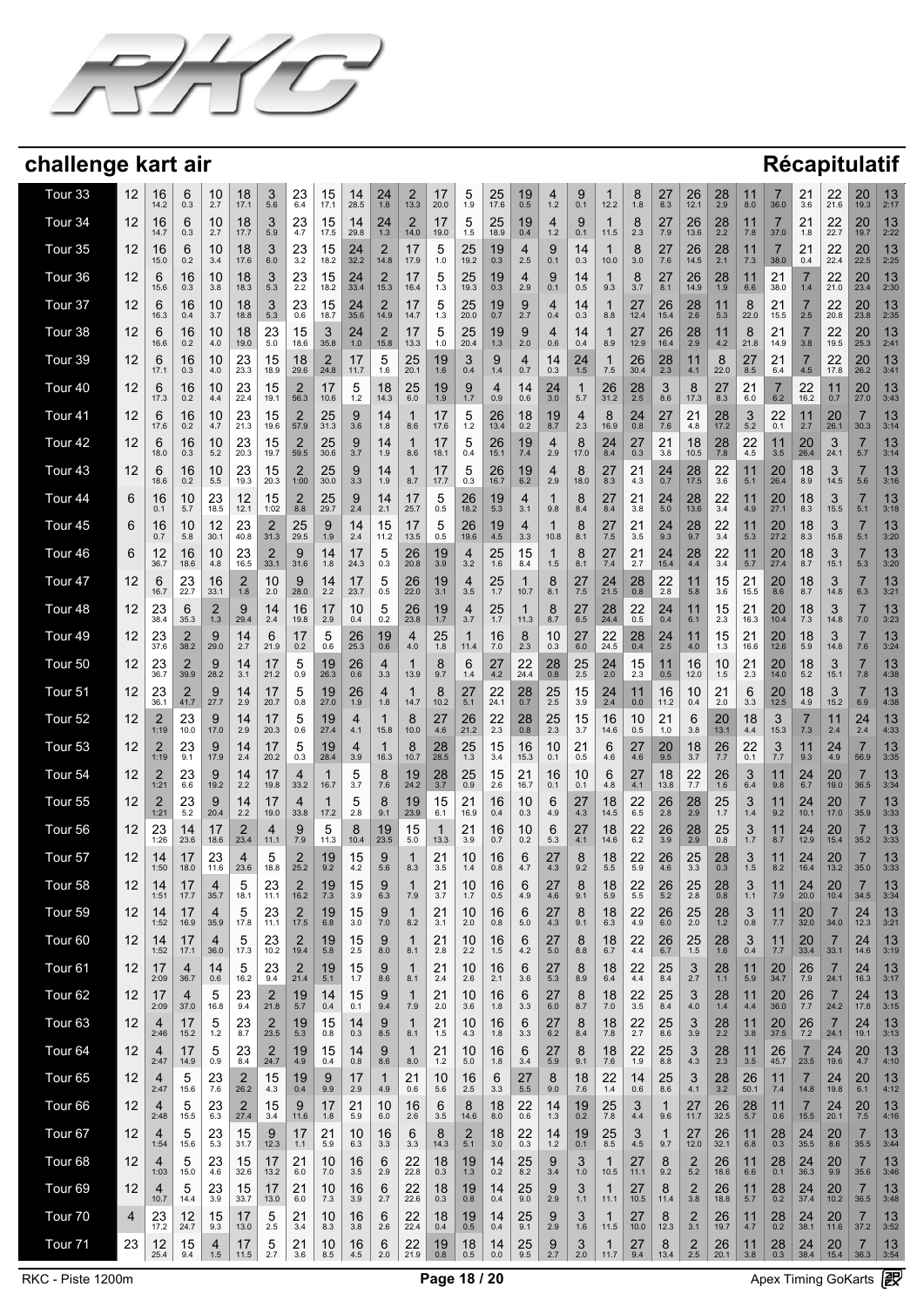

| Tour <sub>72</sub> | 23 | 12<br>25.6 | 15<br>9.1 | 17<br>13.5 | 5<br>2.5 | 21<br>3.5 | 10<br>9.0      | 16<br>5.1        | 6<br>2.0            | $\overline{4}$<br>19.2 | 22<br>1.9        | 19<br>0.5        | 14<br>1.2       | 18<br>0.3        | 25<br>8.9           | 9<br>2.4     | 3<br>2.6              | 12.0           | 27<br>9.2        | 8<br>14.1        | $\overline{2}$<br>2.5 | 26<br>20.1       | 11<br>3.3           | 28<br>0.1        | 24<br>38.8        | 20<br>16.7           | 37.8                                      | 13<br>3:58        |
|--------------------|----|------------|-----------|------------|----------|-----------|----------------|------------------|---------------------|------------------------|------------------|------------------|-----------------|------------------|---------------------|--------------|-----------------------|----------------|------------------|------------------|-----------------------|------------------|---------------------|------------------|-------------------|----------------------|-------------------------------------------|-------------------|
| Tour <sub>73</sub> | 23 | 12<br>26.3 | 15<br>9.1 | 17<br>13.7 | 5<br>2.6 | 21<br>3.4 | 10<br>9.6      | 16<br>5.6        | 6<br>1.9            | 4<br>19.5              | 22<br>1.1        | 19<br>0.2        | 14<br>1.1       | 18<br>0.2        | 25<br>9.2           | 9<br>2.1     | 3<br>3.4              | 12.4           | 27<br>8.3        | 8<br>14.8        | $^{2}_{2.2}$          | 26<br>20.7       | 11<br>2.9           | $^{28}_{0.2}$    | $\frac{24}{39.6}$ | $20$ <sub>17.4</sub> | 39.3                                      | $\frac{18}{4:12}$ |
| Tour <sub>74</sub> | 23 | 12<br>27.6 | 15<br>8.3 | 17<br>13.6 | 5<br>2.8 | 21<br>3.1 | 10<br>10.4     | 16<br>5.9        | 6<br>1.7            | 4<br>18.8              | 19<br>1.6        | 22<br>0.1        | 14<br>1.8       | 18<br>0.9        | 25<br>7.9           | 9<br>2.2     | $\frac{3}{3.7}$       | 12.5           | 27<br>8.2        | 8<br>15.2        | 2<br>1.6              | 26<br>21.5       | 11<br>2.4           | 28<br>0.3        | 24<br>39.9        | 20<br>18.3           | 40.6                                      |                   |
| Tour <sub>75</sub> | 23 | 12<br>28.1 | 15<br>8.1 | 17<br>13.6 | 5<br>3.1 | 21<br>3.1 | 10<br>11.1     | 16<br>6.3        | 6<br>1.6            | 4<br>17.8              | 19<br>1.7        | 22<br>0.3        | 14<br>1.8       | 18<br>1.8        | 25<br>7.3           | 9<br>2.5     | 3<br>3.2              | 13.0           | 27<br>7.4        | 8<br>16.8        | $\overline{2}$<br>0.8 | 26<br>23.3       | 11<br>0.3           | 28<br>0.5        | 24<br>40.3        | 20<br>19.5           | 41.5                                      |                   |
| Tour <sub>76</sub> | 23 | 12<br>28.9 | 15<br>7.9 | 17<br>13.5 | 5<br>3.2 | 21<br>3.3 | 10<br>11.2     | 16<br>7.2        | 6<br>1.0            | 4<br>17.3              | 19<br>1.6        | 22<br>0.5        | 14<br>1.9       | 18<br>2.2        | 25<br>8.8           | 9<br>1.0     | 3<br>3.1              | 13.7           | 27<br>6.7        | 8<br>17.6        | $^{2}_{0.2}$          | 26<br>23.6       | 11<br>0.1           | 28<br>0.6        | 24<br>40.9        | 20<br>20.8           | 42.1                                      |                   |
| Tour <sub>77</sub> | 23 | 12<br>29.5 | 15<br>8.2 | 17<br>13.2 | 5<br>3.7 | 21<br>2.8 | 10<br>12.4     | 16<br>7.3        | 6<br>0.4            | 4<br>16.7              | 19<br>1.7        | 22<br>0.5        | 14<br>2.2       | 18<br>2.5        | 25<br>8.8           | 9<br>0.9     | 3<br>3.1              | 14.5           | 27<br>5.7        | 8<br>18.4        | 2<br>0.2              | 11<br>23.8       | 28<br>0.2           | 26<br>2.2        | $\frac{24}{39.1}$ | $\frac{20}{22.5}$    | $\blacktriangledown$<br>$\binom{1}{42.1}$ |                   |
| Tour <sub>78</sub> | 23 | 12<br>30.0 | 15<br>8.0 | 17<br>13.4 | 5<br>4.2 | 21<br>2.2 | 10<br>13.0     | 16<br>7.8        | 6<br>0.1            | 4<br>16.1              | 19<br>1.6        | 22<br>0.9        | 14<br>2.5       | 18<br>3.2        | 25<br>7.9           | 9<br>1.3     | 3<br>3.0              | 15.0           | 27<br>4.9        | 8<br>18.9        | 2<br>0.1              | 11<br>23.5       | 28<br>0.3           | $\frac{26}{3.2}$ | $\frac{24}{39.1}$ | $20_{25.5}$          |                                           |                   |
| Tour <sub>79</sub> | 23 | 12<br>30.6 | 15<br>8.4 | 17<br>13.0 | 5<br>4.6 | 21<br>1.7 | 10<br>13.7     | 16<br>7.8        | 6<br>0.3            | 4<br>15.3              | 19<br>1.7        | 22<br>1.3        | 14<br>2.6       | 18<br>3.5        | 25<br>8.5           | 9<br>0.2     | 3<br>3.9              | $\chi$<br>15.4 | $\frac{27}{4.1}$ | $\frac{8}{19.5}$ | $X_{0.5}$             | $\frac{M}{23.5}$ | $28$ <sub>0.1</sub> | $\frac{26}{3.0}$ |                   |                      |                                           |                   |
| Tour <sub>80</sub> | 23 | 12<br>31.3 | 15<br>8.4 | 17<br>13.4 | 5<br>4.4 | 21<br>1.4 | $^{30}_{14.6}$ | $\frac{16}{7.6}$ | $\mathcal{B}_{0.2}$ | $\mathcal{A}_{14.8}$   | $\frac{10}{1.6}$ | $\frac{22}{1.8}$ | $\frac{1}{2.6}$ | $\frac{18}{3.6}$ | $25$ <sub>9.0</sub> | $\sum_{0.2}$ | $\chi$ <sub>3.4</sub> |                |                  |                  |                       |                  |                     |                  |                   |                      |                                           |                   |
| Tour <sub>81</sub> | 23 | 12<br>32.1 | 15<br>8.1 | 17<br>13.8 | 5<br>4.5 | 21<br>0.9 |                |                  |                     |                        |                  |                  |                 |                  |                     |              |                       |                |                  |                  |                       |                  |                     |                  |                   |                      |                                           |                   |